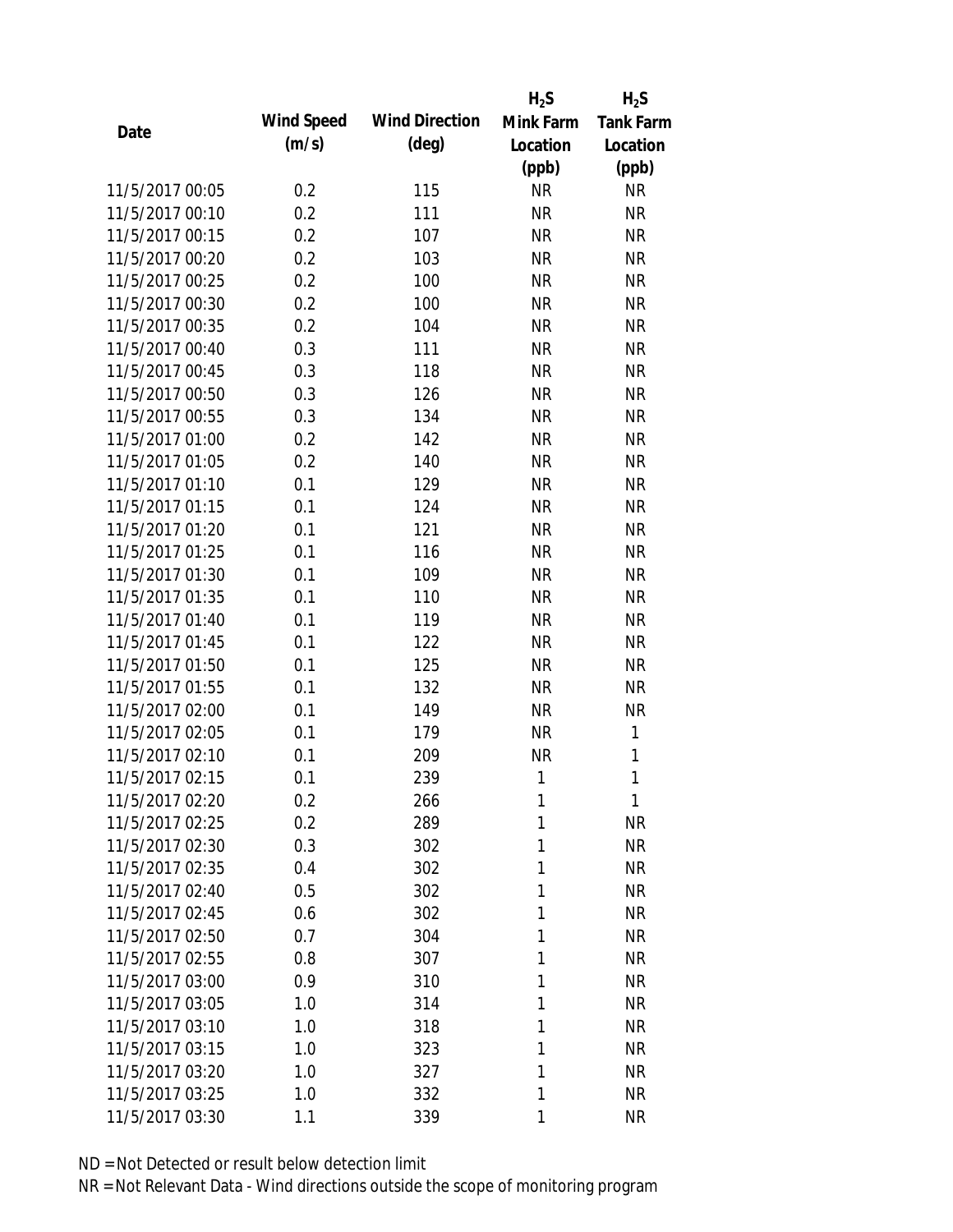|                 |            |                       | $H_2S$       | $H_2S$           |
|-----------------|------------|-----------------------|--------------|------------------|
| Date            | Wind Speed | <b>Wind Direction</b> | Mink Farm    | <b>Tank Farm</b> |
|                 | (m/s)      | $(\text{deg})$        | Location     | Location         |
|                 |            |                       | (ppb)        | (ppb)            |
| 11/5/2017 03:35 | 1.1        | 286                   | 1            | <b>NR</b>        |
| 11/5/2017 03:40 | 1.2        | 232                   | 1            | $\overline{2}$   |
| 11/5/2017 03:45 | 1.2        | 179                   | <b>NR</b>    | $\overline{2}$   |
| 11/5/2017 03:50 | 1.3        | 125                   | <b>NR</b>    | <b>NR</b>        |
| 11/5/2017 03:55 | 1.4        | 72                    | <b>NR</b>    | <b>NR</b>        |
| 11/5/2017 04:00 | 1.3        | 18                    | 1            | <b>NR</b>        |
| 11/5/2017 04:05 | 1.3        | 24                    | 1            | <b>NR</b>        |
| 11/5/2017 04:10 | 1.2        | 31                    | $\mathbf{1}$ | <b>NR</b>        |
| 11/5/2017 04:15 | 1.1        | 37                    | 1            | <b>NR</b>        |
| 11/5/2017 04:20 | 0.9        | 42                    | <b>NR</b>    | <b>NR</b>        |
| 11/5/2017 04:25 | 0.7        | 47                    | <b>NR</b>    | <b>NR</b>        |
| 11/5/2017 04:30 | 0.6        | 52                    | <b>NR</b>    | <b>NR</b>        |
| 11/5/2017 04:35 | 0.6        | 60                    | <b>NR</b>    | <b>NR</b>        |
| 11/5/2017 04:40 | 0.6        | 70                    | <b>NR</b>    | <b>NR</b>        |
| 11/5/2017 04:45 | 0.6        | 80                    | <b>NR</b>    | <b>NR</b>        |
| 11/5/2017 04:50 | 0.7        | 91                    | <b>NR</b>    | <b>NR</b>        |
| 11/5/2017 04:55 | 0.8        | 103                   | <b>NR</b>    | <b>NR</b>        |
| 11/5/2017 05:00 | 1.0        | 113                   | <b>NR</b>    | <b>NR</b>        |
| 11/5/2017 05:05 | 1.1        | 121                   | <b>NR</b>    | <b>NR</b>        |
| 11/5/2017 05:10 | 1.2        | 125                   | <b>NR</b>    | <b>NR</b>        |
| 11/5/2017 05:15 | 1.2        | 128                   | <b>NR</b>    | <b>NR</b>        |
| 11/5/2017 05:20 | 1.3        | 131                   | <b>NR</b>    | <b>NR</b>        |
| 11/5/2017 05:25 | 1.4        | 132                   | <b>NR</b>    | <b>NR</b>        |
| 11/5/2017 05:30 | 1.4        | 133                   | <b>NR</b>    | <b>NR</b>        |
| 11/5/2017 05:35 | 1.4        | 134                   | <b>NR</b>    | <b>NR</b>        |
| 11/5/2017 05:40 | 1.5        | 134                   | <b>NR</b>    | <b>NR</b>        |
| 11/5/2017 05:45 | 1.4        | 133                   | <b>NR</b>    | <b>NR</b>        |
| 11/5/2017 05:50 | 1.3        | 130                   | <b>NR</b>    | NR               |
| 11/5/2017 05:55 | 1.2        | 127                   | <b>NR</b>    | <b>NR</b>        |
| 11/5/2017 06:00 | 1.1        | 124                   | NR           | <b>NR</b>        |
| 11/5/2017 06:05 | 0.9        | 120                   | <b>NR</b>    | <b>NR</b>        |
| 11/5/2017 06:10 | 0.8        | 117                   | <b>NR</b>    | <b>NR</b>        |
| 11/5/2017 06:15 | 0.7        | 115                   | <b>NR</b>    | <b>NR</b>        |
| 11/5/2017 06:20 | 0.7        | 113                   | <b>NR</b>    | <b>NR</b>        |
| 11/5/2017 06:25 | 0.7        | 112                   | <b>NR</b>    | <b>NR</b>        |
| 11/5/2017 06:30 | 0.7        | 105                   | <b>NR</b>    | <b>NR</b>        |
| 11/5/2017 06:35 | 0.7        | 94                    | NR           | <b>NR</b>        |
| 11/5/2017 06:40 | 0.6        | 79                    | NR           | <b>NR</b>        |
| 11/5/2017 06:45 | 0.6        | 63                    | <b>NR</b>    | NR               |
| 11/5/2017 06:50 | 0.5        | 48                    | <b>NR</b>    | NR               |
| 11/5/2017 06:55 | 0.5        | 34                    | 1            | <b>NR</b>        |
| 11/5/2017 07:00 | 0.4        | 25                    | 1            | <b>NR</b>        |
|                 |            |                       |              |                  |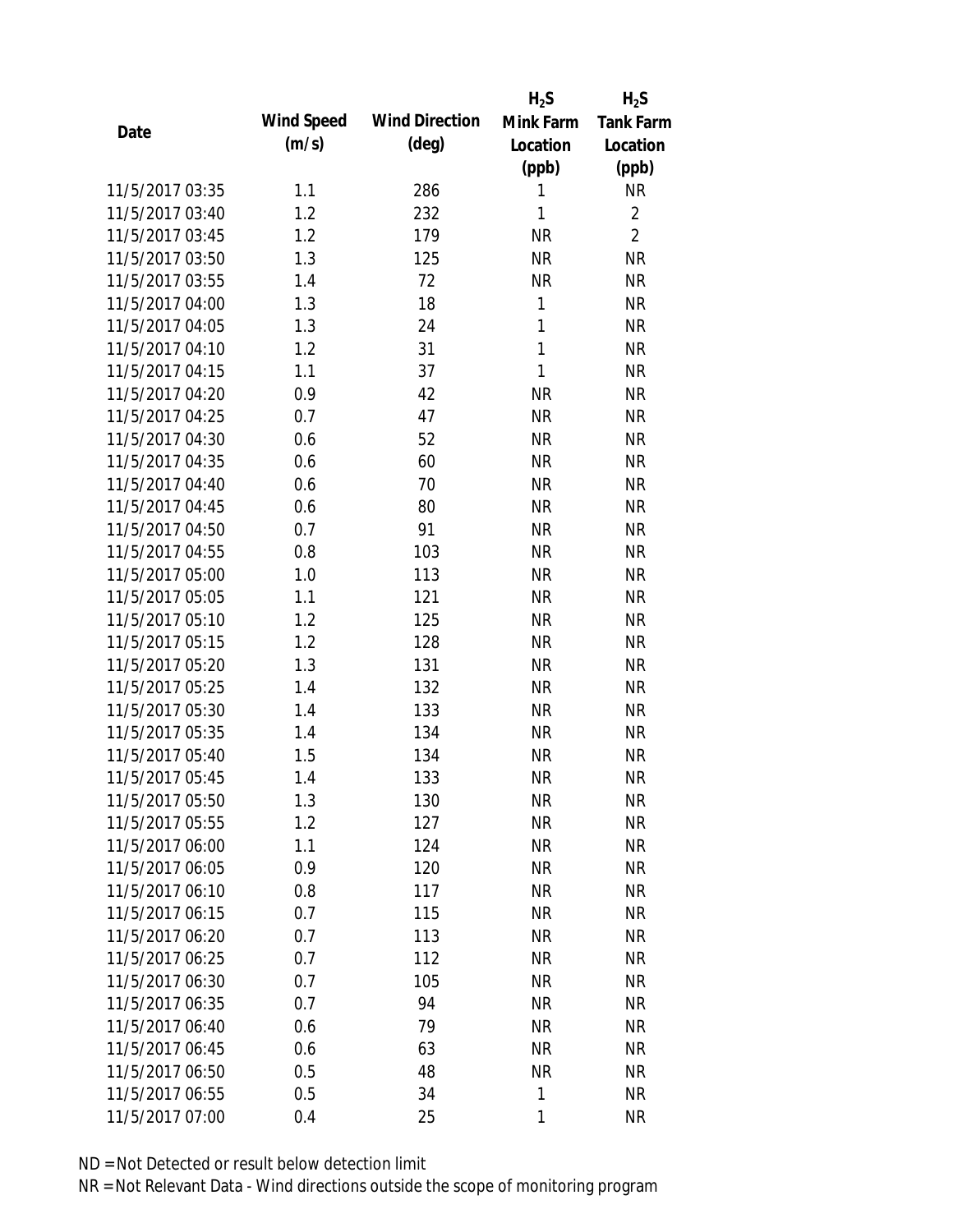|                 |            |                       | $H_2S$    | $H_2S$           |
|-----------------|------------|-----------------------|-----------|------------------|
|                 | Wind Speed | <b>Wind Direction</b> | Mink Farm | <b>Tank Farm</b> |
| Date            | (m/s)      | $(\text{deg})$        | Location  | Location         |
|                 |            |                       | (ppb)     | (ppb)            |
| 11/5/2017 07:05 | 0.4        | 17                    | 1         | <b>NR</b>        |
| 11/5/2017 07:10 | 0.4        | 72                    | <b>NR</b> | <b>NR</b>        |
| 11/5/2017 07:15 | 0.4        | 128                   | <b>NR</b> | <b>NR</b>        |
| 11/5/2017 07:20 | 0.5        | 182                   | <b>NR</b> | 1                |
| 11/5/2017 07:25 | 0.6        | 236                   | 1         | 1                |
| 11/5/2017 07:30 | 0.8        | 291                   | 1         | <b>NR</b>        |
| 11/5/2017 07:35 | 0.9        | 348                   | 1         | <b>NR</b>        |
| 11/5/2017 07:40 | 1.1        | 346                   | 1         | <b>NR</b>        |
| 11/5/2017 07:45 | 1.1        | 345                   | 1         | <b>NR</b>        |
| 11/5/2017 07:50 | 1.2        | 344                   | 1         | <b>NR</b>        |
| 11/5/2017 07:55 | 1.2        | 345                   | 1         | <b>NR</b>        |
| 11/5/2017 08:00 | 1.2        | 347                   | 1         | <b>NR</b>        |
| 11/5/2017 08:05 | 1.2        | 290                   | 1         | <b>NR</b>        |
| 11/5/2017 08:10 | 1.2        | 233                   | 1         | 1                |
| 11/5/2017 08:15 | 1.3        | 177                   | <b>NR</b> | 1                |
| 11/5/2017 08:20 | 1.3        | 120                   | <b>NR</b> | <b>NR</b>        |
| 11/5/2017 08:25 | 1.5        | 63                    | <b>NR</b> | <b>NR</b>        |
| 11/5/2017 08:30 | 1.7        | 6                     | 1         | <b>NR</b>        |
| 11/5/2017 08:35 | 1.8        | 8                     | 1         | <b>NR</b>        |
| 11/5/2017 08:40 | 2.0        | 10                    | 1         | <b>NR</b>        |
| 11/5/2017 08:45 | 2.0        | 12                    | 1         | <b>NR</b>        |
| 11/5/2017 08:50 | 2.1        | 15                    | 1         | <b>NR</b>        |
| 11/5/2017 08:55 | 2.0        | 18                    | 1         | <b>NR</b>        |
| 11/5/2017 09:00 | 1.9        | 22                    | 1         | <b>NR</b>        |
| 11/5/2017 09:05 | 1.8        | 28                    | 1         | <b>NR</b>        |
| 11/5/2017 09:10 | 1.7        | 38                    | 1         | <b>NR</b>        |
| 11/5/2017 09:15 | 1.8        | 50                    | <b>NR</b> | <b>NR</b>        |
| 11/5/2017 09:20 | 1.8        | 64                    | NR        | <b>NR</b>        |
| 11/5/2017 09:25 | 2.0        | 78                    | <b>NR</b> | <b>NR</b>        |
| 11/5/2017 09:30 | 2.2        | 92                    | <b>NR</b> | <b>NR</b>        |
| 11/5/2017 09:35 | 2.4        | 104                   | <b>NR</b> | <b>NR</b>        |
| 11/5/2017 09:40 | 2.5        | 113                   | <b>NR</b> | <b>NR</b>        |
| 11/5/2017 09:45 | 2.4        | 119                   | NR        | <b>NR</b>        |
| 11/5/2017 09:50 | 2.3        | 114                   | NR        | <b>NR</b>        |
| 11/5/2017 09:55 | 2.0        | 153                   | <b>NR</b> | <b>NR</b>        |
| 11/5/2017 10:00 | 1.7        | 189                   | <b>NR</b> | <b>NR</b>        |
| 11/5/2017 10:05 | 1.5        | 225                   | <b>NR</b> | <b>NR</b>        |
| 11/5/2017 10:10 | 1.5        | 261                   | <b>NR</b> | <b>NR</b>        |
| 11/5/2017 10:15 | 1.6        | 297                   | 1         | <b>NR</b>        |
| 11/5/2017 10:20 | 1.8        | 340                   | 1         | <b>NR</b>        |
| 11/5/2017 10:25 | 2.1        | 338                   | 1         | <b>NR</b>        |
| 11/5/2017 10:30 | 2.4        | 335                   | 1         | <b>NR</b>        |
|                 |            |                       |           |                  |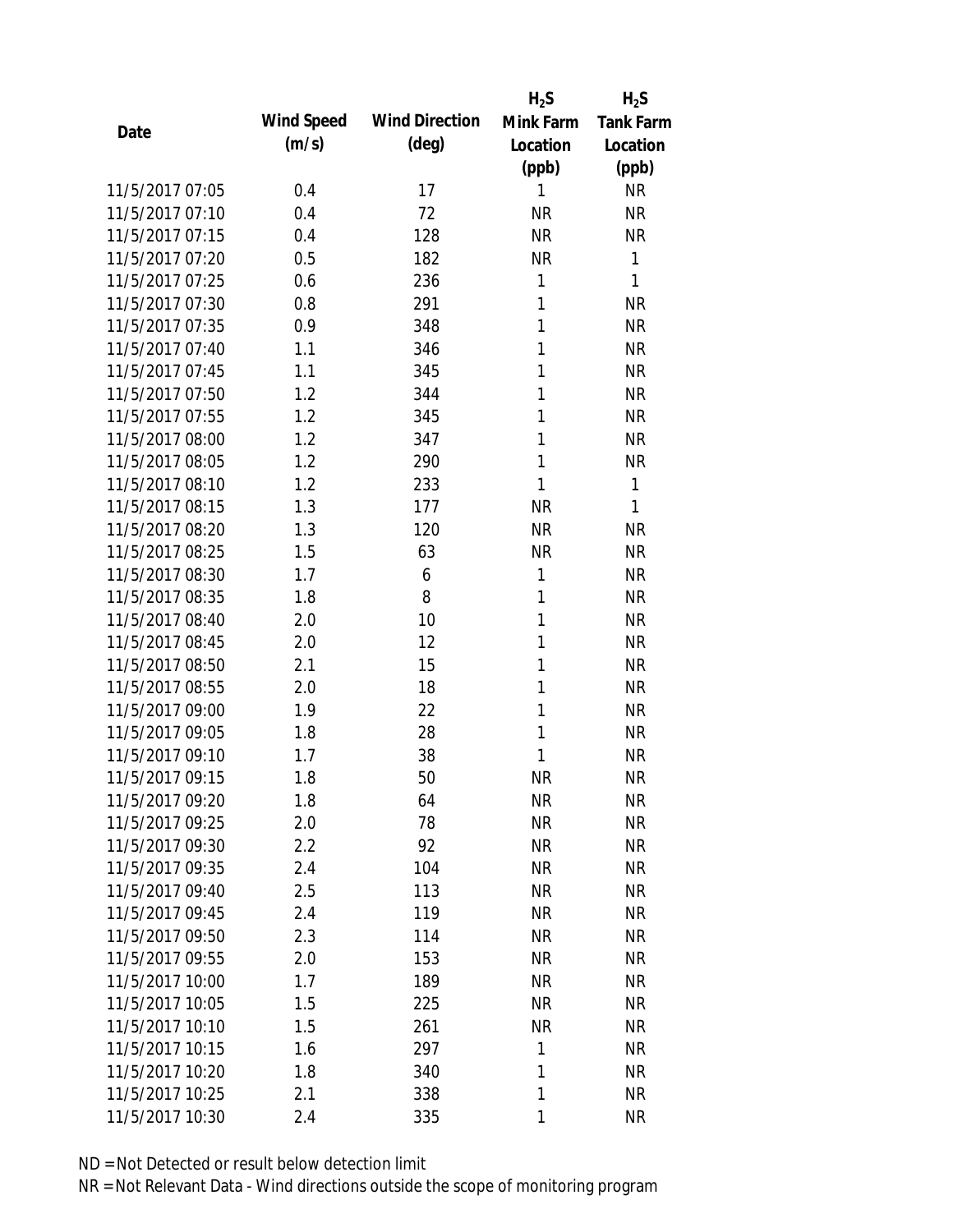|                 |            |                       | $H_2S$    | $H_2S$           |
|-----------------|------------|-----------------------|-----------|------------------|
| Date            | Wind Speed | <b>Wind Direction</b> | Mink Farm | <b>Tank Farm</b> |
|                 | (m/s)      | $(\text{deg})$        | Location  | Location         |
|                 |            |                       | (ppb)     | (ppb)            |
| 11/5/2017 10:35 | 2.8        | 332                   | 1         | <b>NR</b>        |
| 11/5/2017 10:40 | 3.0        | 328                   | 1         | <b>NR</b>        |
| 11/5/2017 10:45 | 3.2        | 326                   | 1         | <b>NR</b>        |
| 11/5/2017 10:50 | 3.2        | 326                   | 1         | <b>NR</b>        |
| 11/5/2017 10:55 | 3.1        | 329                   | 1         | <b>NR</b>        |
| 11/5/2017 11:00 | 2.9        | 335                   | 1         | <b>NR</b>        |
| 11/5/2017 11:05 | 2.5        | 283                   | 1         | <b>NR</b>        |
| 11/5/2017 11:10 | 2.2        | 229                   | <b>NR</b> | 1                |
| 11/5/2017 11:15 | 1.9        | 175                   | <b>NR</b> | 1                |
| 11/5/2017 11:20 | 1.6        | 120                   | <b>NR</b> | <b>NR</b>        |
| 11/5/2017 11:25 | 1.5        | 63                    | <b>NR</b> | <b>NR</b>        |
| 11/5/2017 11:30 | 1.4        | 5                     | 1         | <b>NR</b>        |
| 11/5/2017 11:35 | 1.3        | 5                     | 1         | <b>NR</b>        |
| 11/5/2017 11:40 | 1.3        | 5                     | 1         | <b>NR</b>        |
| 11/5/2017 11:45 | 1.2        | 6                     | 1         | <b>NR</b>        |
| 11/5/2017 11:50 | 1.2        | 5                     | 1         | <b>NR</b>        |
| 11/5/2017 11:55 | 1.1        | 6                     | 1         | <b>NR</b>        |
| 11/5/2017 12:00 | 1.1        | 9                     | 1         | <b>NR</b>        |
| 11/5/2017 12:05 | 1.1        | 16                    | 1         | <b>NR</b>        |
| 11/5/2017 12:10 | 1.1        | 24                    | 1         | <b>NR</b>        |
| 11/5/2017 12:15 | 1.2        | 32                    | 1         | <b>NR</b>        |
| 11/5/2017 12:20 | 1.2        | 41                    | <b>NR</b> | <b>NR</b>        |
| 11/5/2017 12:25 | 1.2        | 48                    | <b>NR</b> | <b>NR</b>        |
| 11/5/2017 12:30 | 1.3        | 48                    | <b>NR</b> | <b>NR</b>        |
| 11/5/2017 12:35 | 1.5        | 100                   | <b>NR</b> | <b>NR</b>        |
| 11/5/2017 12:40 | 1.7        | 149                   | <b>NR</b> | <b>NR</b>        |
| 11/5/2017 12:45 | 1.9        | 196                   | <b>NR</b> | <b>NR</b>        |
| 11/5/2017 12:50 | 2.2        | 240                   | <b>NR</b> | NR               |
| 11/5/2017 12:55 | 2.5        | 283                   | <b>NR</b> | <b>NR</b>        |
| 11/5/2017 13:00 | 2.8        | 331                   | 1         | <b>NR</b>        |
| 11/5/2017 13:05 | 2.9        | 323                   | 1         | <b>NR</b>        |
| 11/5/2017 13:10 | 3.1        | 315                   | 1         | <b>NR</b>        |
| 11/5/2017 13:15 | 3.2        | 310                   | 1         | <b>NR</b>        |
| 11/5/2017 13:20 | 3.3        | 309                   | 1         | <b>NR</b>        |
| 11/5/2017 13:25 | 3.3        | 313                   | 1         | <b>NR</b>        |
| 11/5/2017 13:30 | 3.4        | 317                   | 1         | <b>NR</b>        |
| 11/5/2017 13:35 | 3.5        | 323                   | 1         | <b>NR</b>        |
| 11/5/2017 13:40 | 3.5        | 329                   | 1         | <b>NR</b>        |
| 11/5/2017 13:45 | 3.4        | 335                   | 1         | <b>NR</b>        |
| 11/5/2017 13:50 | 3.3        | 340                   | 1         | <b>NR</b>        |
| 11/5/2017 13:55 | 3.2        | 343                   | 1         | <b>NR</b>        |
| 11/5/2017 14:00 | 3.2        | 346                   | 1         | <b>NR</b>        |
|                 |            |                       |           |                  |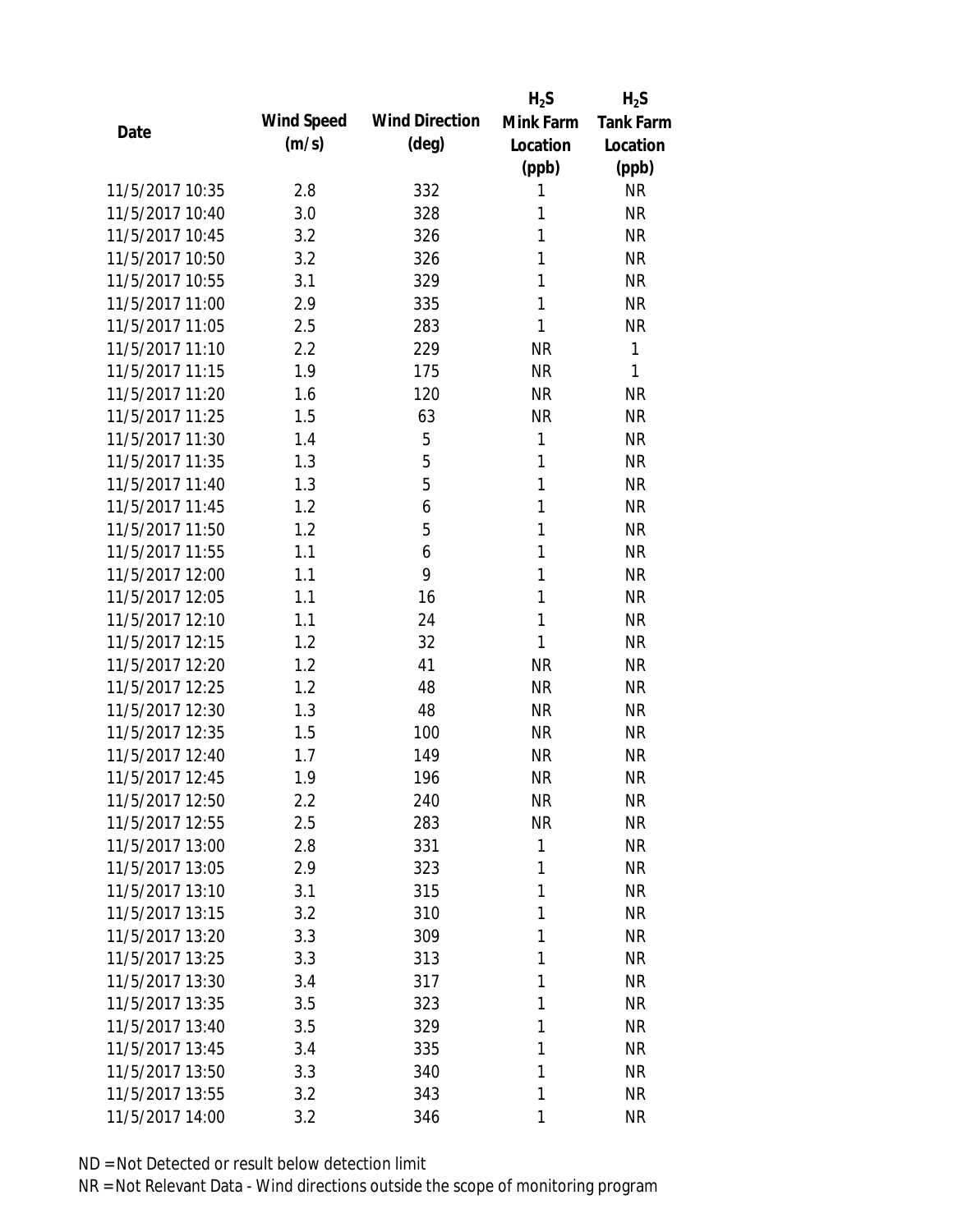|                 |            |                       | $H_2S$    | $H_2S$           |
|-----------------|------------|-----------------------|-----------|------------------|
| Date            | Wind Speed | <b>Wind Direction</b> | Mink Farm | <b>Tank Farm</b> |
|                 | (m/s)      | $(\text{deg})$        | Location  | Location         |
|                 |            |                       | (ppb)     | (ppb)            |
| 11/5/2017 14:05 | 3.1        | 347                   | 1         | <b>NR</b>        |
| 11/5/2017 14:10 | 3.2        | 348                   | 1         | <b>NR</b>        |
| 11/5/2017 14:15 | 3.3        | 347                   | 1         | <b>NR</b>        |
| 11/5/2017 14:20 | 3.4        | 345                   | 1         | <b>NR</b>        |
| 11/5/2017 14:25 | 3.5        | 343                   | 1         | <b>NR</b>        |
| 11/5/2017 14:30 | 3.6        | 341                   | 1         | <b>NR</b>        |
| 11/5/2017 14:35 | 3.6        | 340                   | 1         | <b>NR</b>        |
| 11/5/2017 14:40 | 3.5        | 339                   | 1         | <b>NR</b>        |
| 11/5/2017 14:45 | 3.4        | 339                   | 1         | <b>NR</b>        |
| 11/5/2017 14:50 | 3.3        | 339                   | 1         | <b>NR</b>        |
| 11/5/2017 14:55 | 3.2        | 339                   | 1         | <b>NR</b>        |
| 11/5/2017 15:00 | 3.1        | 338                   | 1         | <b>NR</b>        |
| 11/5/2017 15:05 | 3.1        | 337                   | 1         | <b>NR</b>        |
| 11/5/2017 15:10 | 3.0        | 336                   | 1         | <b>NR</b>        |
| 11/5/2017 15:15 | 2.9        | 334                   | 1         | <b>NR</b>        |
| 11/5/2017 15:20 | 2.8        | 332                   | 1         | <b>NR</b>        |
| 11/5/2017 15:25 | 2.7        | 330                   | 1         | <b>NR</b>        |
| 11/5/2017 15:30 | 2.6        | 329                   | 1         | <b>NR</b>        |
| 11/5/2017 15:35 | 2.4        | 328                   | 1         | <b>NR</b>        |
| 11/5/2017 15:40 | 2.3        | 329                   | 1         | <b>NR</b>        |
| 11/5/2017 15:45 | 2.2        | 331                   | 1         | <b>NR</b>        |
| 11/5/2017 15:50 | 2.1        | 334                   | 1         | <b>NR</b>        |
| 11/5/2017 15:55 | 2.0        | 337                   | 1         | <b>NR</b>        |
| 11/5/2017 16:00 | 1.9        | 341                   | 1         | <b>NR</b>        |
| 11/5/2017 16:05 | 1.9        | 345                   | 1         | <b>NR</b>        |
| 11/5/2017 16:10 | 1.9        | 349                   | 1         | <b>NR</b>        |
| 11/5/2017 16:15 | 1.9        | 350                   | 1         | <b>NR</b>        |
| 11/5/2017 16:20 | 2.0        | 352                   | 1         | <b>NR</b>        |
| 11/5/2017 16:25 | 2.0        | 352                   | 1         | <b>NR</b>        |
| 11/5/2017 16:30 | 2.1        | 352                   | 1         | <b>NR</b>        |
| 11/5/2017 16:35 | 2.1        | 352                   | 1         | <b>NR</b>        |
| 11/5/2017 16:40 | 2.1        | 352                   | 1         | <b>NR</b>        |
| 11/5/2017 16:45 | 2.1        | 352                   | 1         | <b>NR</b>        |
| 11/5/2017 16:50 | 2.1        | 353                   | 1         | <b>NR</b>        |
| 11/5/2017 16:55 | 2.1        | 353                   | 1         | <b>NR</b>        |
| 11/5/2017 17:00 | 2.1        | 354                   | 1         | <b>NR</b>        |
| 11/5/2017 17:05 | 2.1        | 354                   | 1         | <b>NR</b>        |
| 11/5/2017 17:10 | 2.1        | 354                   | 1         | <b>NR</b>        |
| 11/5/2017 17:15 | 2.1        | 353                   | 1         | <b>NR</b>        |
| 11/5/2017 17:20 | 2.0        | 352                   | 1         | <b>NR</b>        |
| 11/5/2017 17:25 | 2.0        | 351                   | 1         | <b>NR</b>        |
| 11/5/2017 17:30 | 1.9        | 349                   | 1         | <b>NR</b>        |
|                 |            |                       |           |                  |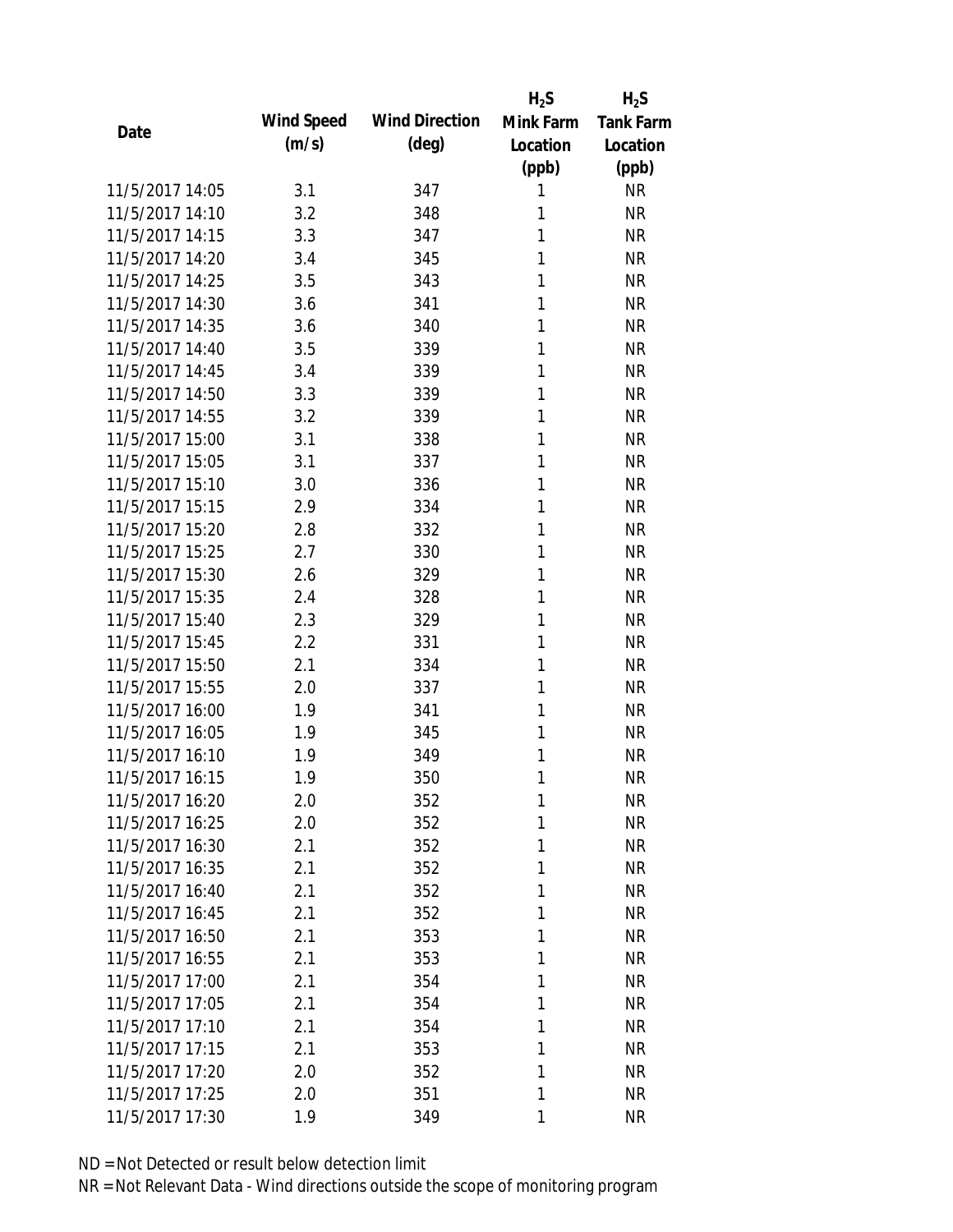|                 |            |                       | $H_2S$    | $H_2S$           |
|-----------------|------------|-----------------------|-----------|------------------|
| Date            | Wind Speed | <b>Wind Direction</b> | Mink Farm | <b>Tank Farm</b> |
|                 | (m/s)      | $(\text{deg})$        | Location  | Location         |
|                 |            |                       | (ppb)     | (ppb)            |
| 11/5/2017 17:35 | 1.9        | 348                   | 1         | <b>NR</b>        |
| 11/5/2017 17:40 | 1.8        | 348                   | 1         | <b>NR</b>        |
| 11/5/2017 17:45 | 1.7        | 347                   | 1         | <b>NR</b>        |
| 11/5/2017 17:50 | 1.7        | 348                   | 1         | <b>NR</b>        |
| 11/5/2017 17:55 | 1.6        | 348                   | 1         | <b>NR</b>        |
| 11/5/2017 18:00 | 1.5        | 350                   | 1         | <b>NR</b>        |
| 11/5/2017 18:05 | 1.5        | 351                   | 1         | <b>NR</b>        |
| 11/5/2017 18:10 | 1.5        | 352                   | 1         | <b>NR</b>        |
| 11/5/2017 18:15 | 1.6        | 353                   | 1         | <b>NR</b>        |
| 11/5/2017 18:20 | 1.7        | 354                   | 1         | <b>NR</b>        |
| 11/5/2017 18:25 | 1.9        | 355                   | 1         | <b>NR</b>        |
| 11/5/2017 18:30 | 2.0        | 355                   | 1         | <b>NR</b>        |
| 11/5/2017 18:35 | 2.2        | 354                   | <b>ND</b> | <b>NR</b>        |
| 11/5/2017 18:40 | 2.4        | 354                   | <b>ND</b> | <b>NR</b>        |
| 11/5/2017 18:45 | 2.6        | 353                   | <b>ND</b> | <b>NR</b>        |
| 11/5/2017 18:50 | 2.7        | 352                   | <b>ND</b> | <b>NR</b>        |
| 11/5/2017 18:55 | 2.7        | 350                   | <b>ND</b> | <b>NR</b>        |
| 11/5/2017 19:00 | 2.7        | 349                   | <b>ND</b> | <b>NR</b>        |
| 11/5/2017 19:05 | 2.6        | 349                   | <b>ND</b> | <b>NR</b>        |
| 11/5/2017 19:10 | 2.5        | 348                   | <b>ND</b> | <b>NR</b>        |
| 11/5/2017 19:15 | 2.4        | 348                   | <b>ND</b> | <b>NR</b>        |
| 11/5/2017 19:20 | 2.3        | 348                   | <b>ND</b> | <b>NR</b>        |
| 11/5/2017 19:25 | 2.2        | 349                   | <b>ND</b> | <b>NR</b>        |
| 11/5/2017 19:30 | 2.2        | 349                   | <b>ND</b> | <b>NR</b>        |
| 11/5/2017 19:35 | 2.2        | 349                   | <b>ND</b> | <b>NR</b>        |
| 11/5/2017 19:40 | 2.1        | 349                   | <b>ND</b> | <b>NR</b>        |
| 11/5/2017 19:45 | 2.1        | 350                   | <b>ND</b> | <b>NR</b>        |
| 11/5/2017 19:50 | 2.1        | 350                   | 1         | NR               |
| 11/5/2017 19:55 | 2.1        | 351                   | 1         | <b>NR</b>        |
| 11/5/2017 20:00 | 2.0        | 352                   | 1         | <b>NR</b>        |
| 11/5/2017 20:05 | 2.0        | 353                   | 1         | <b>NR</b>        |
| 11/5/2017 20:10 | 1.9        | 354                   | 1         | <b>NR</b>        |
| 11/5/2017 20:15 | 1.8        | 354                   | 1         | <b>NR</b>        |
| 11/5/2017 20:20 | 1.7        | 354                   | 1         | <b>NR</b>        |
| 11/5/2017 20:25 | 1.6        | 354                   | 1         | <b>NR</b>        |
| 11/5/2017 20:30 | 1.6        | 354                   | 1         | <b>NR</b>        |
| 11/5/2017 20:35 | 1.6        | 355                   | 1         | <b>NR</b>        |
| 11/5/2017 20:40 | 1.7        | 356                   | 1         | <b>NR</b>        |
| 11/5/2017 20:45 | 1.8        | 298                   | 1         | <b>NR</b>        |
| 11/5/2017 20:50 | 1.9        | 240                   | 1         | 1                |
| 11/5/2017 20:55 | 2.0        | 182                   | <b>NR</b> | 1                |
| 11/5/2017 21:00 | 2.1        | 124                   | <b>NR</b> | <b>NR</b>        |
|                 |            |                       |           |                  |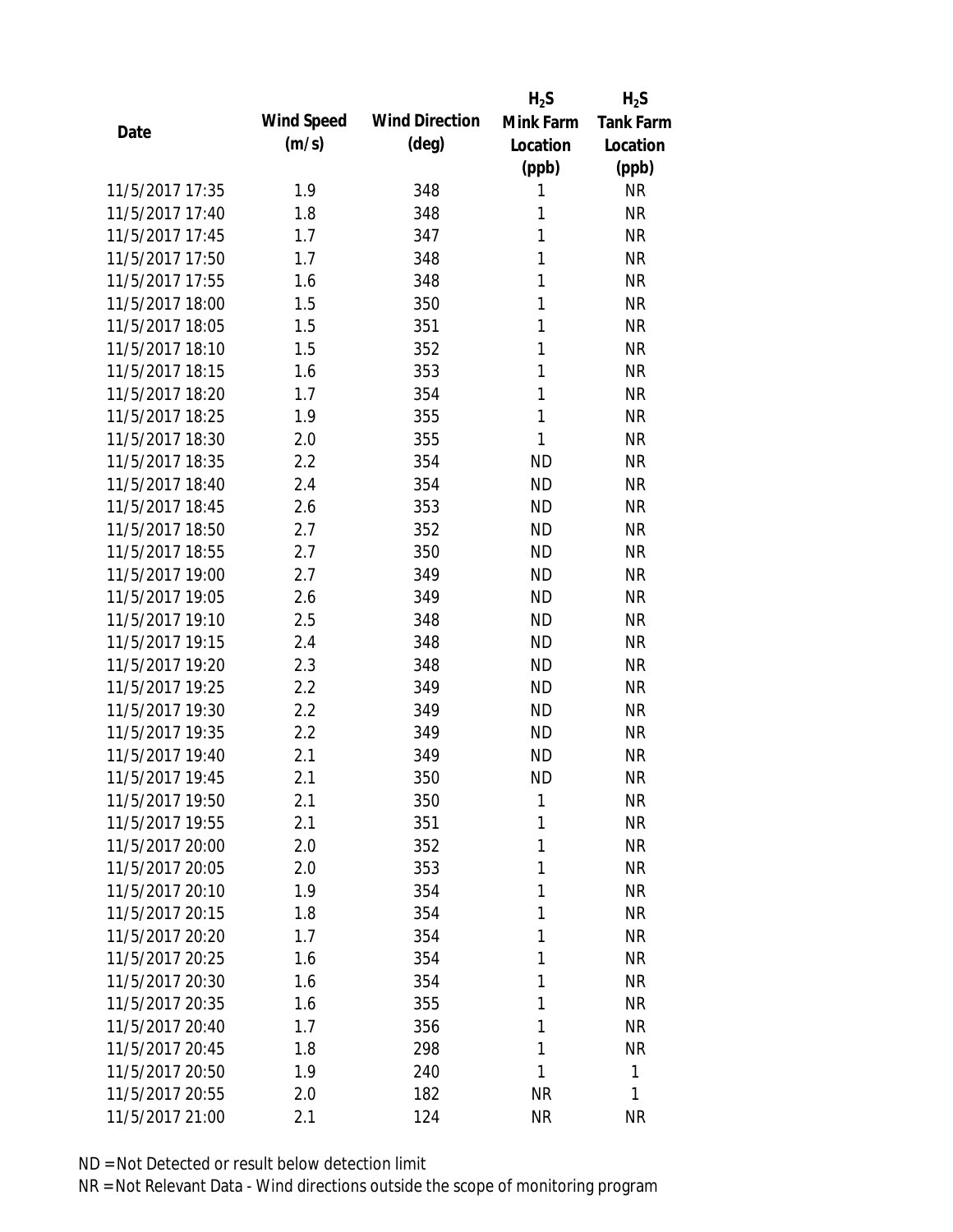|                 |            |                       | $H_2S$    | $H_2S$           |
|-----------------|------------|-----------------------|-----------|------------------|
| Date            | Wind Speed | <b>Wind Direction</b> | Mink Farm | <b>Tank Farm</b> |
|                 | (m/s)      | $(\text{deg})$        | Location  | Location         |
|                 |            |                       | (ppb)     | (ppb)            |
| 11/5/2017 21:05 | 2.1        | 67                    | <b>NR</b> | <b>NR</b>        |
| 11/5/2017 21:10 | 2.2        | 8                     | 1         | <b>NR</b>        |
| 11/5/2017 21:15 | 2.2        | 9                     | 1         | <b>NR</b>        |
| 11/5/2017 21:20 | 2.3        | 10                    | 1         | <b>NR</b>        |
| 11/5/2017 21:25 | 2.3        | 10                    | 1         | <b>NR</b>        |
| 11/5/2017 21:30 | 2.3        | 10                    | 1         | <b>NR</b>        |
| 11/5/2017 21:35 | 2.4        | 9                     | 1         | <b>NR</b>        |
| 11/5/2017 21:40 | 2.4        | 8                     | 1         | <b>NR</b>        |
| 11/5/2017 21:45 | 2.5        | 7                     | 1         | <b>NR</b>        |
| 11/5/2017 21:50 | 2.5        | 6                     | 1         | <b>NR</b>        |
| 11/5/2017 21:55 | 2.6        | 6                     | 1         | <b>NR</b>        |
| 11/5/2017 22:00 | 2.5        | 5                     | 1         | <b>NR</b>        |
| 11/5/2017 22:05 | 2.5        | 5                     | 1         | <b>NR</b>        |
| 11/5/2017 22:10 | 2.4        | 63                    | <b>NR</b> | <b>NR</b>        |
| 11/5/2017 22:15 | 2.2        | 122                   | <b>NR</b> | <b>NR</b>        |
| 11/5/2017 22:20 | 2.1        | 180                   | <b>NR</b> | 1                |
| 11/5/2017 22:25 | 2.0        | 237                   | 1         | 1                |
| 11/5/2017 22:30 | 1.9        | 295                   | 1         | <b>NR</b>        |
| 11/5/2017 22:35 | 1.8        | 353                   | 1         | <b>NR</b>        |
| 11/5/2017 22:40 | 1.8        | 352                   | 1         | <b>NR</b>        |
| 11/5/2017 22:45 | 1.9        | 351                   | 1         | <b>NR</b>        |
| 11/5/2017 22:50 | 1.9        | 351                   | 1         | <b>NR</b>        |
| 11/5/2017 22:55 | 2.0        | 352                   | 1         | <b>NR</b>        |
| 11/5/2017 23:00 | 2.0        | 353                   | 1         | <b>NR</b>        |
| 11/5/2017 23:05 | 2.0        | 354                   | 1         | <b>NR</b>        |
| 11/5/2017 23:10 | 2.1        | 354                   | 1         | <b>NR</b>        |
| 11/5/2017 23:15 | 2.1        | 354                   | 1         | <b>NR</b>        |
| 11/5/2017 23:20 | $2.2\,$    | 353                   | 1         | NR               |
| 11/5/2017 23:25 | 2.3        | 352                   | 1         | <b>NR</b>        |
| 11/5/2017 23:30 | 2.5        | 350                   | 1         | <b>NR</b>        |
| 11/5/2017 23:35 | 2.6        | 349                   | 1         | <b>NR</b>        |
| 11/5/2017 23:40 | 2.8        | 348                   | 1         | <b>NR</b>        |
| 11/5/2017 23:45 | 2.9        | 347                   | 1         | <b>NR</b>        |
| 11/5/2017 23:50 | 3.0        | 347                   | 1         | <b>NR</b>        |
| 11/5/2017 23:55 | 3.1        | 347                   | 1         | <b>NR</b>        |
| 11/5/2017 24:00 | 3.1        | 347                   | 1         | <b>NR</b>        |
| 11/6/2017 00:05 | 3.2        | 347                   | 1         | <b>NR</b>        |
| 11/6/2017 00:10 | 3.3        | 347                   | 1         | <b>NR</b>        |
| 11/6/2017 00:15 | 3.4        | 347                   | 1         | <b>NR</b>        |
| 11/6/2017 00:20 | 3.5        | 347                   | 1         | <b>NR</b>        |
| 11/6/2017 00:25 | 3.6        | 348                   | 1         | <b>NR</b>        |
| 11/6/2017 00:30 | 3.6        | 348                   | 1         | <b>NR</b>        |
|                 |            |                       |           |                  |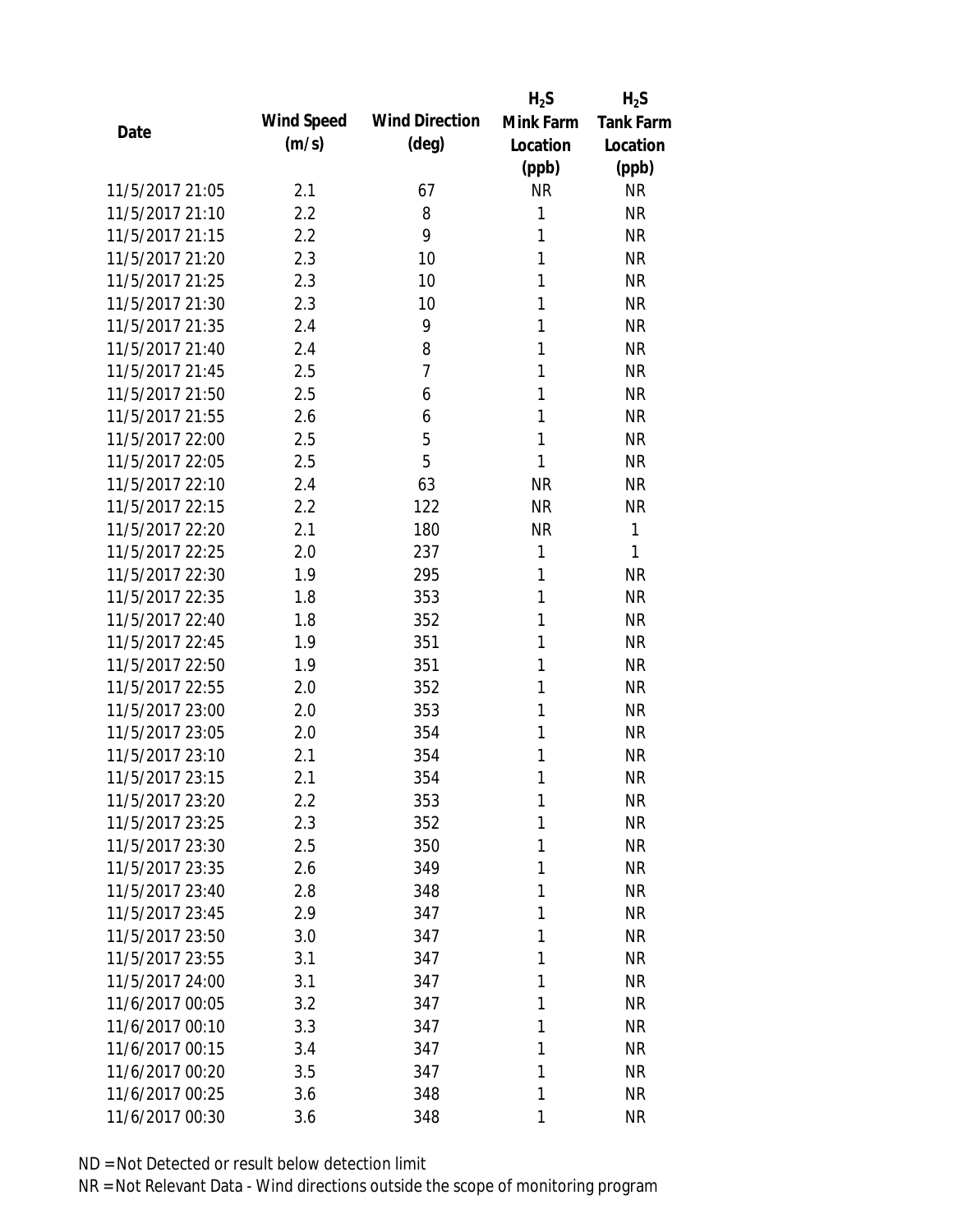|                 |            |                       | $H_2S$    | $H_2S$           |
|-----------------|------------|-----------------------|-----------|------------------|
| Date            | Wind Speed | <b>Wind Direction</b> | Mink Farm | <b>Tank Farm</b> |
|                 | (m/s)      | $(\text{deg})$        | Location  | Location         |
|                 |            |                       | (ppb)     | (ppb)            |
| 11/6/2017 00:35 | 3.7        | 349                   | 1         | <b>NR</b>        |
| 11/6/2017 00:40 | 3.7        | 350                   | 1         | <b>NR</b>        |
| 11/6/2017 00:45 | 3.7        | 350                   | 1         | <b>NR</b>        |
| 11/6/2017 00:50 | 3.6        | 351                   | 1         | <b>NR</b>        |
| 11/6/2017 00:55 | 3.5        | 352                   | 1         | <b>NR</b>        |
| 11/6/2017 01:00 | 3.4        | 352                   | 1         | <b>NR</b>        |
| 11/6/2017 01:05 | 3.3        | 352                   | 1         | <b>NR</b>        |
| 11/6/2017 01:10 | 3.2        | 351                   | 1         | <b>NR</b>        |
| 11/6/2017 01:15 | 3.1        | 350                   | 1         | <b>NR</b>        |
| 11/6/2017 01:20 | 3.0        | 348                   | 1         | <b>NR</b>        |
| 11/6/2017 01:25 | 3.1        | 347                   | 1         | <b>NR</b>        |
| 11/6/2017 01:30 | 3.0        | 346                   | 1         | <b>NR</b>        |
| 11/6/2017 01:35 | 3.0        | 345                   | 1         | <b>NR</b>        |
| 11/6/2017 01:40 | 2.9        | 345                   | 1         | <b>NR</b>        |
| 11/6/2017 01:45 | 2.8        | 346                   | 1         | <b>NR</b>        |
| 11/6/2017 01:50 | 2.7        | 347                   | 1         | <b>NR</b>        |
| 11/6/2017 01:55 | 2.5        | 348                   | 1         | <b>NR</b>        |
| 11/6/2017 02:00 | 2.5        | 349                   | 1         | <b>NR</b>        |
| 11/6/2017 02:05 | 2.4        | 350                   | 1         | <b>NR</b>        |
| 11/6/2017 02:10 | 2.4        | 350                   | 1         | <b>NR</b>        |
| 11/6/2017 02:15 | 2.4        | 349                   | 1         | <b>NR</b>        |
| 11/6/2017 02:20 | 2.4        | 348                   | 1         | <b>NR</b>        |
| 11/6/2017 02:25 | 2.4        | 347                   | 1         | <b>NR</b>        |
| 11/6/2017 02:30 | 2.5        | 345                   | 1         | <b>NR</b>        |
| 11/6/2017 02:35 | 2.6        | 344                   | 1         | <b>NR</b>        |
| 11/6/2017 02:40 | 2.7        | 344                   | 1         | <b>NR</b>        |
| 11/6/2017 02:45 | 2.8        | 344                   | 1         | <b>NR</b>        |
| 11/6/2017 02:50 | 2.8        | 345                   | 1         | NR               |
| 11/6/2017 02:55 | 2.9        | 347                   | 1         | <b>NR</b>        |
| 11/6/2017 03:00 | 2.8        | 348                   | 1         | <b>NR</b>        |
| 11/6/2017 03:05 | 2.8        | 348                   | 1         | <b>NR</b>        |
| 11/6/2017 03:10 | 2.7        | 348                   | 1         | <b>NR</b>        |
| 11/6/2017 03:15 | 2.6        | 348                   | 1         | <b>NR</b>        |
| 11/6/2017 03:20 | 2.6        | 347                   | 1         | <b>NR</b>        |
| 11/6/2017 03:25 |            |                       | 1         | <b>NR</b>        |
| 11/6/2017 03:30 | 2.6        | 346                   |           |                  |
|                 | 2.5        | 345                   | 1         | <b>NR</b>        |
| 11/6/2017 03:35 | 2.5        | 345                   | 1         | <b>NR</b>        |
| 11/6/2017 03:40 | 2.4        | 345                   | 1         | <b>NR</b>        |
| 11/6/2017 03:45 | 2.4        | 345                   | 1         | NR               |
| 11/6/2017 03:50 | 2.4        | 346                   | 1         | <b>NR</b>        |
| 11/6/2017 03:55 | 2.3        | 346                   | 1         | <b>NR</b>        |
| 11/6/2017 04:00 | 2.2        | 347                   | 1         | <b>NR</b>        |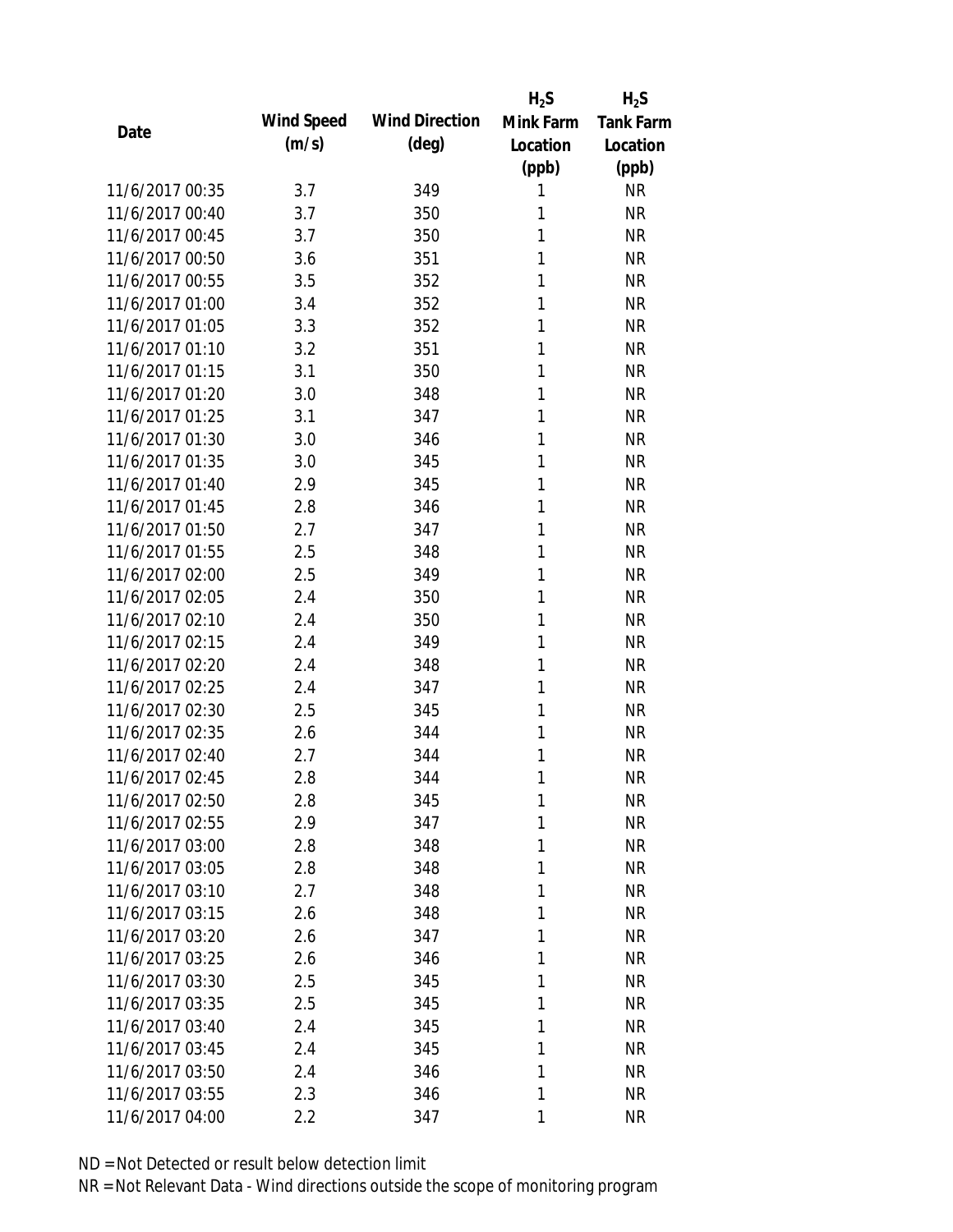|                 |            |                       | $H_2S$    | $H_2S$           |
|-----------------|------------|-----------------------|-----------|------------------|
| Date            | Wind Speed | <b>Wind Direction</b> | Mink Farm | <b>Tank Farm</b> |
|                 | (m/s)      | $(\text{deg})$        | Location  | Location         |
|                 |            |                       | (ppb)     | (ppb)            |
| 11/6/2017 04:05 | 2.2        | 347                   | 1         | <b>NR</b>        |
| 11/6/2017 04:10 | 2.1        | 347                   | 1         | <b>NR</b>        |
| 11/6/2017 04:15 | 2.1        | 347                   | 1         | <b>NR</b>        |
| 11/6/2017 04:20 | 2.0        | 347                   | 1         | <b>NR</b>        |
| 11/6/2017 04:25 | 2.1        | 346                   | 1         | <b>NR</b>        |
| 11/6/2017 04:30 | 2.1        | 345                   | 1         | <b>NR</b>        |
| 11/6/2017 04:35 | 2.2        | 344                   | 1         | <b>NR</b>        |
| 11/6/2017 04:40 | 2.3        | 344                   | 1         | <b>NR</b>        |
| 11/6/2017 04:45 | 2.3        | 344                   | 1         | <b>NR</b>        |
| 11/6/2017 04:50 | 2.3        | 344                   | 1         | <b>NR</b>        |
| 11/6/2017 04:55 | 2.3        | 344                   | 1         | <b>NR</b>        |
| 11/6/2017 05:00 | 2.3        | 344                   | 1         | <b>NR</b>        |
| 11/6/2017 05:05 | 2.2        | 345                   | 1         | <b>NR</b>        |
| 11/6/2017 05:10 | 2.1        | 346                   | 1         | <b>NR</b>        |
| 11/6/2017 05:15 | 2.0        | 346                   | 1         | <b>NR</b>        |
| 11/6/2017 05:20 | 1.9        | 346                   | 1         | <b>NR</b>        |
| 11/6/2017 05:25 | 1.8        | 346                   | 1         | <b>NR</b>        |
| 11/6/2017 05:30 | 1.7        | 346                   | 1         | <b>NR</b>        |
| 11/6/2017 05:35 | 1.6        | 347                   | 1         | <b>NR</b>        |
| 11/6/2017 05:40 | 1.6        | 347                   | 1         | <b>NR</b>        |
| 11/6/2017 05:45 | 1.5        | 349                   | 1         | <b>NR</b>        |
| 11/6/2017 05:50 | 1.6        | 351                   | 1         | <b>NR</b>        |
| 11/6/2017 05:55 | 1.6        | 353                   | 1         | <b>NR</b>        |
| 11/6/2017 06:00 | 1.7        | 355                   | 1         | <b>NR</b>        |
| 11/6/2017 06:05 | 1.8        | 357                   | 1         | <b>NR</b>        |
| 11/6/2017 06:10 | 1.9        | 358                   | 1         | <b>NR</b>        |
| 11/6/2017 06:15 | 2.0        | 358                   | 1         | <b>NR</b>        |
| 11/6/2017 06:20 | 2.1        | 358                   | 1         | NR               |
| 11/6/2017 06:25 | 2.2        | 357                   | 1         | <b>NR</b>        |
| 11/6/2017 06:30 | 2.3        | 357                   | 1         | <b>NR</b>        |
| 11/6/2017 06:35 | 2.4        | 356                   | 1         | <b>NR</b>        |
| 11/6/2017 06:40 | 2.5        | 355                   | 1         | <b>NR</b>        |
| 11/6/2017 06:45 | 2.6        | 355                   | 1         | <b>NR</b>        |
| 11/6/2017 06:50 | 2.7        | 355                   | 1         | <b>NR</b>        |
| 11/6/2017 06:55 | 2.8        | 355                   | 1         | <b>NR</b>        |
| 11/6/2017 07:00 | 2.9        | 355                   | 1         | <b>NR</b>        |
| 11/6/2017 07:05 | 2.9        | 354                   | 1         | <b>NR</b>        |
| 11/6/2017 07:10 | 2.9        | 354                   | 1         | <b>NR</b>        |
| 11/6/2017 07:15 | 2.9        | 353                   | 1         | NR               |
| 11/6/2017 07:20 | 3.0        | 352                   | 1         | NR               |
| 11/6/2017 07:25 | 3.0        | 351                   | 1         | <b>NR</b>        |
| 11/6/2017 07:30 | 3.0        | 350                   | 1         | <b>NR</b>        |
|                 |            |                       |           |                  |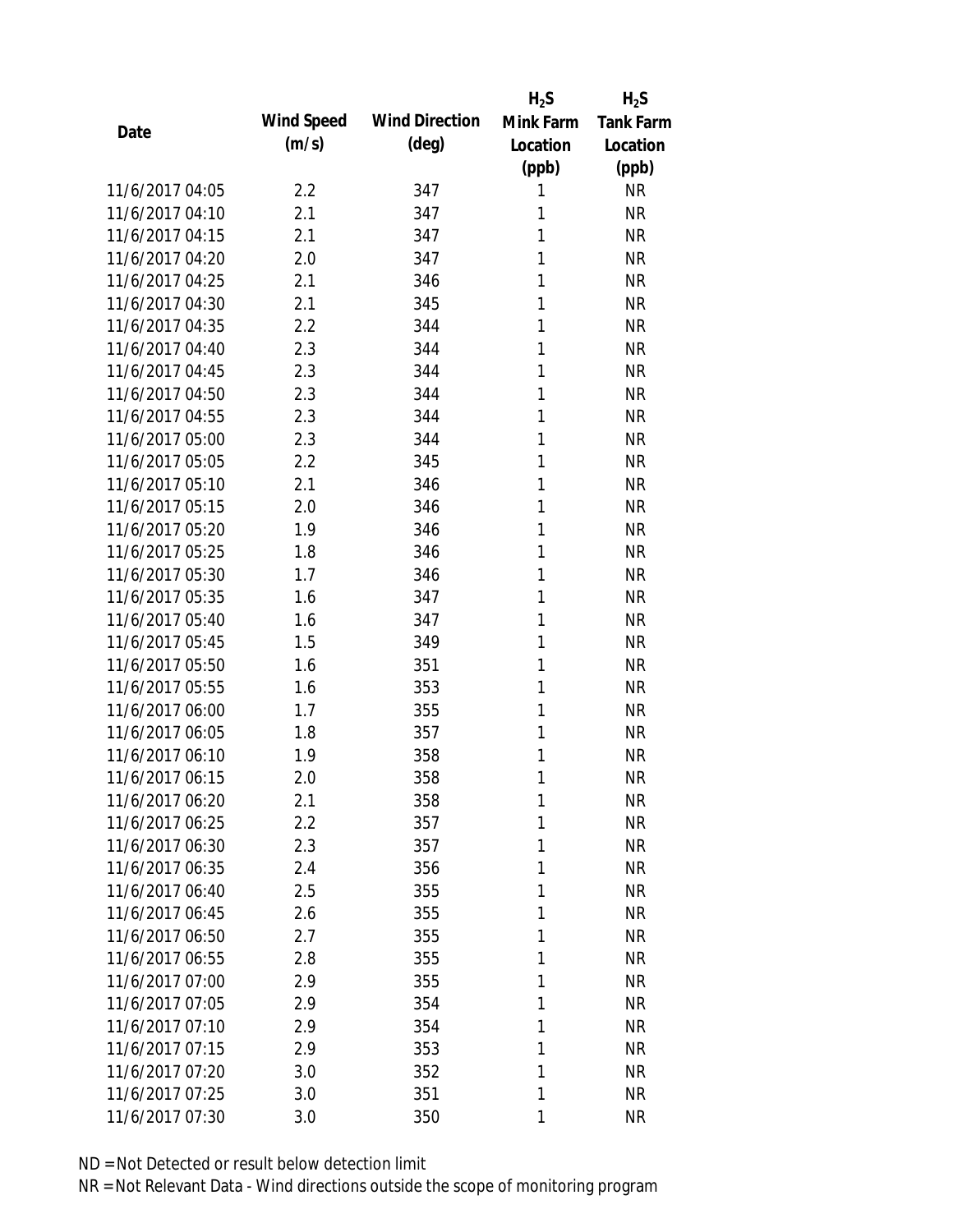|                 |            |                       | $H_2S$    | $H_2S$           |
|-----------------|------------|-----------------------|-----------|------------------|
| Date            | Wind Speed | <b>Wind Direction</b> | Mink Farm | <b>Tank Farm</b> |
|                 | (m/s)      | $(\text{deg})$        | Location  | Location         |
|                 |            |                       | (ppb)     | (ppb)            |
| 11/6/2017 07:35 | 3.0        | 350                   | 1         | <b>NR</b>        |
| 11/6/2017 07:40 | 3.0        | 350                   | 1         | <b>NR</b>        |
| 11/6/2017 07:45 | 2.9        | 352                   | 1         | <b>NR</b>        |
| 11/6/2017 07:50 | 2.9        | 294                   | 1         | <b>NR</b>        |
| 11/6/2017 07:55 | 2.8        | 238                   | 1         | 1                |
| 11/6/2017 08:00 | 2.8        | 182                   | <b>NR</b> | 1                |
| 11/6/2017 08:05 | 2.7        | 125                   | <b>NR</b> | <b>NR</b>        |
| 11/6/2017 08:10 | 2.7        | 68                    | <b>NR</b> | <b>NR</b>        |
| 11/6/2017 08:15 | 2.8        | 11                    | 1         | <b>NR</b>        |
| 11/6/2017 08:20 | 2.8        | 13                    | 1         | <b>NR</b>        |
| 11/6/2017 08:25 | 2.9        | 14                    | 1         | <b>NR</b>        |
| 11/6/2017 08:30 | 3.0        | 14                    | 1         | <b>NR</b>        |
| 11/6/2017 08:35 | 3.1        | 14                    | 1         | <b>NR</b>        |
| 11/6/2017 08:40 | 3.1        | 13                    | 1         | <b>NR</b>        |
| 11/6/2017 08:45 | 3.1        | 12                    | 1         | <b>NR</b>        |
| 11/6/2017 08:50 | 3.1        | 10                    | 1         | <b>NR</b>        |
| 11/6/2017 08:55 | 3.1        | 10                    | 1         | <b>NR</b>        |
| 11/6/2017 09:00 | 3.1        | 10                    | 1         | <b>NR</b>        |
| 11/6/2017 09:05 | 3.1        | 10                    | 1         | <b>NR</b>        |
| 11/6/2017 09:10 | 3.2        | 10                    | 1         | <b>NR</b>        |
| 11/6/2017 09:15 | 3.3        | 11                    | 1         | <b>NR</b>        |
| 11/6/2017 09:20 | 3.5        | 13                    | 1         | <b>NR</b>        |
| 11/6/2017 09:25 | 3.7        | 15                    | 1         | <b>NR</b>        |
| 11/6/2017 09:30 | 3.8        | 15                    | 1         | <b>NR</b>        |
| 11/6/2017 09:35 | 3.9        | 15                    | 1         | <b>NR</b>        |
| 11/6/2017 09:40 | 4.0        | 15                    | 1         | <b>NR</b>        |
| 11/6/2017 09:45 | 3.9        | 15                    | 1         | <b>NR</b>        |
| 11/6/2017 09:50 | 3.8        | 14                    | 1         | <b>NR</b>        |
| 11/6/2017 09:55 | 3.7        | 13                    | 1         | <b>NR</b>        |
| 11/6/2017 10:00 | 3.5        | 13                    | 1         | <b>NR</b>        |
| 11/6/2017 10:05 | 3.5        | 13                    | 1         | <b>NR</b>        |
| 11/6/2017 10:10 | 3.5        | 13                    | 1         | <b>NR</b>        |
| 11/6/2017 10:15 | 3.5        | 14                    | 1         | <b>NR</b>        |
| 11/6/2017 10:20 | 3.5        | 15                    | <b>ND</b> | <b>NR</b>        |
| 11/6/2017 10:25 | 3.6        | 16                    | <b>ND</b> | <b>NR</b>        |
| 11/6/2017 10:30 | 3.6        | 16                    | <b>ND</b> | <b>NR</b>        |
| 11/6/2017 10:35 | 3.6        | 17                    | ND        | <b>NR</b>        |
| 11/6/2017 10:40 | 3.5        | 17                    | 1         | <b>NR</b>        |
| 11/6/2017 10:45 | 3.5        | 17                    | 1         | NR               |
| 11/6/2017 10:50 | 3.5        | 17                    | 1         | <b>NR</b>        |
| 11/6/2017 10:55 | 3.5        | 18                    | 1         | <b>NR</b>        |
| 11/6/2017 11:00 | 3.4        | 19                    | 1         | <b>NR</b>        |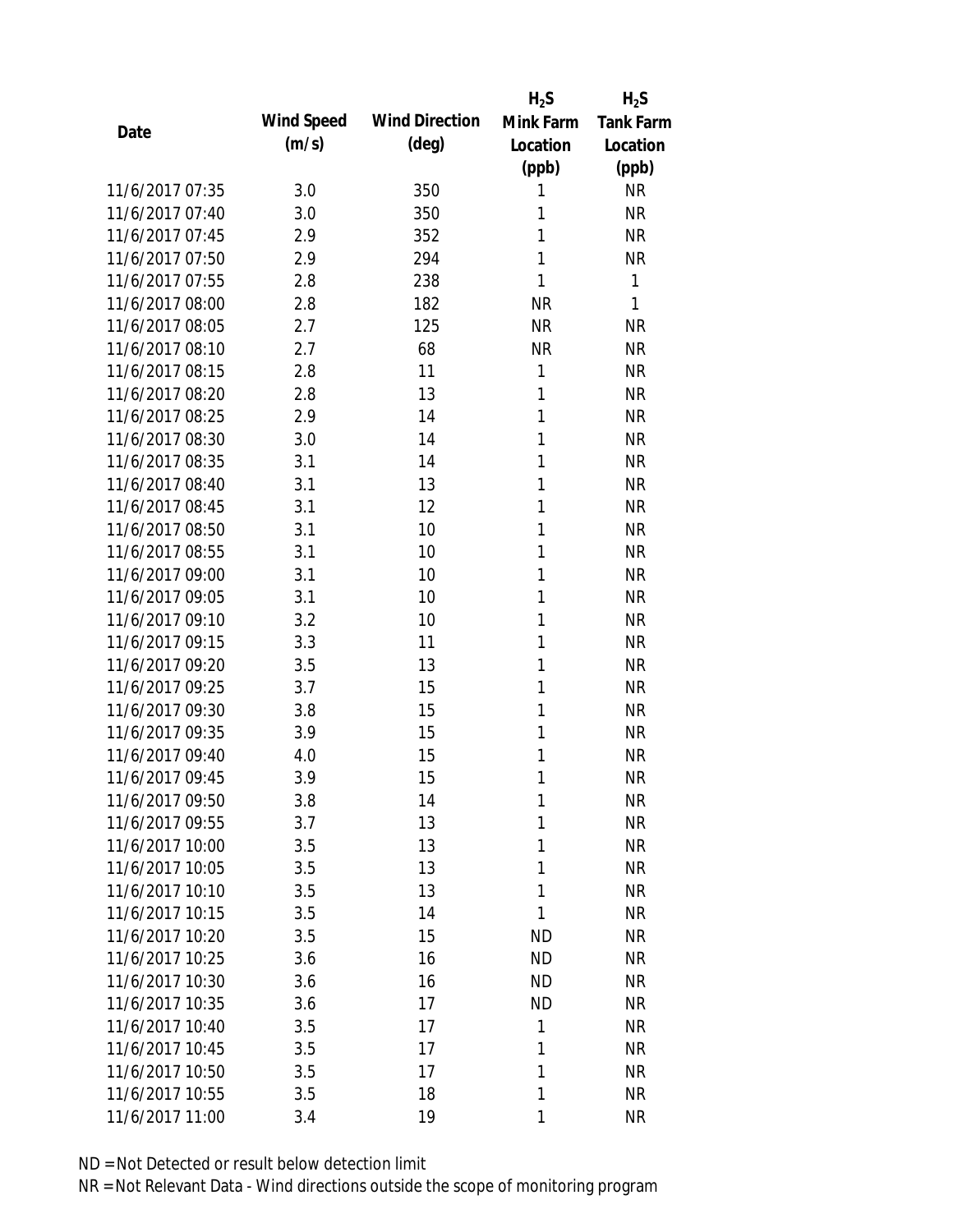|                 |            |                       | $H_2S$    | $H_2S$           |
|-----------------|------------|-----------------------|-----------|------------------|
| Date            | Wind Speed | <b>Wind Direction</b> | Mink Farm | <b>Tank Farm</b> |
|                 | (m/s)      | $(\text{deg})$        | Location  | Location         |
|                 |            |                       | (ppb)     | (ppb)            |
| 11/6/2017 11:05 | 3.4        | 21                    | 1         | <b>NR</b>        |
| 11/6/2017 11:10 | 3.3        | 23                    | 1         | <b>NR</b>        |
| 11/6/2017 11:15 | 3.2        | 25                    | 1         | <b>NR</b>        |
| 11/6/2017 11:20 | 3.1        | 27                    | 1         | <b>NR</b>        |
| 11/6/2017 11:25 | 3.0        | 29                    | 1         | <b>NR</b>        |
| 11/6/2017 11:30 | 2.9        | 30                    | 1         | <b>NR</b>        |
| 11/6/2017 11:35 | 2.9        | 32                    | 1         | <b>NR</b>        |
| 11/6/2017 11:40 | 2.9        | 32                    | 1         | <b>NR</b>        |
| 11/6/2017 11:45 | 2.9        | 34                    | 1         | <b>NR</b>        |
| 11/6/2017 11:50 | 2.9        | 34                    | 1         | <b>NR</b>        |
| 11/6/2017 11:55 | 2.9        | 34                    | 1         | <b>NR</b>        |
| 11/6/2017 12:00 | 2.8        | 33                    | 1         | <b>NR</b>        |
| 11/6/2017 12:05 | 2.7        | 31                    | 1         | <b>NR</b>        |
| 11/6/2017 12:10 | 2.6        | 28                    | 1         | <b>NR</b>        |
| 11/6/2017 12:15 | 2.5        | 23                    | 1         | <b>NR</b>        |
| 11/6/2017 12:20 | 2.4        | 18                    | 1         | <b>NR</b>        |
| 11/6/2017 12:25 | 2.3        | 15                    | 1         | <b>NR</b>        |
| 11/6/2017 12:30 | 2.4        | 11                    | 1         | <b>NR</b>        |
| 11/6/2017 12:35 | 2.4        | 8                     | 1         | <b>NR</b>        |
| 11/6/2017 12:40 | 2.4        | 6                     | 1         | <b>NR</b>        |
| 11/6/2017 12:45 | 2.4        | 6                     | 1         | <b>NR</b>        |
| 11/6/2017 12:50 | 2.4        | 5                     | 1         | <b>NR</b>        |
| 11/6/2017 12:55 | 2.5        | $\overline{4}$        | 1         | <b>NR</b>        |
| 11/6/2017 13:00 | 2.5        | 5                     | 1         | <b>NR</b>        |
| 11/6/2017 13:05 | 2.5        | $\overline{7}$        | 1         | <b>NR</b>        |
| 11/6/2017 13:10 | 2.5        | 10                    | 1         | <b>NR</b>        |
| 11/6/2017 13:15 | 2.4        | 13                    | 1         | <b>NR</b>        |
| 11/6/2017 13:20 | 2.4        | 17                    | 1         | <b>NR</b>        |
| 11/6/2017 13:25 | 2.3        | 22                    | 1         | <b>NR</b>        |
| 11/6/2017 13:30 | 2.2        | 25                    | 1         | <b>NR</b>        |
| 11/6/2017 13:35 | 2.2        | 26                    | 1         | <b>NR</b>        |
| 11/6/2017 13:40 | 2.3        | 26                    | 1         | <b>NR</b>        |
| 11/6/2017 13:45 | 2.4        | 26                    | 1         | <b>NR</b>        |
| 11/6/2017 13:50 | 2.5        | 25                    | 1         | <b>NR</b>        |
| 11/6/2017 13:55 | 2.6        | 23                    | 1         | <b>NR</b>        |
| 11/6/2017 14:00 | 2.7        | 23                    | 1         | <b>NR</b>        |
| 11/6/2017 14:05 | 2.8        | 24                    | 1         | <b>NR</b>        |
| 11/6/2017 14:10 | 2.8        | 25                    | 1         | <b>NR</b>        |
| 11/6/2017 14:15 | 2.8        | 26                    | 1         | <b>NR</b>        |
| 11/6/2017 14:20 | 2.7        | 28                    | 1         | <b>NR</b>        |
| 11/6/2017 14:25 | 2.7        | 30                    | 1         | <b>NR</b>        |
| 11/6/2017 14:30 | 2.7        | 31                    | 1         | <b>NR</b>        |
|                 |            |                       |           |                  |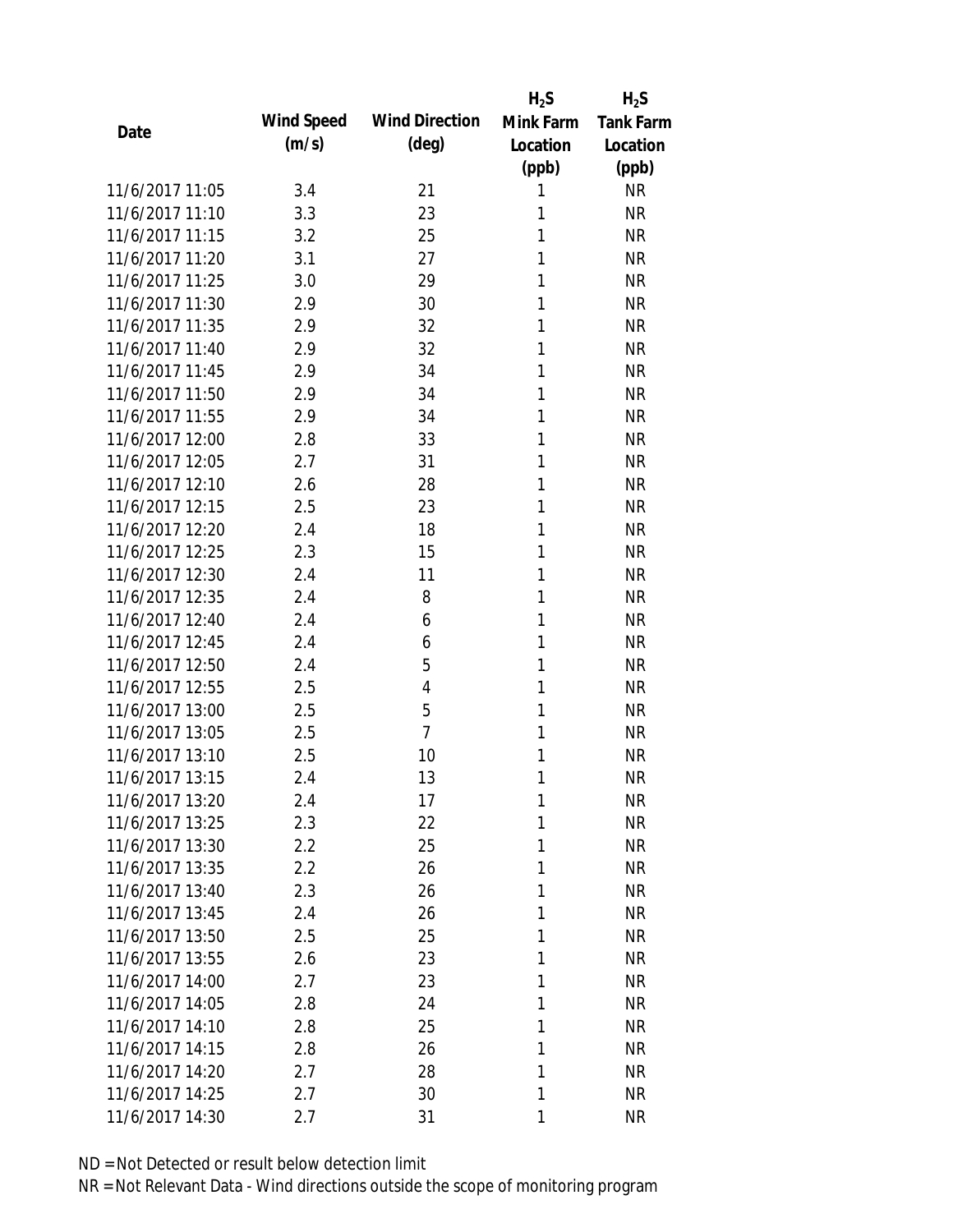|                 |            |                       | $H_2S$       | $H_2S$           |
|-----------------|------------|-----------------------|--------------|------------------|
| Date            | Wind Speed | <b>Wind Direction</b> | Mink Farm    | <b>Tank Farm</b> |
|                 | (m/s)      | $(\text{deg})$        | Location     | Location         |
|                 |            |                       | (ppb)        | (ppb)            |
| 11/6/2017 14:35 | 2.8        | 31                    | 1            | <b>NR</b>        |
| 11/6/2017 14:40 | 2.9        | 32                    | 1            | <b>NR</b>        |
| 11/6/2017 14:45 | 2.9        | 35                    | 1            | <b>NR</b>        |
| 11/6/2017 14:50 | 3.0        | 37                    | $\mathbf{1}$ | <b>NR</b>        |
| 11/6/2017 14:55 | 3.0        | 39                    | 1            | <b>NR</b>        |
| 11/6/2017 15:00 | 3.0        | 42                    | <b>NR</b>    | <b>NR</b>        |
| 11/6/2017 15:05 | 3.1        | 43                    | <b>NR</b>    | <b>NR</b>        |
| 11/6/2017 15:10 | 3.1        | 43                    | <b>NR</b>    | <b>NR</b>        |
| 11/6/2017 15:15 | 3.1        | 42                    | <b>NR</b>    | <b>NR</b>        |
| 11/6/2017 15:20 | 3.1        | 40                    | 1            | <b>NR</b>        |
| 11/6/2017 15:25 | 3.2        | 38                    | <b>ND</b>    | <b>NR</b>        |
| 11/6/2017 15:30 | 3.2        | 36                    | <b>ND</b>    | <b>NR</b>        |
| 11/6/2017 15:35 | 3.2        | 36                    | <b>ND</b>    | <b>NR</b>        |
| 11/6/2017 15:40 | 3.2        | 36                    | <b>ND</b>    | <b>NR</b>        |
| 11/6/2017 15:45 | 3.1        | 38                    | 1            | <b>NR</b>        |
| 11/6/2017 15:50 | 3.1        | 42                    | <b>NR</b>    | <b>NR</b>        |
| 11/6/2017 15:55 | 3.0        | 45                    | <b>NR</b>    | <b>NR</b>        |
| 11/6/2017 16:00 | 3.0        | 47                    | <b>NR</b>    | <b>NR</b>        |
| 11/6/2017 16:05 | 3.0        | 50                    | <b>NR</b>    | <b>NR</b>        |
| 11/6/2017 16:10 | 3.0        | 52                    | <b>NR</b>    | <b>NR</b>        |
| 11/6/2017 16:15 | 3.0        | 53                    | <b>NR</b>    | <b>NR</b>        |
| 11/6/2017 16:20 | 3.0        | 52                    | <b>NR</b>    | <b>NR</b>        |
| 11/6/2017 16:25 | 3.1        | 50                    | <b>NR</b>    | <b>NR</b>        |
| 11/6/2017 16:30 | 3.3        | 48                    | <b>NR</b>    | <b>NR</b>        |
| 11/6/2017 16:35 | 3.5        | 44                    | <b>NR</b>    | <b>NR</b>        |
| 11/6/2017 16:40 | 3.8        | 41                    | <b>NR</b>    | <b>NR</b>        |
| 11/6/2017 16:45 | 4.0        | 37                    | 1            | <b>NR</b>        |
| 11/6/2017 16:50 | 4.1        | 36                    | 1            | <b>NR</b>        |
| 11/6/2017 16:55 | 4.2        | 35                    | 1            | <b>NR</b>        |
| 11/6/2017 17:00 | 4.2        | 35                    | 1            | <b>NR</b>        |
| 11/6/2017 17:05 | 4.1        | 37                    | 1            | <b>NR</b>        |
| 11/6/2017 17:10 | 4.0        | 38                    | 1            | <b>NR</b>        |
| 11/6/2017 17:15 | 3.9        | 40                    | 1            | <b>NR</b>        |
| 11/6/2017 17:20 | 3.9        | 40                    | <b>ND</b>    | <b>NR</b>        |
| 11/6/2017 17:25 | 3.8        | 41                    | <b>NR</b>    | <b>NR</b>        |
| 11/6/2017 17:30 | 3.8        | 42                    | NR           | <b>NR</b>        |
| 11/6/2017 17:35 | 3.7        | 42                    | <b>NR</b>    | <b>NR</b>        |
| 11/6/2017 17:40 | 3.7        | 43                    | <b>NR</b>    | <b>NR</b>        |
| 11/6/2017 17:45 | 3.5        | 45                    | <b>NR</b>    | <b>NR</b>        |
| 11/6/2017 17:50 |            | 47                    |              |                  |
|                 | 3.4        |                       | NR           | <b>NR</b>        |
| 11/6/2017 17:55 | 3.3        | 49                    | <b>NR</b>    | <b>NR</b>        |
| 11/6/2017 18:00 | 3.3        | 50                    | <b>NR</b>    | <b>NR</b>        |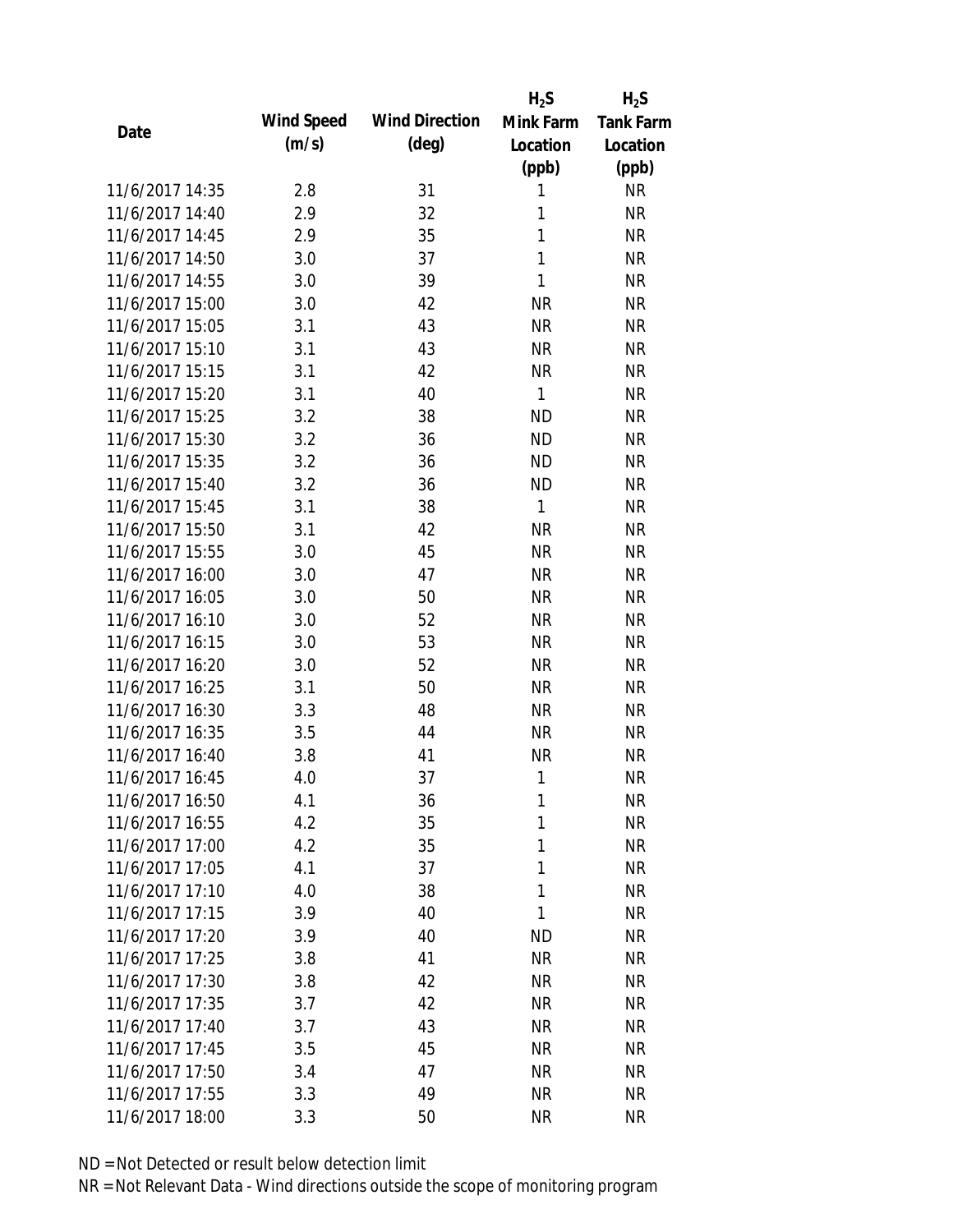|                 |            |                       | $H_2S$       | $H_2S$           |
|-----------------|------------|-----------------------|--------------|------------------|
| Date            | Wind Speed | <b>Wind Direction</b> | Mink Farm    | <b>Tank Farm</b> |
|                 | (m/s)      | $(\text{deg})$        | Location     | Location         |
|                 |            |                       | (ppb)        | (ppb)            |
| 11/6/2017 18:05 | 3.2        | 51                    | <b>NR</b>    | <b>NR</b>        |
| 11/6/2017 18:10 | 3.2        | 52                    | <b>NR</b>    | <b>NR</b>        |
| 11/6/2017 18:15 | 3.2        | 52                    | <b>NR</b>    | <b>NR</b>        |
| 11/6/2017 18:20 | 3.2        | 52                    | <b>NR</b>    | <b>NR</b>        |
| 11/6/2017 18:25 | 3.2        | 51                    | <b>NR</b>    | <b>NR</b>        |
| 11/6/2017 18:30 | 3.2        | 51                    | <b>NR</b>    | <b>NR</b>        |
| 11/6/2017 18:35 | 3.3        | 50                    | <b>NR</b>    | <b>NR</b>        |
| 11/6/2017 18:40 | 3.3        | 48                    | <b>NR</b>    | <b>NR</b>        |
| 11/6/2017 18:45 | 3.4        | 47                    | <b>NR</b>    | <b>NR</b>        |
| 11/6/2017 18:50 | 3.4        | 46                    | <b>NR</b>    | <b>NR</b>        |
| 11/6/2017 18:55 | 3.4        | 46                    | <b>NR</b>    | <b>NR</b>        |
| 11/6/2017 19:00 | 3.5        | 46                    | <b>NR</b>    | <b>NR</b>        |
| 11/6/2017 19:05 | 3.4        | 46                    | <b>NR</b>    | <b>NR</b>        |
| 11/6/2017 19:10 | 3.4        | 46                    | <b>NR</b>    | <b>NR</b>        |
| 11/6/2017 19:15 | 3.3        | 47                    | <b>NR</b>    | <b>NR</b>        |
| 11/6/2017 19:20 | 3.3        | 47                    | <b>NR</b>    | <b>NR</b>        |
| 11/6/2017 19:25 | 3.2        | 47                    | <b>NR</b>    | <b>NR</b>        |
| 11/6/2017 19:30 | 3.1        | 47                    | <b>NR</b>    | <b>NR</b>        |
| 11/6/2017 19:35 | 3.0        | 46                    | <b>NR</b>    | <b>NR</b>        |
| 11/6/2017 19:40 | 2.8        | 45                    | <b>NR</b>    | <b>NR</b>        |
| 11/6/2017 19:45 | 2.7        | 43                    | <b>NR</b>    | <b>NR</b>        |
| 11/6/2017 19:50 | 2.6        | 42                    | <b>NR</b>    | <b>NR</b>        |
| 11/6/2017 19:55 | 2.4        | 41                    | <b>NR</b>    | <b>NR</b>        |
| 11/6/2017 20:00 | 2.3        | 40                    | 1            | <b>NR</b>        |
| 11/6/2017 20:05 | 2.3        | 38                    | $\mathbf{1}$ | <b>NR</b>        |
| 11/6/2017 20:10 | 2.2        | 36                    | <b>ND</b>    | <b>NR</b>        |
| 11/6/2017 20:15 | 2.1        | 34                    | <b>ND</b>    | <b>NR</b>        |
| 11/6/2017 20:20 | 1.9        | 31                    | <b>ND</b>    | NR               |
| 11/6/2017 20:25 | 1.7        | 28                    | <b>ND</b>    | <b>NR</b>        |
| 11/6/2017 20:30 | 1.5        | 24                    | <b>ND</b>    | <b>NR</b>        |
| 11/6/2017 20:35 | 1.2        | 20                    | 1            | <b>NR</b>        |
| 11/6/2017 20:40 | 1.0        | 17                    | 1            | <b>NR</b>        |
| 11/6/2017 20:45 | 0.9        | 13                    | 1            | <b>NR</b>        |
| 11/6/2017 20:50 | 0.8        | 10                    | 1            | <b>NR</b>        |
| 11/6/2017 20:55 | 0.8        | 7                     | 1            | <b>NR</b>        |
| 11/6/2017 21:00 | 0.9        | 6                     | 1            | <b>NR</b>        |
| 11/6/2017 21:05 | 1.1        | 6                     | 1            | <b>NR</b>        |
| 11/6/2017 21:10 | 1.2        | 6                     | 1            | <b>NR</b>        |
| 11/6/2017 21:15 | 1.4        | 6                     | 1            | <b>NR</b>        |
| 11/6/2017 21:20 | 1.6        | 8                     | 1            | <b>NR</b>        |
| 11/6/2017 21:25 | 1.8        | 9                     | 1            | <b>NR</b>        |
| 11/6/2017 21:30 | 1.9        | 10                    | 1            | <b>NR</b>        |
|                 |            |                       |              |                  |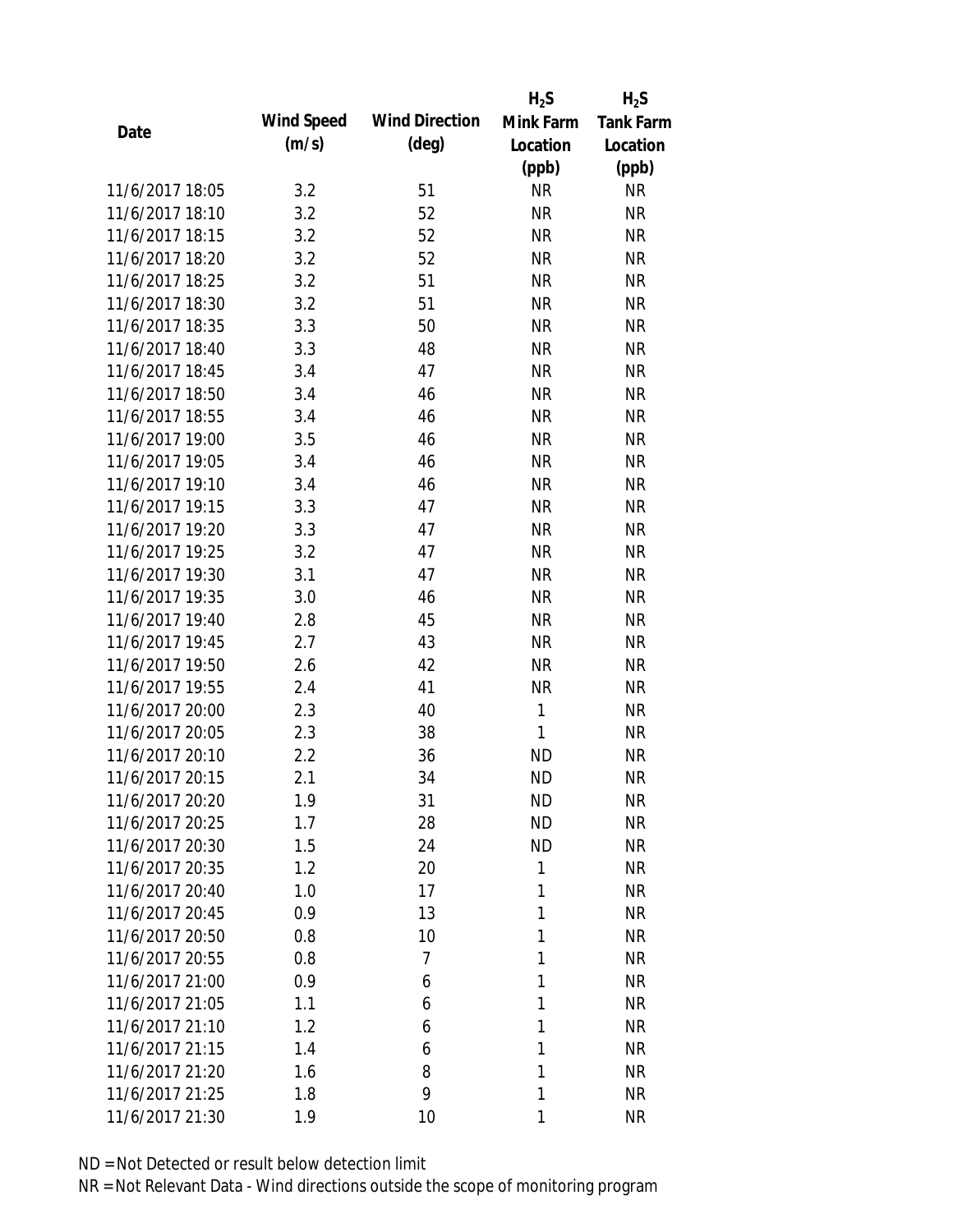|                 |            |                       | $H_2S$    | $H_2S$           |
|-----------------|------------|-----------------------|-----------|------------------|
| Date            | Wind Speed | <b>Wind Direction</b> | Mink Farm | <b>Tank Farm</b> |
|                 | (m/s)      | $(\text{deg})$        | Location  | Location         |
|                 |            |                       | (ppb)     | (ppb)            |
| 11/6/2017 21:35 | 2.0        | 12                    | 1         | <b>NR</b>        |
| 11/6/2017 21:40 | 2.1        | 13                    | 1         | <b>NR</b>        |
| 11/6/2017 21:45 | 2.1        | 14                    | 1         | <b>NR</b>        |
| 11/6/2017 21:50 | 2.0        | 15                    | 1         | <b>NR</b>        |
| 11/6/2017 21:55 | 2.0        | 16                    | 1         | <b>NR</b>        |
| 11/6/2017 22:00 | 1.9        | 16                    | 1         | <b>NR</b>        |
| 11/6/2017 22:05 | 1.8        | 15                    | 1         | <b>NR</b>        |
| 11/6/2017 22:10 | 1.8        | 15                    | 1         | <b>NR</b>        |
| 11/6/2017 22:15 | 1.9        | 15                    | 1         | <b>NR</b>        |
| 11/6/2017 22:20 | 2.0        | 16                    | 1         | <b>NR</b>        |
| 11/6/2017 22:25 | 2.0        | 17                    | 1         | <b>NR</b>        |
| 11/6/2017 22:30 | 2.1        | 19                    | 1         | <b>NR</b>        |
| 11/6/2017 22:35 | 2.2        | 21                    | 1         | <b>NR</b>        |
| 11/6/2017 22:40 | 2.2        | 21                    | 1         | <b>NR</b>        |
| 11/6/2017 22:45 | 2.2        | 22                    | 1         | <b>NR</b>        |
| 11/6/2017 22:50 | 2.2        | 22                    | 1         | <b>NR</b>        |
| 11/6/2017 22:55 | 2.3        | 21                    | 1         | <b>NR</b>        |
| 11/6/2017 23:00 | 2.4        | 20                    | 1         | <b>NR</b>        |
| 11/6/2017 23:05 | 2.5        | 20                    | 1         | <b>NR</b>        |
| 11/6/2017 23:10 | 2.6        | 20                    | 1         | <b>NR</b>        |
| 11/6/2017 23:15 | 2.7        | 20                    | 1         | <b>NR</b>        |
| 11/6/2017 23:20 | 2.7        | 20                    | 1         | <b>NR</b>        |
| 11/6/2017 23:25 | 2.7        | 20                    | 1         | <b>NR</b>        |
| 11/6/2017 23:30 | 2.7        | 20                    | 1         | <b>NR</b>        |
| 11/6/2017 23:35 | 2.7        | 19                    | 1         | <b>NR</b>        |
| 11/6/2017 23:40 | 2.7        | 18                    | 1         | <b>NR</b>        |
| 11/6/2017 23:45 | 2.7        | 17                    | 1         | <b>NR</b>        |
| 11/6/2017 23:50 | 2.7        | 16                    | 1         | <b>NR</b>        |
| 11/6/2017 23:55 | 2.7        | 17                    | 1         | <b>NR</b>        |
| 11/6/2017 24:00 | 2.7        | 19                    | 1         | <b>NR</b>        |
| 11/7/2017 00:05 | 2.7        | 20                    | 1         | <b>NR</b>        |
| 11/7/2017 00:10 | 2.6        | 21                    | 1         | <b>NR</b>        |
| 11/7/2017 00:15 | 2.6        | 21                    | 1         | <b>NR</b>        |
| 11/7/2017 00:20 | 2.6        | 21                    | 1         | <b>NR</b>        |
| 11/7/2017 00:25 | 2.5        | 20                    | 1         | <b>NR</b>        |
| 11/7/2017 00:30 | 2.5        | 18                    | 1         | <b>NR</b>        |
| 11/7/2017 00:35 | 2.4        | 16                    | 1         | <b>NR</b>        |
| 11/7/2017 00:40 | 2.4        | 13                    | 1         | <b>NR</b>        |
| 11/7/2017 00:45 | 2.3        | 11                    | 1         | <b>NR</b>        |
| 11/7/2017 00:50 | 2.2        | 8                     | 1         | <b>NR</b>        |
| 11/7/2017 00:55 | 2.1        | 66                    | <b>NR</b> | <b>NR</b>        |
| 11/7/2017 01:00 | 2.0        | 64                    | <b>NR</b> | <b>NR</b>        |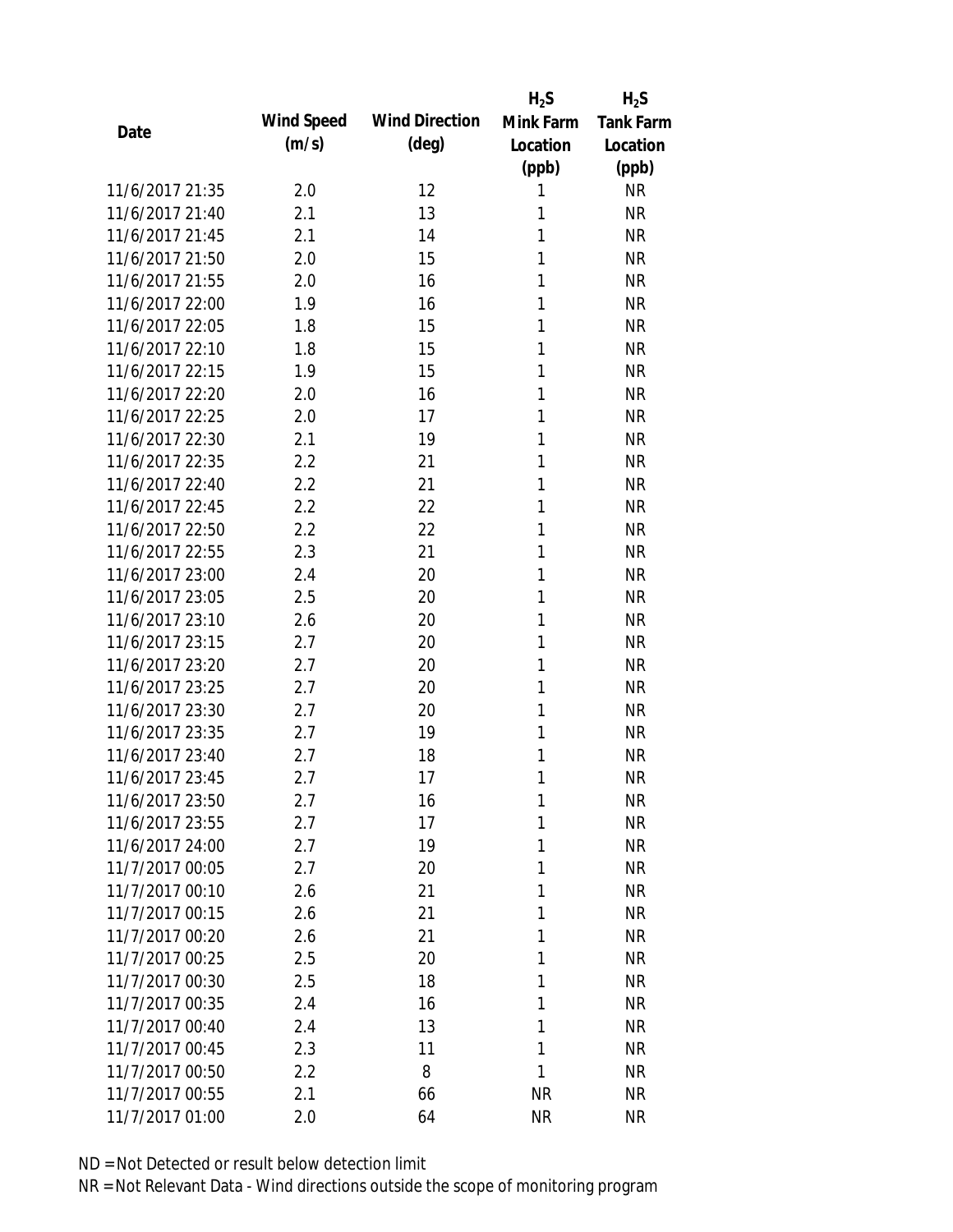|                 |            |                       | $H_2S$    | $H_2S$           |
|-----------------|------------|-----------------------|-----------|------------------|
| Date            | Wind Speed | <b>Wind Direction</b> | Mink Farm | <b>Tank Farm</b> |
|                 | (m/s)      | $(\text{deg})$        | Location  | Location         |
|                 |            |                       | (ppb)     | (ppb)            |
| 11/7/2017 01:05 | 2.0        | 63                    | <b>NR</b> | <b>NR</b>        |
| 11/7/2017 01:10 | 2.0        | 62                    | <b>NR</b> | <b>NR</b>        |
| 11/7/2017 01:15 | 2.1        | 62                    | <b>NR</b> | <b>NR</b>        |
| 11/7/2017 01:20 | 2.1        | 63                    | <b>NR</b> | <b>NR</b>        |
| 11/7/2017 01:25 | 2.2        | 4                     | 1         | <b>NR</b>        |
| 11/7/2017 01:30 | 2.3        | 5                     | 1         | <b>NR</b>        |
| 11/7/2017 01:35 | 2.4        | 5                     | 1         | <b>NR</b>        |
| 11/7/2017 01:40 | 2.4        | 6                     | 1         | <b>NR</b>        |
| 11/7/2017 01:45 | 2.4        | 6                     | 1         | <b>NR</b>        |
| 11/7/2017 01:50 | 2.4        | 7                     | 1         | <b>NR</b>        |
| 11/7/2017 01:55 | 2.4        | 7                     | 1         | <b>NR</b>        |
| 11/7/2017 02:00 | 2.4        | 8                     | 1         | <b>NR</b>        |
| 11/7/2017 02:05 | 2.4        | 9                     | 1         | <b>NR</b>        |
| 11/7/2017 02:10 | 2.4        | 10                    | 1         | <b>NR</b>        |
| 11/7/2017 02:15 | 2.4        | 11                    | 1         | <b>NR</b>        |
| 11/7/2017 02:20 | 2.4        | 12                    | 1         | <b>NR</b>        |
| 11/7/2017 02:25 | 2.4        | 12                    | 1         | <b>NR</b>        |
| 11/7/2017 02:30 | 2.5        | 13                    | <b>ND</b> | <b>NR</b>        |
| 11/7/2017 02:35 | 2.5        | 14                    | <b>ND</b> | <b>NR</b>        |
| 11/7/2017 02:40 | 2.5        | 14                    | <b>ND</b> | <b>NR</b>        |
| 11/7/2017 02:45 | 2.6        | 15                    | <b>ND</b> | <b>NR</b>        |
| 11/7/2017 02:50 | 2.6        | 16                    | 1         | <b>NR</b>        |
| 11/7/2017 02:55 | 2.6        | 17                    | 1         | <b>NR</b>        |
| 11/7/2017 03:00 | 2.6        | 17                    | 1         | <b>NR</b>        |
| 11/7/2017 03:05 | 2.6        | 17                    | 1         | <b>NR</b>        |
| 11/7/2017 03:10 | 2.7        | 17                    | 1         | <b>NR</b>        |
| 11/7/2017 03:15 | 2.7        | 17                    | 1         | <b>NR</b>        |
| 11/7/2017 03:20 | 2.7        | 16                    | 1         | NR               |
| 11/7/2017 03:25 | 2.7        | 15                    | 1         | <b>NR</b>        |
| 11/7/2017 03:30 | 2.7        | 14                    | 1         | <b>NR</b>        |
| 11/7/2017 03:35 | 2.7        | 14                    | 1         | <b>NR</b>        |
| 11/7/2017 03:40 | 2.8        | 14                    | 1         | <b>NR</b>        |
| 11/7/2017 03:45 | 2.8        | 14                    | 1         | <b>NR</b>        |
| 11/7/2017 03:50 | 2.8        | 14                    | 1         | <b>NR</b>        |
| 11/7/2017 03:55 | 2.9        | 16                    | 1         | <b>NR</b>        |
| 11/7/2017 04:00 | 2.9        | 18                    | 1         | <b>NR</b>        |
| 11/7/2017 04:05 | 2.9        | 20                    | 1         | <b>NR</b>        |
| 11/7/2017 04:10 | 2.9        | 21                    | 1         | <b>NR</b>        |
| 11/7/2017 04:15 | 3.0        | 22                    | 1         | <b>NR</b>        |
| 11/7/2017 04:20 | 3.1        | 22                    | 1         | <b>NR</b>        |
| 11/7/2017 04:25 | 3.1        | 22                    | 1         | <b>NR</b>        |
| 11/7/2017 04:30 | 3.1        | 21                    | 1         | <b>NR</b>        |
|                 |            |                       |           |                  |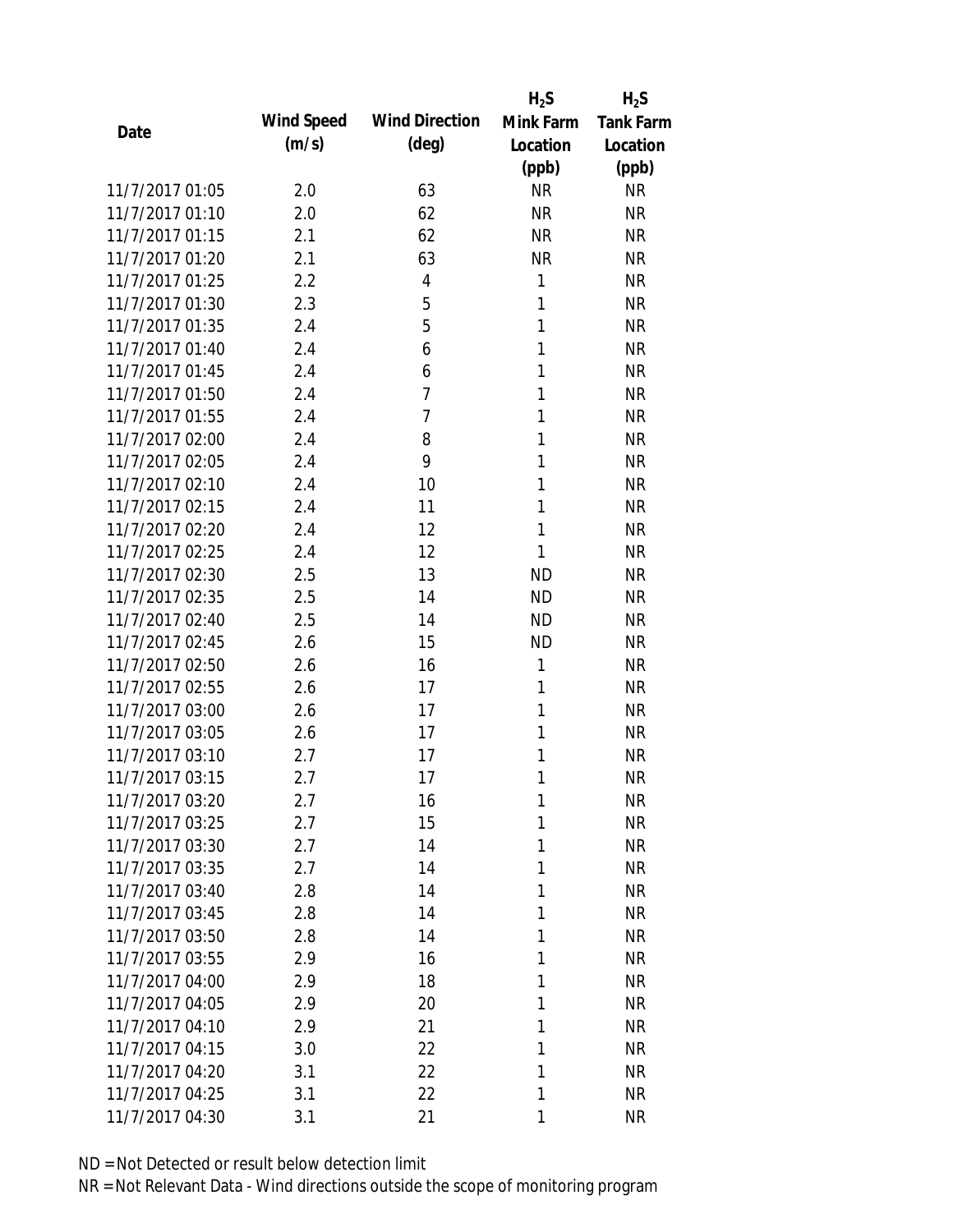|                 |            |                       | $H_2S$    | $H_2S$           |
|-----------------|------------|-----------------------|-----------|------------------|
| Date            | Wind Speed | <b>Wind Direction</b> | Mink Farm | <b>Tank Farm</b> |
|                 | (m/s)      | $(\text{deg})$        | Location  | Location         |
|                 |            |                       | (ppb)     | (ppb)            |
| 11/7/2017 04:35 | 3.1        | 20                    | 1         | <b>NR</b>        |
| 11/7/2017 04:40 | 3.1        | 20                    | 1         | <b>NR</b>        |
| 11/7/2017 04:45 | 3.0        | 20                    | 1         | <b>NR</b>        |
| 11/7/2017 04:50 | 2.9        | 20                    | 1         | <b>NR</b>        |
| 11/7/2017 04:55 | 2.9        | 21                    | 1         | <b>NR</b>        |
| 11/7/2017 05:00 | 2.8        | 22                    | 1         | <b>NR</b>        |
| 11/7/2017 05:05 | 2.8        | 23                    | 1         | <b>NR</b>        |
| 11/7/2017 05:10 | 2.8        | 24                    | 1         | <b>NR</b>        |
| 11/7/2017 05:15 | 2.8        | 26                    | 1         | <b>NR</b>        |
| 11/7/2017 05:20 | 2.8        | 27                    | 1         | <b>NR</b>        |
| 11/7/2017 05:25 | 2.9        | 27                    | 1         | <b>NR</b>        |
| 11/7/2017 05:30 | 3.0        | 28                    | 1         | <b>NR</b>        |
| 11/7/2017 05:35 | 3.1        | 28                    | 1         | <b>NR</b>        |
| 11/7/2017 05:40 | 3.2        | 28                    | 1         | <b>NR</b>        |
| 11/7/2017 05:45 | 3.3        | 27                    | 1         | <b>NR</b>        |
| 11/7/2017 05:50 | 3.4        | 27                    | 1         | <b>NR</b>        |
| 11/7/2017 05:55 | 3.5        | 26                    | 1         | <b>NR</b>        |
| 11/7/2017 06:00 | 3.5        | 26                    | 1         | <b>NR</b>        |
| 11/7/2017 06:05 | 3.6        | 26                    | 1         | <b>NR</b>        |
| 11/7/2017 06:10 | 3.5        | 26                    | 1         | <b>NR</b>        |
| 11/7/2017 06:15 | 3.4        | 27                    | 1         | <b>NR</b>        |
| 11/7/2017 06:20 | 3.3        | 28                    | 1         | <b>NR</b>        |
| 11/7/2017 06:25 | 3.2        | 29                    | 1         | <b>NR</b>        |
| 11/7/2017 06:30 | 3.1        | 30                    | 1         | <b>NR</b>        |
| 11/7/2017 06:35 | 3.0        | 30                    | 1         | <b>NR</b>        |
| 11/7/2017 06:40 | 3.0        | 31                    | 1         | <b>NR</b>        |
| 11/7/2017 06:45 | 3.0        | 31                    | 1         | <b>NR</b>        |
| 11/7/2017 06:50 | 3.0        | 31                    | 1         | <b>NR</b>        |
| 11/7/2017 06:55 | 3.1        | 31                    | 1         | <b>NR</b>        |
| 11/7/2017 07:00 | 3.2        | 31                    | 1         | <b>NR</b>        |
| 11/7/2017 07:05 | 3.2        | 32                    | 1         | <b>NR</b>        |
| 11/7/2017 07:10 | 3.3        | 33                    | 1         | <b>NR</b>        |
| 11/7/2017 07:15 | 3.2        | 34                    | 1         | <b>NR</b>        |
| 11/7/2017 07:20 | 3.2        | 35                    | 1         | <b>NR</b>        |
| 11/7/2017 07:25 | 3.2        | 35                    | 1         | <b>NR</b>        |
| 11/7/2017 07:30 | 3.1        | 34                    | 1         | <b>NR</b>        |
| 11/7/2017 07:35 | 3.1        | 33                    | 1         | <b>NR</b>        |
| 11/7/2017 07:40 | 3.0        | 30                    | 1         | <b>NR</b>        |
| 11/7/2017 07:45 | 3.0        | 25                    | 1         | <b>NR</b>        |
| 11/7/2017 07:50 | 2.9        | 21                    | 1         | <b>NR</b>        |
| 11/7/2017 07:55 | 2.8        | 16                    | 1         | <b>NR</b>        |
| 11/7/2017 08:00 | 2.7        | 13                    | 1         | <b>NR</b>        |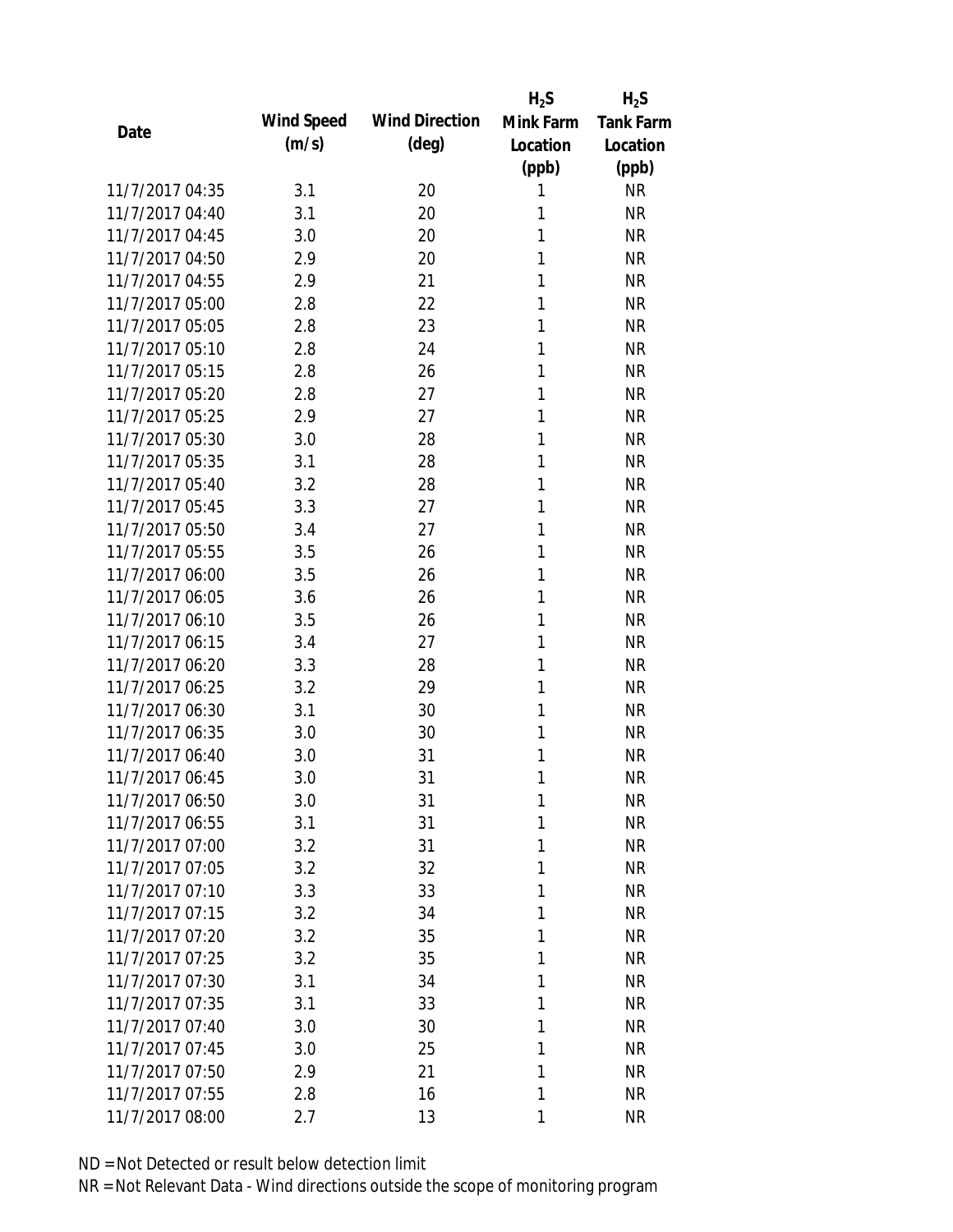|                 |            |                       | $H_2S$    | $H_2S$           |
|-----------------|------------|-----------------------|-----------|------------------|
| Date            | Wind Speed | <b>Wind Direction</b> | Mink Farm | <b>Tank Farm</b> |
|                 | (m/s)      | $(\text{deg})$        | Location  | Location         |
|                 |            |                       | (ppb)     | (ppb)            |
| 11/7/2017 08:05 | 2.6        | 9                     | 1         | <b>NR</b>        |
| 11/7/2017 08:10 | 2.5        | 8                     | 1         | <b>NR</b>        |
| 11/7/2017 08:15 | 2.5        | $\overline{7}$        | 1         | <b>NR</b>        |
| 11/7/2017 08:20 | 2.5        | $\overline{7}$        | 1         | <b>NR</b>        |
| 11/7/2017 08:25 | 2.6        | 8                     | 1         | <b>NR</b>        |
| 11/7/2017 08:30 | 2.7        | 10                    | <b>ND</b> | <b>NR</b>        |
| 11/7/2017 08:35 | 2.9        | 12                    | <b>ND</b> | <b>NR</b>        |
| 11/7/2017 08:40 | 3.0        | 13                    | <b>ND</b> | <b>NR</b>        |
| 11/7/2017 08:45 | 3.2        | 14                    | 1         | <b>NR</b>        |
| 11/7/2017 08:50 | 3.3        | 15                    | 1         | <b>NR</b>        |
| 11/7/2017 08:55 | 3.4        | 16                    | 1         | <b>NR</b>        |
| 11/7/2017 09:00 | 3.5        | 17                    | 1         | <b>NR</b>        |
| 11/7/2017 09:05 | 3.5        | 19                    | 1         | <b>NR</b>        |
| 11/7/2017 09:10 | 3.6        | 20                    | 1         | <b>NR</b>        |
| 11/7/2017 09:15 | 3.6        | 21                    | 1         | <b>NR</b>        |
| 11/7/2017 09:20 | 3.7        | 21                    | 1         | <b>NR</b>        |
| 11/7/2017 09:25 | 3.7        | 21                    | 1         | <b>NR</b>        |
| 11/7/2017 09:30 | 3.7        | 20                    | 1         | <b>NR</b>        |
| 11/7/2017 09:35 | 3.7        | 18                    | 1         | <b>NR</b>        |
| 11/7/2017 09:40 | 3.7        | 17                    | 1         | <b>NR</b>        |
| 11/7/2017 09:45 | 3.7        | 17                    | 1         | <b>NR</b>        |
| 11/7/2017 09:50 | 3.7        | 17                    | 1         | <b>NR</b>        |
| 11/7/2017 09:55 | 3.7        | 19                    | 1         | <b>NR</b>        |
| 11/7/2017 10:00 | 3.7        | 20                    | 1         | <b>NR</b>        |
| 11/7/2017 10:05 | 3.7        | 22                    | 1         | <b>NR</b>        |
| 11/7/2017 10:10 | 3.7        | 24                    | 1         | <b>NR</b>        |
| 11/7/2017 10:15 | 3.8        | 24                    | 1         | <b>NR</b>        |
| 11/7/2017 10:20 | 3.9        | 25                    | 1         | <b>NR</b>        |
| 11/7/2017 10:25 | 4.0        | 25                    | 1         | <b>NR</b>        |
| 11/7/2017 10:30 | 4.1        | 25                    | 1         | <b>NR</b>        |
| 11/7/2017 10:35 | 4.1        | 26                    | 1         | <b>NR</b>        |
| 11/7/2017 10:40 | 4.2        | 27                    | 1         | <b>NR</b>        |
| 11/7/2017 10:45 | 4.2        | 28                    | 1         | <b>NR</b>        |
| 11/7/2017 10:50 | 4.3        | 30                    | 1         | <b>NR</b>        |
| 11/7/2017 10:55 | 4.3        | 32                    | 1         | <b>NR</b>        |
| 11/7/2017 11:00 | 4.3        | 33                    | 1         | <b>NR</b>        |
| 11/7/2017 11:05 | 4.4        | 35                    | 1         | <b>NR</b>        |
| 11/7/2017 11:10 | 4.4        | 35                    | 1         | <b>NR</b>        |
| 11/7/2017 11:15 | 4.4        | 34                    | 1         | <b>NR</b>        |
| 11/7/2017 11:20 | 4.4        | 32                    | 1         | <b>NR</b>        |
| 11/7/2017 11:25 | 4.4        | 30                    | 1         | <b>NR</b>        |
| 11/7/2017 11:30 | 4.5        | 28                    | 1         | <b>NR</b>        |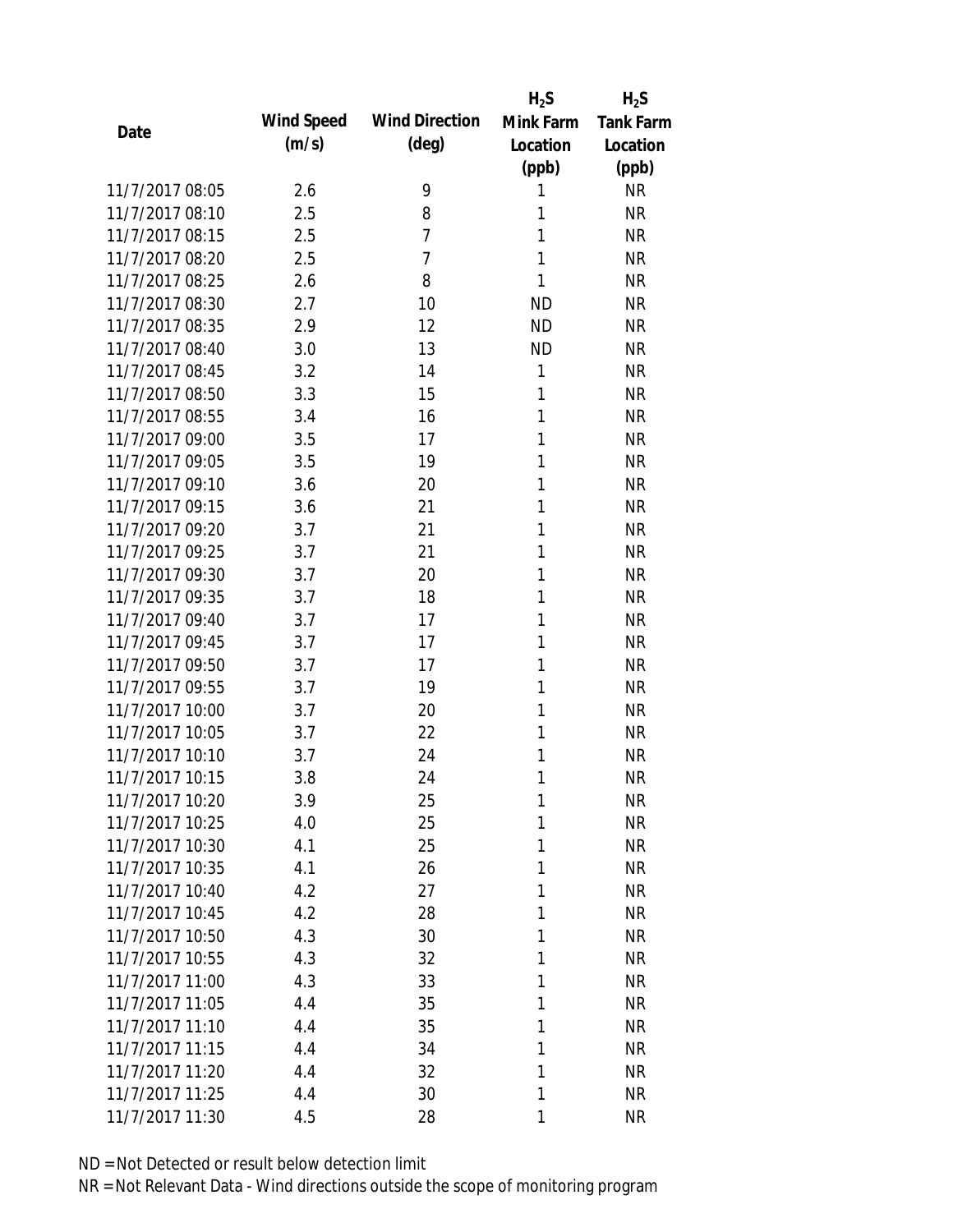|                 |            |                       | $H_2S$    | $H_2S$           |
|-----------------|------------|-----------------------|-----------|------------------|
| Date            | Wind Speed | <b>Wind Direction</b> | Mink Farm | <b>Tank Farm</b> |
|                 | (m/s)      | $(\text{deg})$        | Location  | Location         |
|                 |            |                       | (ppb)     | (ppb)            |
| 11/7/2017 11:35 | 4.4        | 27                    | 1         | <b>NR</b>        |
| 11/7/2017 11:40 | 4.4        | 26                    | 1         | <b>NR</b>        |
| 11/7/2017 11:45 | 4.4        | 26                    | 1         | <b>NR</b>        |
| 11/7/2017 11:50 | 4.3        | 25                    | 1         | <b>NR</b>        |
| 11/7/2017 11:55 | 4.3        | 25                    | 1         | <b>NR</b>        |
| 11/7/2017 12:00 | 4.3        | 25                    | 1         | <b>NR</b>        |
| 11/7/2017 12:05 | 4.4        | 23                    | 1         | <b>NR</b>        |
| 11/7/2017 12:10 | 4.5        | 21                    | 1         | <b>NR</b>        |
| 11/7/2017 12:15 | 4.7        | 21                    | 1         | <b>NR</b>        |
| 11/7/2017 12:20 | 4.8        | 20                    | 1         | <b>NR</b>        |
| 11/7/2017 12:25 | 4.9        | 20                    | 1         | <b>NR</b>        |
| 11/7/2017 12:30 | 5.0        | 19                    | 1         | <b>NR</b>        |
| 11/7/2017 12:35 | 5.0        | 20                    | 1         | <b>NR</b>        |
| 11/7/2017 12:40 | 5.0        | 20                    | 1         | <b>NR</b>        |
| 11/7/2017 12:45 | 5.0        | 19                    | 1         | <b>NR</b>        |
| 11/7/2017 12:50 | 5.0        | 18                    | 1         | <b>NR</b>        |
| 11/7/2017 12:55 | 5.0        | 16                    | 1         | <b>NR</b>        |
| 11/7/2017 13:00 | 5.0        | 15                    | 1         | <b>NR</b>        |
| 11/7/2017 13:05 | 4.9        | 14                    | 1         | <b>NR</b>        |
| 11/7/2017 13:10 | 4.9        | 12                    | 1         | <b>NR</b>        |
| 11/7/2017 13:15 | 5.0        | 11                    | 1         | <b>NR</b>        |
| 11/7/2017 13:20 | 5.0        | 11                    | 1         | <b>NR</b>        |
| 11/7/2017 13:25 | 5.0        | 11                    | 1         | <b>NR</b>        |
| 11/7/2017 13:30 | 5.0        | 11                    | 1         | <b>NR</b>        |
| 11/7/2017 13:35 | 5.0        | 13                    | 1         | <b>NR</b>        |
| 11/7/2017 13:40 | 5.1        | 16                    | 1         | <b>NR</b>        |
| 11/7/2017 13:45 | 5.0        | 18                    | 1         | <b>NR</b>        |
| 11/7/2017 13:50 | 5.0        | 21                    | 1         | <b>NR</b>        |
| 11/7/2017 13:55 | 4.9        | 24                    | 1         | <b>NR</b>        |
| 11/7/2017 14:00 | 4.9        | 26                    | 1         | <b>NR</b>        |
| 11/7/2017 14:05 | 4.7        | 27                    | 1         | <b>NR</b>        |
| 11/7/2017 14:10 | 4.6        | 28                    | 1         | <b>NR</b>        |
| 11/7/2017 14:15 | 4.5        | 30                    | 1         | <b>NR</b>        |
| 11/7/2017 14:20 | 4.4        | 31                    | 1         | <b>NR</b>        |
| 11/7/2017 14:25 | 4.4        | 32                    | 1         | <b>NR</b>        |
| 11/7/2017 14:30 | 4.4        | 32                    | 1         | <b>NR</b>        |
| 11/7/2017 14:35 | 4.5        | 32                    | 1         | <b>NR</b>        |
| 11/7/2017 14:40 | 4.5        | 32                    | 1         | <b>NR</b>        |
| 11/7/2017 14:45 | 4.5        | 30                    | 1         | <b>NR</b>        |
| 11/7/2017 14:50 | 4.6        | 28                    | 1         | <b>NR</b>        |
| 11/7/2017 14:55 | 4.5        | 26                    | 1         | <b>NR</b>        |
| 11/7/2017 15:00 | 4.5        | 25                    | 1         | <b>NR</b>        |
|                 |            |                       |           |                  |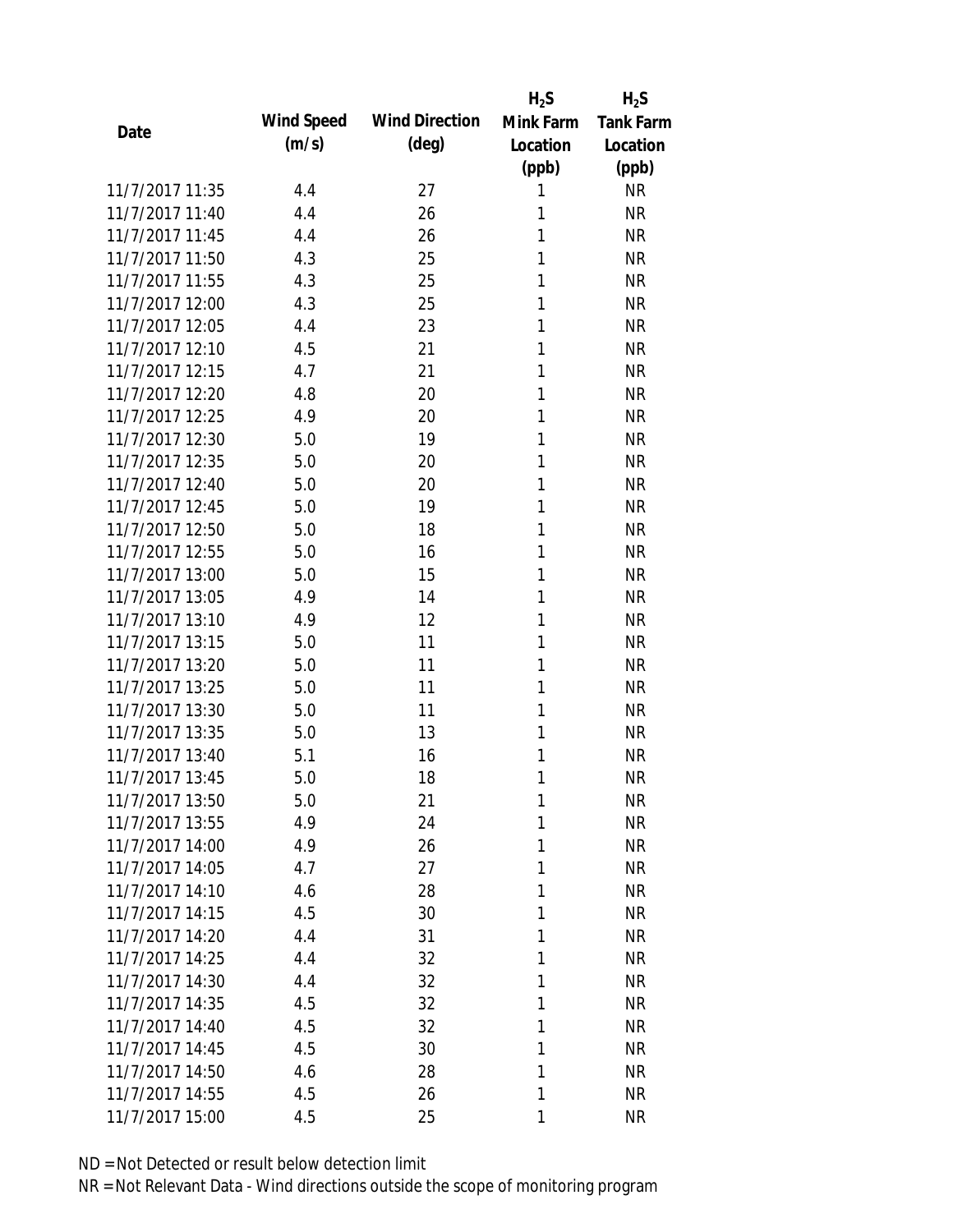|                 |            |                       | $H_2S$    | $H_2S$           |
|-----------------|------------|-----------------------|-----------|------------------|
| Date            | Wind Speed | <b>Wind Direction</b> | Mink Farm | <b>Tank Farm</b> |
|                 | (m/s)      | $(\text{deg})$        | Location  | Location         |
|                 |            |                       | (ppb)     | (ppb)            |
| 11/7/2017 15:05 | 4.4        | 23                    | 1         | <b>NR</b>        |
| 11/7/2017 15:10 | 4.3        | 21                    | 1         | <b>NR</b>        |
| 11/7/2017 15:15 | 4.3        | 20                    | 1         | <b>NR</b>        |
| 11/7/2017 15:20 | 4.2        | 20                    | 1         | <b>NR</b>        |
| 11/7/2017 15:25 | 4.1        | 20                    | 1         | <b>NR</b>        |
| 11/7/2017 15:30 | 4.1        | 20                    | 1         | <b>NR</b>        |
| 11/7/2017 15:35 | 4.0        | 21                    | 1         | <b>NR</b>        |
| 11/7/2017 15:40 | 4.1        | 22                    | 1         | <b>NR</b>        |
| 11/7/2017 15:45 | 4.1        | 23                    | 1         | <b>NR</b>        |
| 11/7/2017 15:50 | 4.2        | 23                    | 1         | <b>NR</b>        |
| 11/7/2017 15:55 | 4.3        | 23                    | 1         | <b>NR</b>        |
| 11/7/2017 16:00 | 4.4        | 23                    | 1         | <b>NR</b>        |
| 11/7/2017 16:05 | 4.6        | 23                    | 1         | <b>NR</b>        |
| 11/7/2017 16:10 | 4.6        | 22                    | 1         | <b>NR</b>        |
| 11/7/2017 16:15 | 4.6        | 22                    | 1         | <b>NR</b>        |
| 11/7/2017 16:20 | 4.6        | 22                    | 1         | <b>NR</b>        |
| 11/7/2017 16:25 | 4.5        | 22                    | 1         | <b>NR</b>        |
| 11/7/2017 16:30 | 4.4        | 23                    | 1         | <b>NR</b>        |
| 11/7/2017 16:35 | 4.3        | 24                    | 1         | <b>NR</b>        |
| 11/7/2017 16:40 | 4.2        | 24                    | 1         | <b>NR</b>        |
| 11/7/2017 16:45 | 4.1        | 24                    | 1         | <b>NR</b>        |
| 11/7/2017 16:50 | 4.0        | 24                    | 1         | <b>NR</b>        |
| 11/7/2017 16:55 | 4.0        | 23                    | 1         | <b>NR</b>        |
| 11/7/2017 17:00 | 4.0        | 23                    | 1         | <b>NR</b>        |
| 11/7/2017 17:05 | 4.0        | 22                    | 1         | <b>NR</b>        |
| 11/7/2017 17:10 | 3.9        | 23                    | 1         | <b>NR</b>        |
| 11/7/2017 17:15 | 3.9        | 23                    | 1         | <b>NR</b>        |
| 11/7/2017 17:20 | 4.0        | 24                    | 1         | NR               |
| 11/7/2017 17:25 | 4.0        | 24                    | 1         | <b>NR</b>        |
| 11/7/2017 17:30 | 3.9        | 25                    | 1         | <b>NR</b>        |
| 11/7/2017 17:35 | 3.9        | 26                    | <b>ND</b> | <b>NR</b>        |
| 11/7/2017 17:40 | 3.8        | 27                    | <b>ND</b> | <b>NR</b>        |
| 11/7/2017 17:45 | 3.7        | 27                    | <b>ND</b> | <b>NR</b>        |
| 11/7/2017 17:50 | 3.5        | 28                    | <b>ND</b> | <b>NR</b>        |
| 11/7/2017 17:55 | 3.3        | 29                    | <b>ND</b> | <b>NR</b>        |
| 11/7/2017 18:00 | 3.2        | 29                    | <b>ND</b> | <b>NR</b>        |
| 11/7/2017 18:05 | 3.1        | 30                    | <b>ND</b> | <b>NR</b>        |
| 11/7/2017 18:10 | 3.0        | 31                    | <b>ND</b> | <b>NR</b>        |
| 11/7/2017 18:15 | 2.9        | 32                    | 1         | <b>NR</b>        |
| 11/7/2017 18:20 | 3.0        | 32                    | 1         | <b>NR</b>        |
| 11/7/2017 18:25 | 3.0        | 32                    | 1         | <b>NR</b>        |
| 11/7/2017 18:30 | 3.1        | 32                    | 1         | <b>NR</b>        |
|                 |            |                       |           |                  |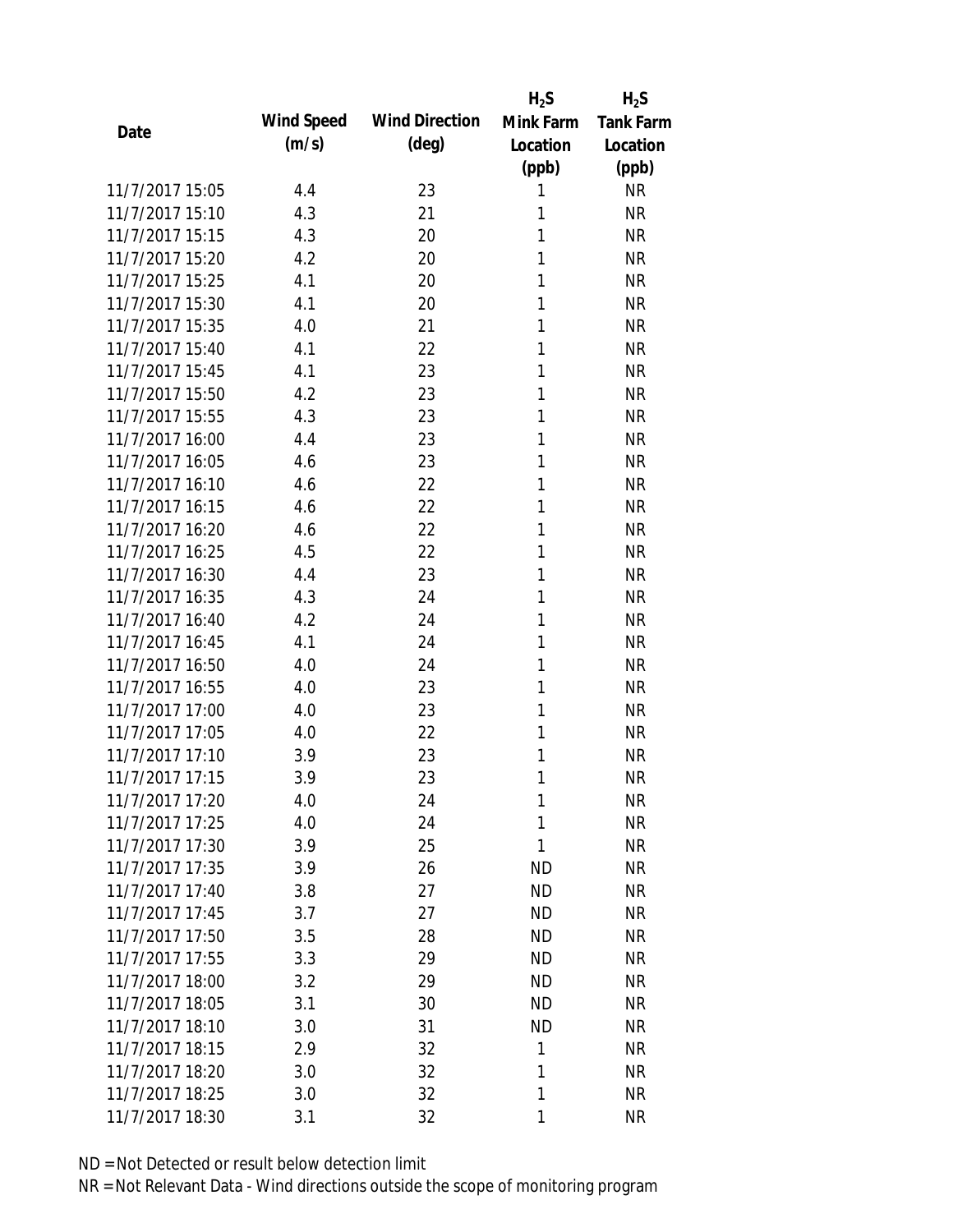|                 |            |                       | $H_2S$    | $H_2S$           |
|-----------------|------------|-----------------------|-----------|------------------|
| Date            | Wind Speed | <b>Wind Direction</b> | Mink Farm | <b>Tank Farm</b> |
|                 | (m/s)      | $(\text{deg})$        | Location  | Location         |
|                 |            |                       | (ppb)     | (ppb)            |
| 11/7/2017 18:35 | 3.1        | 31                    | 1         | <b>NR</b>        |
| 11/7/2017 18:40 | 3.1        | 30                    | 1         | <b>NR</b>        |
| 11/7/2017 18:45 | 3.0        | 28                    | 1         | <b>NR</b>        |
| 11/7/2017 18:50 | 2.9        | 26                    | 1         | <b>NR</b>        |
| 11/7/2017 18:55 | 2.8        | 24                    | 1         | <b>NR</b>        |
| 11/7/2017 19:00 | 2.8        | 22                    | 1         | <b>NR</b>        |
| 11/7/2017 19:05 | 2.7        | 20                    | 1         | <b>NR</b>        |
| 11/7/2017 19:10 | 2.8        | 20                    | 1         | <b>NR</b>        |
| 11/7/2017 19:15 | 2.8        | 19                    | 1         | <b>NR</b>        |
| 11/7/2017 19:20 | 2.8        | 19                    | 1         | <b>NR</b>        |
| 11/7/2017 19:25 | 2.9        | 20                    | 1         | <b>NR</b>        |
| 11/7/2017 19:30 | 2.9        | 21                    | 1         | <b>NR</b>        |
| 11/7/2017 19:35 | 2.8        | 22                    | 1         | <b>NR</b>        |
| 11/7/2017 19:40 | 2.7        | 23                    | 1         | <b>NR</b>        |
| 11/7/2017 19:45 | 2.7        | 24                    | 1         | <b>NR</b>        |
| 11/7/2017 19:50 | 2.6        | 25                    | 1         | <b>NR</b>        |
| 11/7/2017 19:55 | 2.5        | 26                    | 1         | <b>NR</b>        |
| 11/7/2017 20:00 | 2.5        | 27                    | 1         | <b>NR</b>        |
| 11/7/2017 20:05 | 2.5        | 29                    | 1         | <b>NR</b>        |
| 11/7/2017 20:10 | 2.5        | 30                    | 1         | <b>NR</b>        |
| 11/7/2017 20:15 | 2.5        | 31                    | 1         | <b>NR</b>        |
| 11/7/2017 20:20 | 2.5        | 32                    | 1         | <b>NR</b>        |
| 11/7/2017 20:25 | 2.5        | 33                    | 1         | <b>NR</b>        |
| 11/7/2017 20:30 | 2.4        | 33                    | 1         | <b>NR</b>        |
| 11/7/2017 20:35 | 2.4        | 34                    | 1         | <b>NR</b>        |
| 11/7/2017 20:40 | 2.3        | 33                    | 1         | <b>NR</b>        |
| 11/7/2017 20:45 | 2.2        | 33                    | 1         | <b>NR</b>        |
| 11/7/2017 20:50 | 2.2        | 33                    | 1         | <b>NR</b>        |
| 11/7/2017 20:55 | 2.1        | 32                    | 1         | <b>NR</b>        |
| 11/7/2017 21:00 | 2.1        | 31                    | 1         | <b>NR</b>        |
| 11/7/2017 21:05 | 2.2        | 31                    | 1         | <b>NR</b>        |
| 11/7/2017 21:10 | 2.2        | 31                    | 1         | <b>NR</b>        |
| 11/7/2017 21:15 | 2.2        | 31                    | 1         | <b>NR</b>        |
| 11/7/2017 21:20 | 2.2        | 32                    | 1         | <b>NR</b>        |
| 11/7/2017 21:25 | 2.2        | 32                    | 1         | <b>NR</b>        |
| 11/7/2017 21:30 | 2.2        | 33                    | 1         | <b>NR</b>        |
| 11/7/2017 21:35 | 2.2        | 33                    | 1         | <b>NR</b>        |
| 11/7/2017 21:40 | 2.2        | 34                    | 1         | <b>NR</b>        |
| 11/7/2017 21:45 | 2.2        | 34                    | 1         | <b>NR</b>        |
| 11/7/2017 21:50 | 2.2        | 35                    | 1         | <b>NR</b>        |
| 11/7/2017 21:55 | 2.2        | 35                    | 1         | <b>NR</b>        |
| 11/7/2017 22:00 | $2.2\,$    | 35                    | 1         | <b>NR</b>        |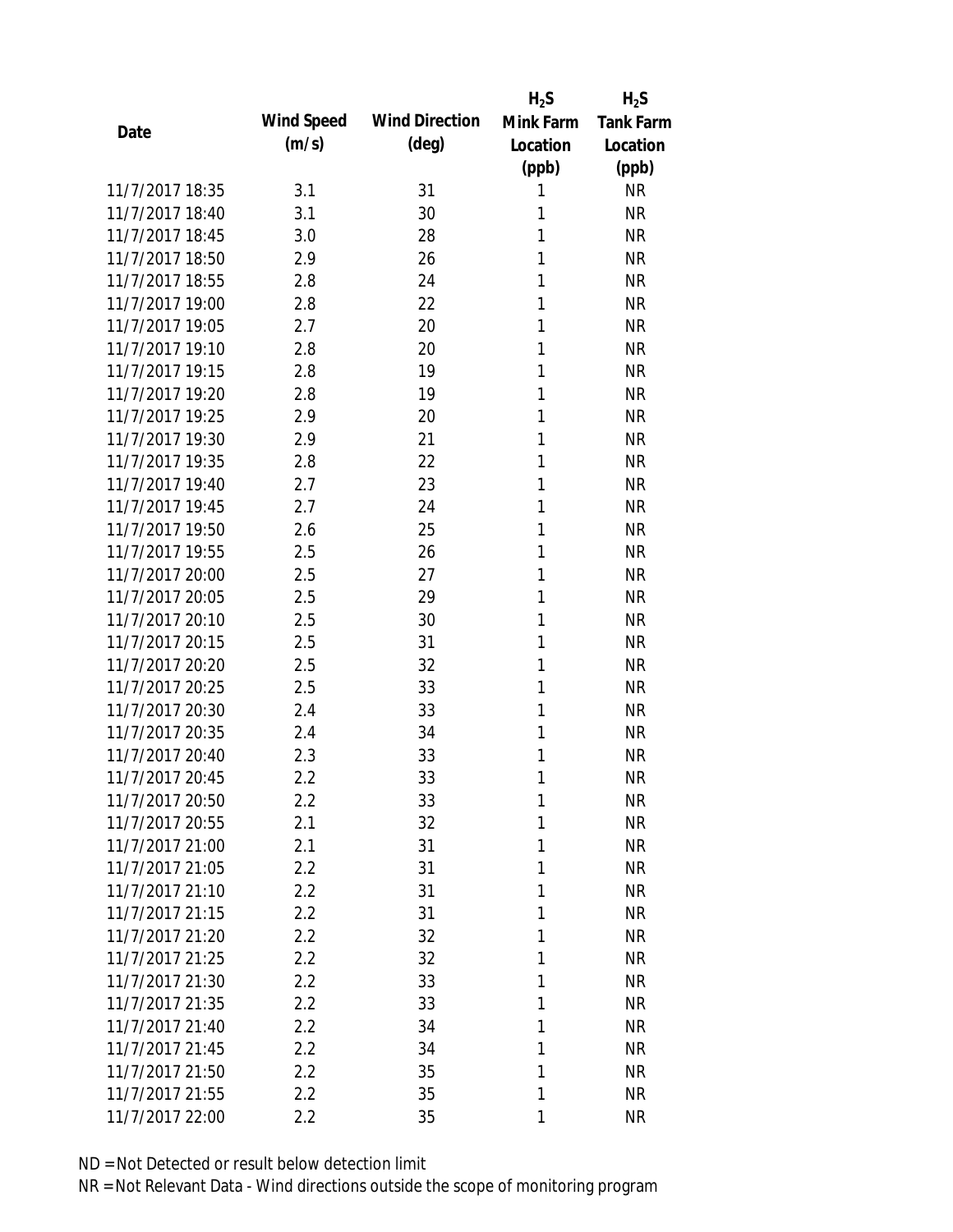|                 |            |                       | $H_2S$         | $H_2S$           |
|-----------------|------------|-----------------------|----------------|------------------|
| Date            | Wind Speed | <b>Wind Direction</b> | Mink Farm      | <b>Tank Farm</b> |
|                 | (m/s)      | $(\text{deg})$        | Location       | Location         |
|                 |            |                       | (ppb)          | (ppb)            |
| 11/7/2017 22:05 | 2.2        | 35                    | 1              | <b>NR</b>        |
| 11/7/2017 22:10 | 2.2        | 34                    | 1              | <b>NR</b>        |
| 11/7/2017 22:15 | 2.2        | 33                    | 1              | <b>NR</b>        |
| 11/7/2017 22:20 | 2.2        | 32                    | 1              | <b>NR</b>        |
| 11/7/2017 22:25 | 2.2        | 30                    | 1              | <b>NR</b>        |
| 11/7/2017 22:30 | 2.2        | 28                    | 1              | <b>NR</b>        |
| 11/7/2017 22:35 | 2.2        | 25                    | 1              | <b>NR</b>        |
| 11/7/2017 22:40 | 2.2        | 23                    | 1              | <b>NR</b>        |
| 11/7/2017 22:45 | 2.2        | 21                    | 1              | <b>NR</b>        |
| 11/7/2017 22:50 | 2.1        | 19                    | 1              | <b>NR</b>        |
| 11/7/2017 22:55 | 2.1        | 17                    | 1              | <b>NR</b>        |
| 11/7/2017 23:00 | 2.0        | 17                    | 1              | <b>NR</b>        |
| 11/7/2017 23:05 | 2.0        | 17                    | 1              | <b>NR</b>        |
| 11/7/2017 23:10 | 1.9        | 18                    | 1              | <b>NR</b>        |
| 11/7/2017 23:15 | 1.8        | 19                    | 1              | <b>NR</b>        |
| 11/7/2017 23:20 | 1.8        | 20                    | 1              | <b>NR</b>        |
| 11/7/2017 23:25 | 1.7        | 20                    | 1              | <b>NR</b>        |
| 11/7/2017 23:30 | 1.6        | 20                    | $\overline{2}$ | <b>NR</b>        |
| 11/7/2017 23:35 | 1.5        | 20                    | $\overline{2}$ | <b>NR</b>        |
| 11/7/2017 23:40 | 1.4        | 18                    | $\overline{2}$ | <b>NR</b>        |
| 11/7/2017 23:45 | 1.3        | 17                    | $\overline{2}$ | <b>NR</b>        |
| 11/7/2017 23:50 | 1.3        | 16                    | $\overline{2}$ | <b>NR</b>        |
| 11/7/2017 23:55 | 1.3        | 15                    | $\overline{2}$ | <b>NR</b>        |
| 11/7/2017 24:00 | 1.3        | 13                    | 1              | <b>NR</b>        |
| 11/8/2017 00:05 | 1.4        | 12                    | 1              | <b>NR</b>        |
| 11/8/2017 00:10 | 1.4        | 10                    | 1              | <b>NR</b>        |
| 11/8/2017 00:15 | 1.4        | 67                    | <b>NR</b>      | <b>NR</b>        |
| 11/8/2017 00:20 | 1.4        | 124                   | <b>NR</b>      | NR               |
| 11/8/2017 00:25 | 1.4        | 180                   | <b>NR</b>      | 1                |
| 11/8/2017 00:30 | 1.4        | 236                   | 1              | 1                |
| 11/8/2017 00:35 | 1.4        | 293                   | 1              | <b>NR</b>        |
| 11/8/2017 00:40 | 1.5        | 351                   | 1              | <b>NR</b>        |
| 11/8/2017 00:45 | 1.5        | 350                   | 1              | <b>NR</b>        |
| 11/8/2017 00:50 | 1.6        | 351                   | 1              | <b>NR</b>        |
| 11/8/2017 00:55 | 1.6        | 294                   | 1              | <b>NR</b>        |
| 11/8/2017 01:00 | 1.7        | 237                   | 1              | $\mathbf{1}$     |
| 11/8/2017 01:05 | 1.7        | 181                   | <b>NR</b>      | 1                |
| 11/8/2017 01:10 | 1.8        | 124                   | <b>NR</b>      | <b>NR</b>        |
| 11/8/2017 01:15 | 1.7        | 67                    | <b>NR</b>      | NR               |
| 11/8/2017 01:20 | 1.7        | 8                     | 1              | <b>NR</b>        |
| 11/8/2017 01:25 | 1.5        | 8                     | 1              | <b>NR</b>        |
| 11/8/2017 01:30 | 1.4        | 7                     | 1              | <b>NR</b>        |
|                 |            |                       |                |                  |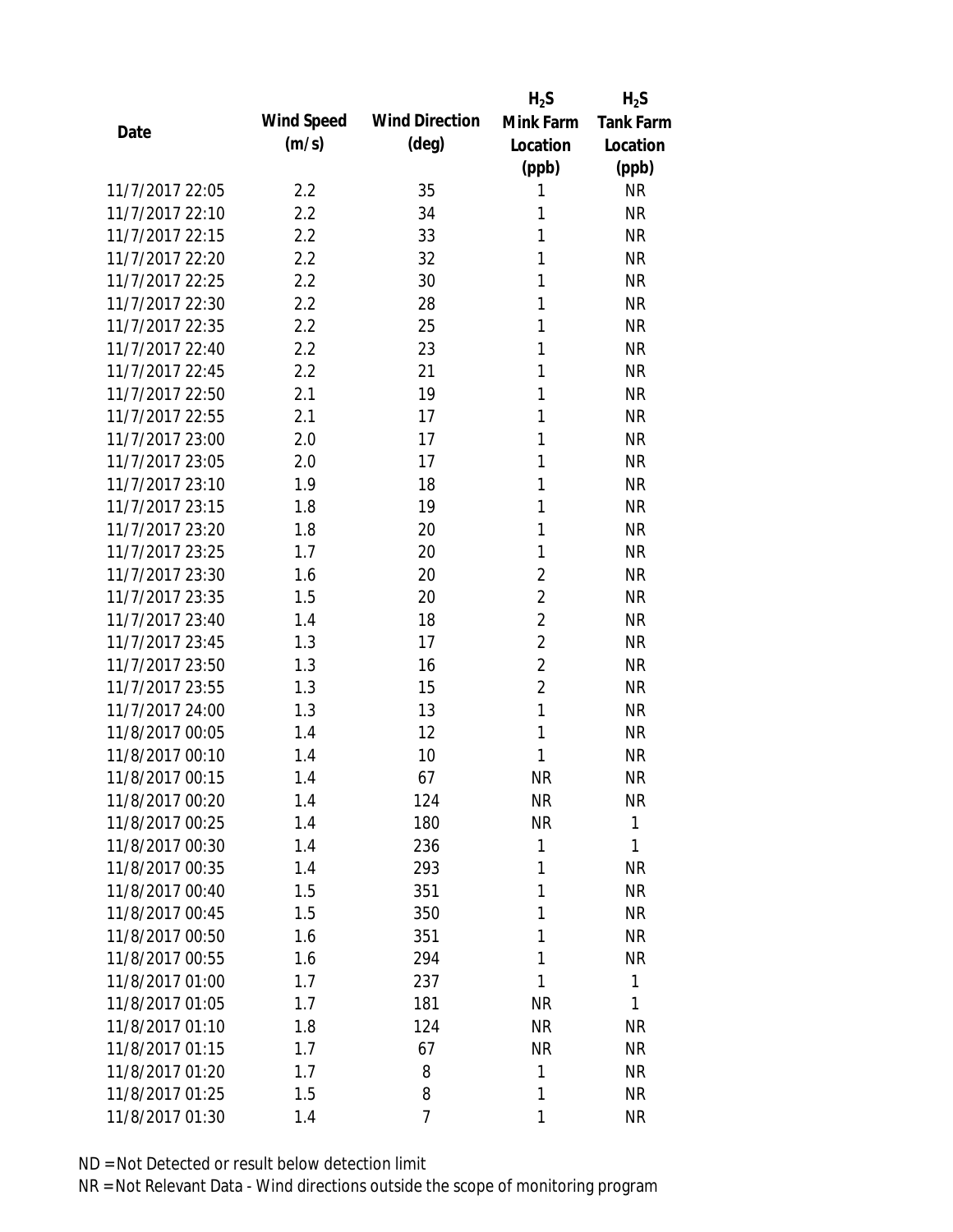|                 |            |                       | $H_2S$    | $H_2S$           |
|-----------------|------------|-----------------------|-----------|------------------|
| Date            | Wind Speed | <b>Wind Direction</b> | Mink Farm | <b>Tank Farm</b> |
|                 | (m/s)      | (deg)                 | Location  | Location         |
|                 |            |                       | (ppb)     | (ppb)            |
| 11/8/2017 01:35 | 1.3        | 5                     | 1         | <b>NR</b>        |
| 11/8/2017 01:40 | 1.1        | $\overline{4}$        | 1         | <b>NR</b>        |
| 11/8/2017 01:45 | 1.1        | 3                     | 1         | <b>NR</b>        |
| 11/8/2017 01:50 | 1.1        | $\overline{2}$        | 1         | <b>NR</b>        |
| 11/8/2017 01:55 | 1.1        | $\overline{2}$        | 1         | <b>NR</b>        |
| 11/8/2017 02:00 | 1.2        | 3                     | 1         | <b>NR</b>        |
| 11/8/2017 02:05 | 1.3        | 4                     | 1         | <b>NR</b>        |
| 11/8/2017 02:10 | 1.4        | 5                     | 1         | <b>NR</b>        |
| 11/8/2017 02:15 | 1.4        | 5                     | 1         | <b>NR</b>        |
| 11/8/2017 02:20 | 1.4        | 5                     | 1         | <b>NR</b>        |
| 11/8/2017 02:25 | 1.4        | 5                     | 1         | <b>NR</b>        |
| 11/8/2017 02:30 | 1.3        | $\overline{4}$        | 1         | <b>NR</b>        |
| 11/8/2017 02:35 | 1.3        | 63                    | <b>NR</b> | <b>NR</b>        |
| 11/8/2017 02:40 | 1.2        | 122                   | <b>NR</b> | <b>NR</b>        |
| 11/8/2017 02:45 | 1.2        | 121                   | <b>NR</b> | <b>NR</b>        |
| 11/8/2017 02:50 | 1.2        | 121                   | <b>NR</b> | <b>NR</b>        |
| 11/8/2017 02:55 | 1.2        | 121                   | <b>NR</b> | <b>NR</b>        |
| 11/8/2017 03:00 | 1.2        | 122                   | <b>NR</b> | <b>NR</b>        |
| 11/8/2017 03:05 | 1.3        | 63                    | <b>NR</b> | <b>NR</b>        |
| 11/8/2017 03:10 | 1.3        | $\mathfrak{Z}$        | 1         | <b>NR</b>        |
| 11/8/2017 03:15 | 1.4        | $\overline{4}$        | 1         | <b>NR</b>        |
| 11/8/2017 03:20 | 1.3        | 4                     | 1         | <b>NR</b>        |
| 11/8/2017 03:25 | 1.4        | $\overline{4}$        | 1         | <b>NR</b>        |
| 11/8/2017 03:30 | 1.4        | 4                     | 1         | <b>NR</b>        |
| 11/8/2017 03:35 | 1.4        | 4                     | 1         | <b>NR</b>        |
| 11/8/2017 03:40 | 1.5        | 5                     | 1         | <b>NR</b>        |
| 11/8/2017 03:45 | 1.6        | 6                     | 1         | <b>NR</b>        |
| 11/8/2017 03:50 | 1.6        | 7                     | 1         | <b>NR</b>        |
| 11/8/2017 03:55 | 1.7        | 8                     | 1         | <b>NR</b>        |
| 11/8/2017 04:00 | 1.8        | 8                     | 1         | <b>NR</b>        |
| 11/8/2017 04:05 | 1.8        | 9                     | 1         | <b>NR</b>        |
| 11/8/2017 04:10 | 1.8        | 9                     | 1         | <b>NR</b>        |
| 11/8/2017 04:15 | 1.8        | 9                     | 1         | <b>NR</b>        |
| 11/8/2017 04:20 | 1.8        | 9                     | 1         | <b>NR</b>        |
| 11/8/2017 04:25 | 1.8        | 9                     | 1         | <b>NR</b>        |
| 11/8/2017 04:30 | 1.9        | 9                     | 1         | <b>NR</b>        |
| 11/8/2017 04:35 | 1.9        | 9                     | 1         | <b>NR</b>        |
| 11/8/2017 04:40 | 1.9        | 9                     | 1         | <b>NR</b>        |
| 11/8/2017 04:45 | 2.0        | 9                     | 1         | <b>NR</b>        |
| 11/8/2017 04:50 | 2.0        | 9                     | 1         | <b>NR</b>        |
| 11/8/2017 04:55 | 2.0        | 10                    | 1         | <b>NR</b>        |
| 11/8/2017 05:00 | 2.0        | 12                    | 1         | <b>NR</b>        |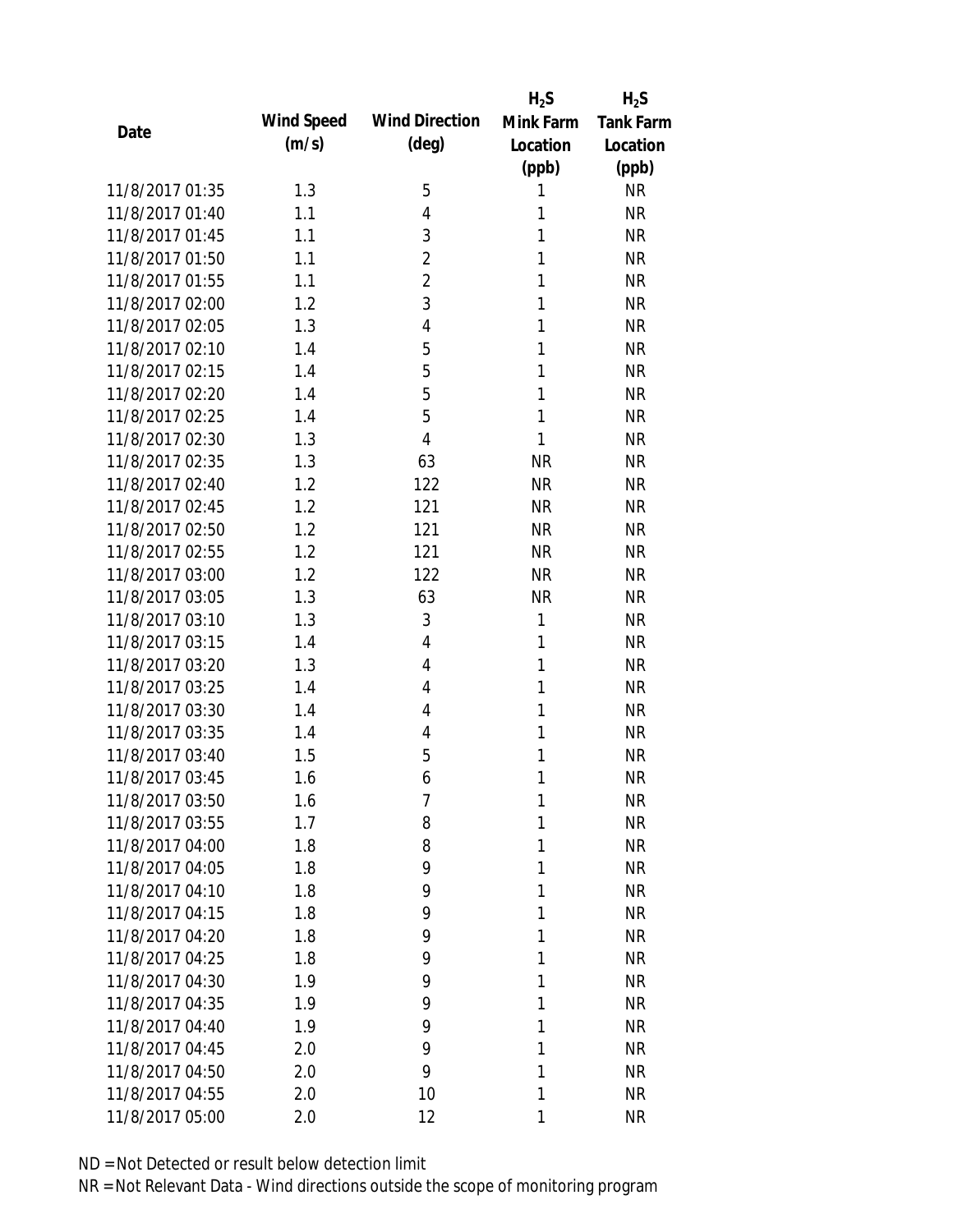|                 |            |                       | $H_2S$    | $H_2S$           |
|-----------------|------------|-----------------------|-----------|------------------|
| Date            | Wind Speed | <b>Wind Direction</b> | Mink Farm | <b>Tank Farm</b> |
|                 | (m/s)      | $(\text{deg})$        | Location  | Location         |
|                 |            |                       | (ppb)     | (ppb)            |
| 11/8/2017 05:05 | 1.9        | 13                    | 1         | <b>NR</b>        |
| 11/8/2017 05:10 | 1.9        | 15                    | 1         | <b>NR</b>        |
| 11/8/2017 05:15 | 1.8        | 18                    | 1         | <b>NR</b>        |
| 11/8/2017 05:20 | 1.8        | 20                    | 1         | <b>NR</b>        |
| 11/8/2017 05:25 | 1.7        | 23                    | 1         | <b>NR</b>        |
| 11/8/2017 05:30 | 1.5        | 26                    | 1         | <b>NR</b>        |
| 11/8/2017 05:35 | 1.4        | 29                    | 1         | <b>NR</b>        |
| 11/8/2017 05:40 | 1.3        | 33                    | 1         | <b>NR</b>        |
| 11/8/2017 05:45 | 1.1        | 35                    | 1         | <b>NR</b>        |
| 11/8/2017 05:50 | 1.1        | 36                    | 1         | <b>NR</b>        |
| 11/8/2017 05:55 | 1.0        | 35                    | 1         | <b>NR</b>        |
| 11/8/2017 06:00 | 1.0        | 34                    | 1         | <b>NR</b>        |
| 11/8/2017 06:05 | 1.0        | 31                    | 1         | <b>NR</b>        |
| 11/8/2017 06:10 | 1.0        | 26                    | 1         | <b>NR</b>        |
| 11/8/2017 06:15 | 1.0        | 22                    | 1         | <b>NR</b>        |
| 11/8/2017 06:20 | 1.0        | 18                    | 1         | <b>NR</b>        |
| 11/8/2017 06:25 | 1.0        | 13                    | 1         | <b>NR</b>        |
| 11/8/2017 06:30 | 1.1        | 9                     | 1         | <b>NR</b>        |
| 11/8/2017 06:35 | 1.1        | 66                    | <b>NR</b> | <b>NR</b>        |
| 11/8/2017 06:40 | 1.2        | 123                   | <b>NR</b> | <b>NR</b>        |
| 11/8/2017 06:45 | 1.3        | 181                   | <b>NR</b> | 1                |
| 11/8/2017 06:50 | 1.4        | 239                   | 1         | 1                |
| 11/8/2017 06:55 | 1.4        | 297                   | 1         | <b>NR</b>        |
| 11/8/2017 07:00 | 1.5        | 357                   | 1         | <b>NR</b>        |
| 11/8/2017 07:05 | 1.5        | 356                   | 1         | <b>NR</b>        |
| 11/8/2017 07:10 | 1.4        | 356                   | 1         | <b>NR</b>        |
| 11/8/2017 07:15 | 1.4        | 356                   | 1         | <b>NR</b>        |
| 11/8/2017 07:20 | 1.3        | 356                   | 1         | <b>NR</b>        |
| 11/8/2017 07:25 | 1.3        | 356                   | 1         | <b>NR</b>        |
| 11/8/2017 07:30 | 1.2        | 354                   | 1         | <b>NR</b>        |
| 11/8/2017 07:35 | 1.2        | 352                   | 1         | <b>NR</b>        |
| 11/8/2017 07:40 | 1.2        | 348                   | 1         | <b>NR</b>        |
| 11/8/2017 07:45 | 1.3        | 344                   | 1         | <b>NR</b>        |
| 11/8/2017 07:50 | 1.3        | 340                   | 1         | <b>NR</b>        |
| 11/8/2017 07:55 | 1.3        | 335                   | 1         | <b>NR</b>        |
| 11/8/2017 08:00 | 1.3        | 329                   | 1         | <b>NR</b>        |
| 11/8/2017 08:05 | 1.2        | 321                   | 1         | <b>NR</b>        |
| 11/8/2017 08:10 | 1.1        | 309                   | 1         | <b>NR</b>        |
| 11/8/2017 08:15 | 0.9        | 294                   | 1         | <b>NR</b>        |
| 11/8/2017 08:20 | 0.8        | 279                   | 1         | <b>NR</b>        |
| 11/8/2017 08:25 | 0.7        | 265                   | 1         | 1                |
| 11/8/2017 08:30 | 0.7        | 251                   | 1         | 1                |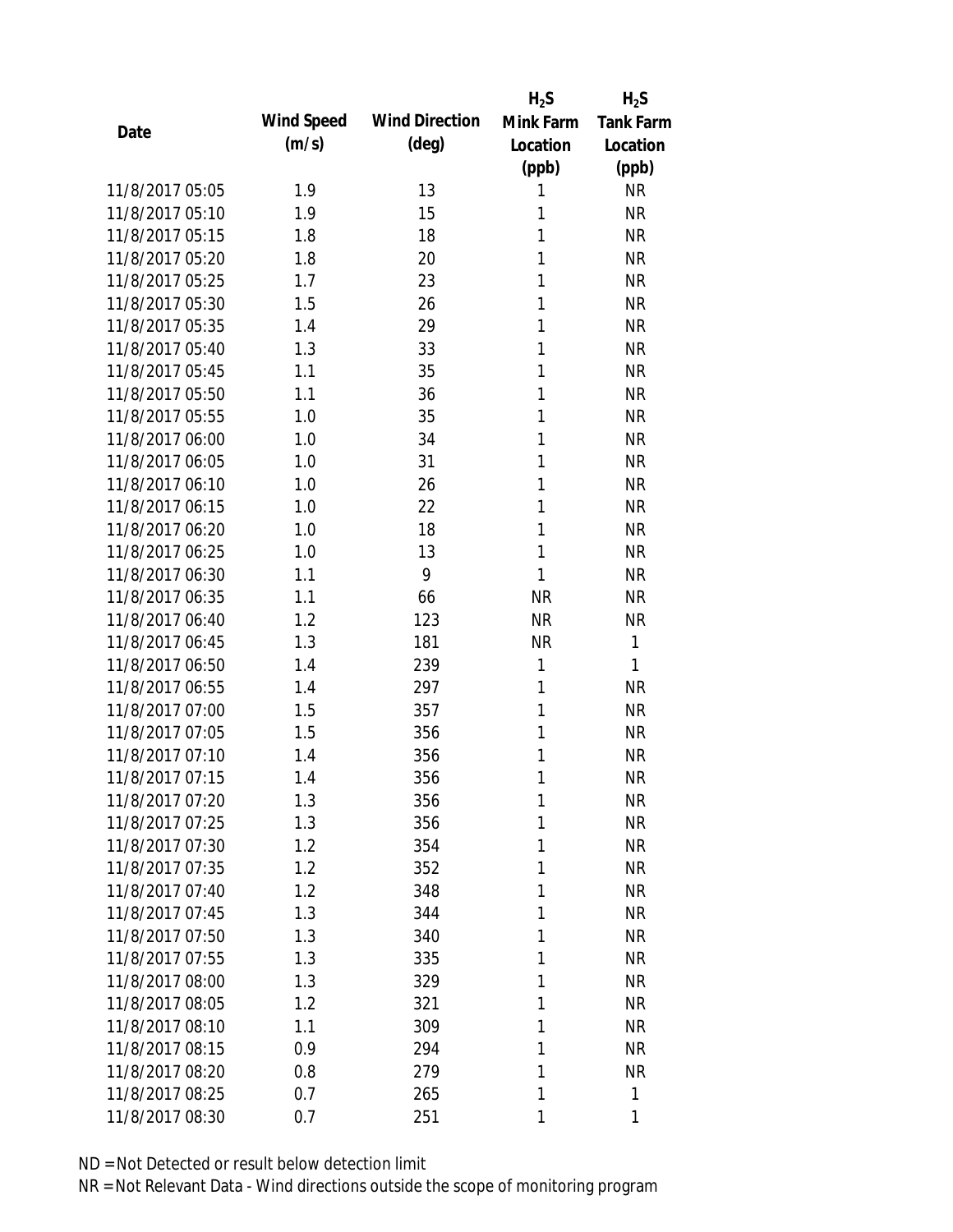|                 |            |                       | $H_2S$         | $H_2S$           |
|-----------------|------------|-----------------------|----------------|------------------|
| Date            | Wind Speed | <b>Wind Direction</b> | Mink Farm      | <b>Tank Farm</b> |
|                 | (m/s)      | $(\text{deg})$        | Location       | Location         |
|                 |            |                       | (ppb)          | (ppb)            |
| 11/8/2017 08:35 | 0.7        | 244                   | 1              | 1                |
| 11/8/2017 08:40 | 0.8        | 248                   | 1              | 1                |
| 11/8/2017 08:45 | 0.9        | 258                   | 1              | 1                |
| 11/8/2017 08:50 | 1.0        | 272                   | 1              | 1                |
| 11/8/2017 08:55 | 1.1        | 288                   | 1              | <b>NR</b>        |
| 11/8/2017 09:00 | 1.3        | 304                   | 1              | <b>NR</b>        |
| 11/8/2017 09:05 | 1.5        | 317                   | 1              | <b>NR</b>        |
| 11/8/2017 09:10 | 1.7        | 325                   | 1              | <b>NR</b>        |
| 11/8/2017 09:15 | 1.8        | 329                   | 1              | <b>NR</b>        |
| 11/8/2017 09:20 | 1.8        | 330                   | 1              | <b>NR</b>        |
| 11/8/2017 09:25 | 1.8        | 330                   | 1              | <b>NR</b>        |
| 11/8/2017 09:30 | 1.6        | 329                   | 1              | <b>NR</b>        |
| 11/8/2017 09:35 | 1.5        | 329                   | 1              | <b>NR</b>        |
| 11/8/2017 09:40 | 1.3        | 329                   | 1              | <b>NR</b>        |
| 11/8/2017 09:45 | 1.1        | 330                   | 1              | <b>NR</b>        |
| 11/8/2017 09:50 | 0.9        | 334                   | $\overline{2}$ | <b>NR</b>        |
| 11/8/2017 09:55 | 0.8        | 338                   | $\overline{2}$ | <b>NR</b>        |
| 11/8/2017 10:00 | 0.8        | 343                   | $\overline{2}$ | <b>NR</b>        |
| 11/8/2017 10:05 | 0.8        | 346                   | $\overline{2}$ | <b>NR</b>        |
| 11/8/2017 10:10 | 0.9        | 349                   | $\overline{2}$ | <b>NR</b>        |
| 11/8/2017 10:15 | 1.1        | 350                   | $\overline{2}$ | <b>NR</b>        |
| 11/8/2017 10:20 | 1.3        | 350                   | $\overline{2}$ | <b>NR</b>        |
| 11/8/2017 10:25 | 1.5        | 349                   | 1              | <b>NR</b>        |
| 11/8/2017 10:30 | 1.6        | 346                   | 1              | <b>NR</b>        |
| 11/8/2017 10:35 | 1.7        | 342                   | 1              | <b>NR</b>        |
| 11/8/2017 10:40 | 1.7        | 336                   | 1              | <b>NR</b>        |
| 11/8/2017 10:45 | 1.7        | 326                   | 1              | <b>NR</b>        |
| 11/8/2017 10:50 | 1.7        | 315                   | 1              | NR               |
| 11/8/2017 10:55 | 1.7        | 302                   | 1              | <b>NR</b>        |
| 11/8/2017 11:00 | 1.8        | 291                   | 1              | <b>NR</b>        |
| 11/8/2017 11:05 | 1.9        | 279                   | 1              | <b>NR</b>        |
| 11/8/2017 11:10 | 2.1        | 271                   | 1              | 1                |
| 11/8/2017 11:15 | 2.2        | 265                   | 1              | 1                |
| 11/8/2017 11:20 | 2.3        | 260                   | 1              | 1                |
| 11/8/2017 11:25 | 2.4        | 257                   | 1              | 1                |
| 11/8/2017 11:30 | 2.5        | 255                   | 1              | 1                |
| 11/8/2017 11:35 | 2.6        | 253                   | 1              | 1                |
| 11/8/2017 11:40 | 2.7        | 252                   | 1              | 1                |
| 11/8/2017 11:45 | 2.8        | 253                   | 1              | 1                |
| 11/8/2017 11:50 | 2.9        | 255                   | 1              | 1                |
| 11/8/2017 11:55 | 3.0        | 259                   | 1              | 1                |
| 11/8/2017 12:00 | 3.2        | 263                   | 1              | 1                |
|                 |            |                       |                |                  |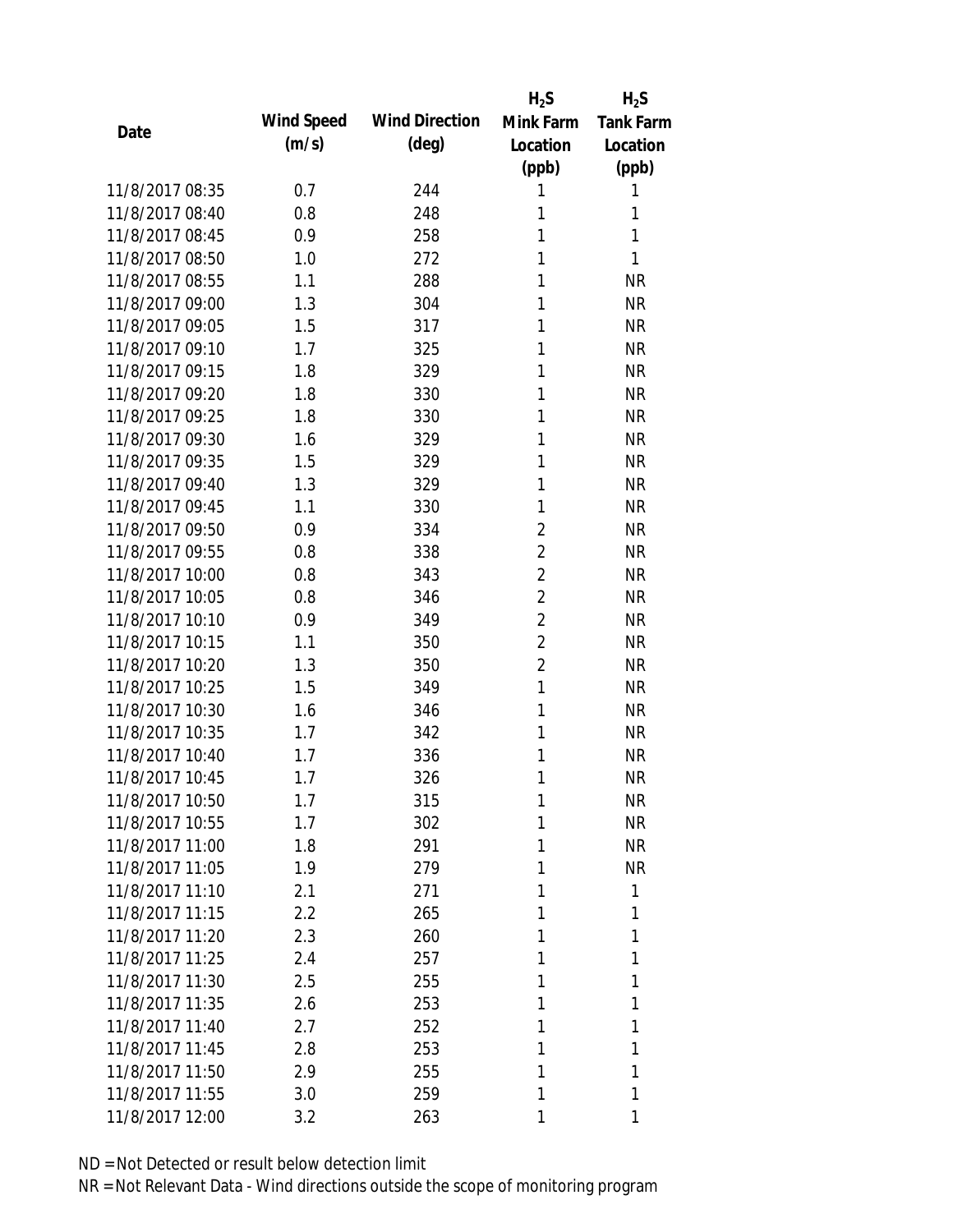|                 |            |                       | $H_2S$    | $H_2S$           |
|-----------------|------------|-----------------------|-----------|------------------|
| Date            | Wind Speed | <b>Wind Direction</b> | Mink Farm | <b>Tank Farm</b> |
|                 | (m/s)      | $(\text{deg})$        | Location  | Location         |
|                 |            |                       | (ppb)     | (ppb)            |
| 11/8/2017 12:05 | 3.3        | 268                   | 1         | 1                |
| 11/8/2017 12:10 | 3.4        | 272                   | 1         | 1                |
| 11/8/2017 12:15 | 3.4        | 274                   | 1         | 1                |
| 11/8/2017 12:20 | 3.4        | 275                   | 1         | 1                |
| 11/8/2017 12:25 | 3.4        | 275                   | 1         | 1                |
| 11/8/2017 12:30 | 3.3        | 274                   | 1         | 1                |
| 11/8/2017 12:35 | 3.2        | 274                   | 1         | 1                |
| 11/8/2017 12:40 | 3.1        | 274                   | 1         | 1                |
| 11/8/2017 12:45 | 2.9        | 275                   | 1         | 1                |
| 11/8/2017 12:50 | 2.8        | 274                   | 1         | 1                |
| 11/8/2017 12:55 | 2.8        | 273                   | 1         | 1                |
| 11/8/2017 13:00 | 2.7        | 271                   | 1         | 1                |
| 11/8/2017 13:05 | 2.6        | 268                   | 1         | 1                |
| 11/8/2017 13:10 | 2.6        | 266                   | 1         | 1                |
| 11/8/2017 13:15 | 2.7        | 263                   | 1         | 1                |
| 11/8/2017 13:20 | 2.7        | 264                   | 1         | 1                |
| 11/8/2017 13:25 | 2.7        | 265                   | 1         | 1                |
| 11/8/2017 13:30 | 2.7        | 267                   | 1         | 1                |
| 11/8/2017 13:35 | 2.7        | 269                   | 1         | 1                |
| 11/8/2017 13:40 | 2.6        | 269                   | 1         | 1                |
| 11/8/2017 13:45 | 2.5        | 269                   | 1         | 1                |
| 11/8/2017 13:50 | 2.3        | 265                   | 1         | 1                |
| 11/8/2017 13:55 | 2.2        | 261                   | <b>ND</b> | 1                |
| 11/8/2017 14:00 | 2.1        | 259                   | <b>ND</b> | 1                |
| 11/8/2017 14:05 | 2.1        | 257                   | <b>ND</b> | 1                |
| 11/8/2017 14:10 | 2.0        | 256                   | <b>ND</b> | 1                |
| 11/8/2017 14:15 | 2.1        | 259                   | <b>ND</b> | 1                |
| 11/8/2017 14:20 | $2.2\,$    | 266                   | NR        | NR               |
| 11/8/2017 14:25 | 2.3        | 272                   | 1         | $\mathbf{1}$     |
| 11/8/2017 14:30 | 2.4        | 278                   | 1         | <b>NR</b>        |
| 11/8/2017 14:35 | 2.5        | 284                   | 1         | <b>NR</b>        |
| 11/8/2017 14:40 | 2.6        | 289                   | 1         | NR               |
| 11/8/2017 14:45 | 2.7        | 287                   | 1         | <b>NR</b>        |
| 11/8/2017 14:50 | 2.8        | 284                   | 1         | <b>NR</b>        |
| 11/8/2017 14:55 | 2.8        | 279                   | 1         | <b>NR</b>        |
| 11/8/2017 15:00 | 2.9        | 274                   | 1         | 1                |
| 11/8/2017 15:05 | 3.0        | 269                   | 1         | 1                |
| 11/8/2017 15:10 | 2.9        | 266                   | 1         | 1                |
| 11/8/2017 15:15 | 2.9        | 266                   | 1         | 1                |
| 11/8/2017 15:20 | 2.8        | 267                   | 1         | 1                |
| 11/8/2017 15:25 | 2.6        | 269                   | 1         | 1                |
| 11/8/2017 15:30 | 2.5        | 272                   | 1         | 1                |
|                 |            |                       |           |                  |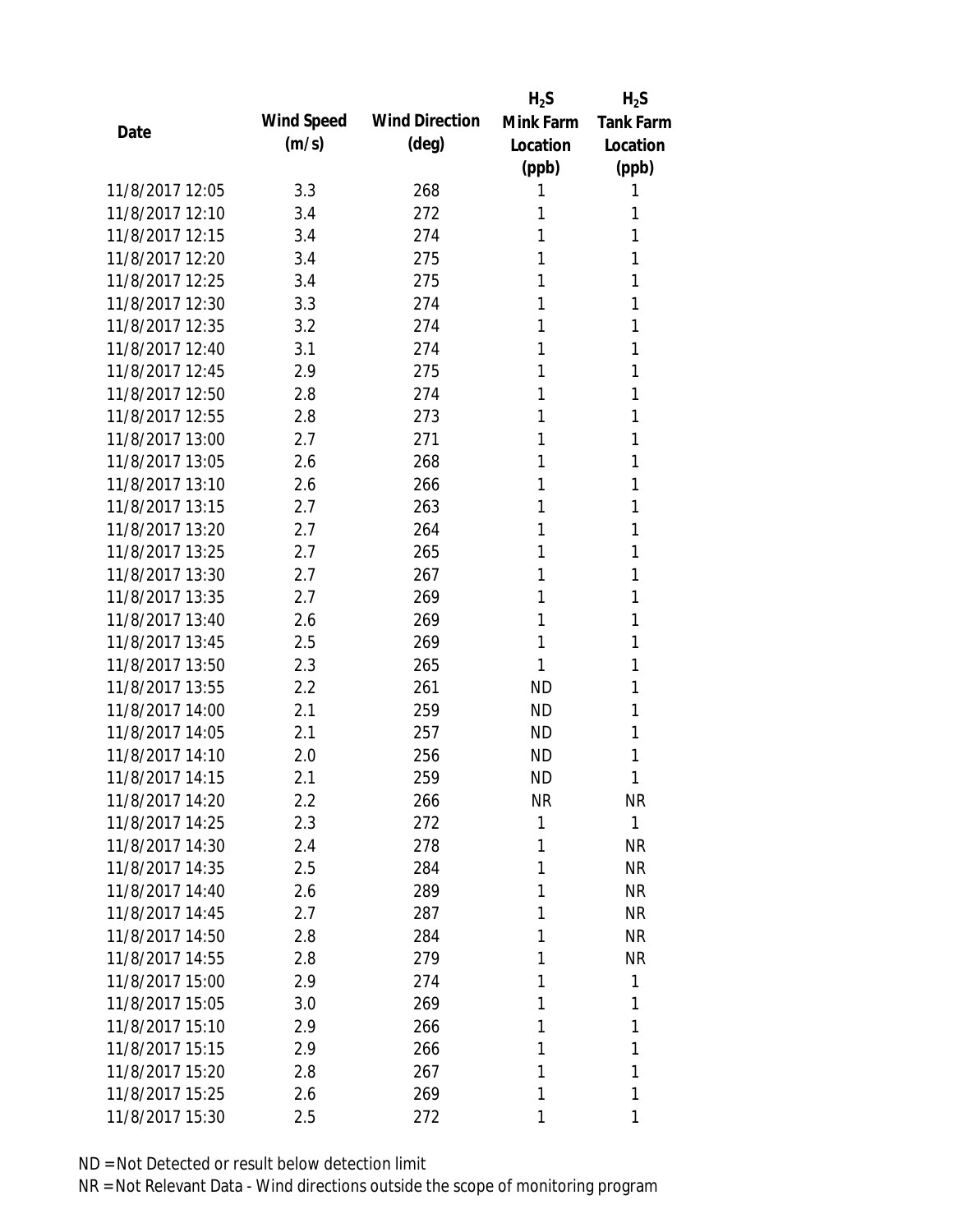|                 |                   |                       | $H_2S$    | $H_2S$           |
|-----------------|-------------------|-----------------------|-----------|------------------|
| Date            | <b>Wind Speed</b> | <b>Wind Direction</b> | Mink Farm | <b>Tank Farm</b> |
|                 | (m/s)             | $(\text{deg})$        | Location  | Location         |
|                 |                   |                       | (ppb)     | (ppb)            |
| 11/8/2017 15:35 | 2.4               | 272                   | 1         | 1                |
| 11/8/2017 15:40 | 2.4               | 272                   | 1         | 1                |
| 11/8/2017 15:45 | 2.4               | 272                   | 1         | 1                |
| 11/8/2017 15:50 | 2.5               | 272                   | 1         | 1                |
| 11/8/2017 15:55 | 2.6               | 271                   | 1         | 1                |
| 11/8/2017 16:00 | 2.7               | 270                   | 1         | 1                |
| 11/8/2017 16:05 | 2.8               | 271                   | 1         | 1                |
| 11/8/2017 16:10 | 2.8               | 271                   | 1         | 1                |
| 11/8/2017 16:15 | 2.9               | 271                   | 1         | 1                |
| 11/8/2017 16:20 | 2.9               | 269                   | 1         | 1                |
| 11/8/2017 16:25 | 2.9               | 269                   | 1         | 1                |
| 11/8/2017 16:30 | 2.9               | 269                   | 1         | 1                |
| 11/8/2017 16:35 | 2.9               | 270                   | 1         | 1                |
| 11/8/2017 16:40 | 2.9               | 270                   | 1         | 1                |
| 11/8/2017 16:45 | 2.8               | 269                   | 1         | 1                |
| 11/8/2017 16:50 | 2.8               | 269                   | 1         | 1                |
| 11/8/2017 16:55 | 2.7               | 268                   | 1         | 1                |
| 11/8/2017 17:00 | 2.7               | 267                   | 1         | 1                |
| 11/8/2017 17:05 | 2.6               | 263                   | 1         | 1                |
| 11/8/2017 17:10 | 2.6               | 260                   | 1         | 1                |
| 11/8/2017 17:15 | 2.6               | 256                   | 1         | 1                |
| 11/8/2017 17:20 | 2.6               | 251                   | 1         | 1                |
| 11/8/2017 17:25 | 2.5               | 245                   | 1         | 1                |
| 11/8/2017 17:30 | 2.4               | 238                   | 1         | 1                |
| 11/8/2017 17:35 | 2.2               | 231                   | 1         | 1                |
| 11/8/2017 17:40 | 2.1               | 225                   | <b>NR</b> | 1                |
| 11/8/2017 17:45 | 2.0               | 222                   | <b>NR</b> | 1                |
| 11/8/2017 17:50 | 1.9               | 220                   | NR        | 1                |
| 11/8/2017 17:55 | 1.8               | 220                   | NR        | 1                |
| 11/8/2017 18:00 | 1.8               | 221                   | NR        | 1                |
| 11/8/2017 18:05 | 1.8               | 224                   | NR        | 1                |
| 11/8/2017 18:10 | 1.9               | 228                   | NR        | 1                |
| 11/8/2017 18:15 | 1.9               | 231                   | 1         | 1                |
| 11/8/2017 18:20 | 1.9               | 234                   | 1         | 1                |
| 11/8/2017 18:25 | 1.9               | 238                   | 1         | 1                |
| 11/8/2017 18:30 | 1.9               | 243                   | 1         | 1                |
| 11/8/2017 18:35 | 2.0               | 248                   | ND        | 1                |
| 11/8/2017 18:40 | 2.1               | 253                   | ND        | 1                |
| 11/8/2017 18:45 | 2.1               | 258                   | <b>ND</b> | 1                |
| 11/8/2017 18:50 | 2.2               | 263                   | <b>ND</b> | 1                |
| 11/8/2017 18:55 | 2.3               | 266                   | <b>ND</b> | 1                |
| 11/8/2017 19:00 | 2.3               | 268                   | <b>ND</b> | 1                |
|                 |                   |                       |           |                  |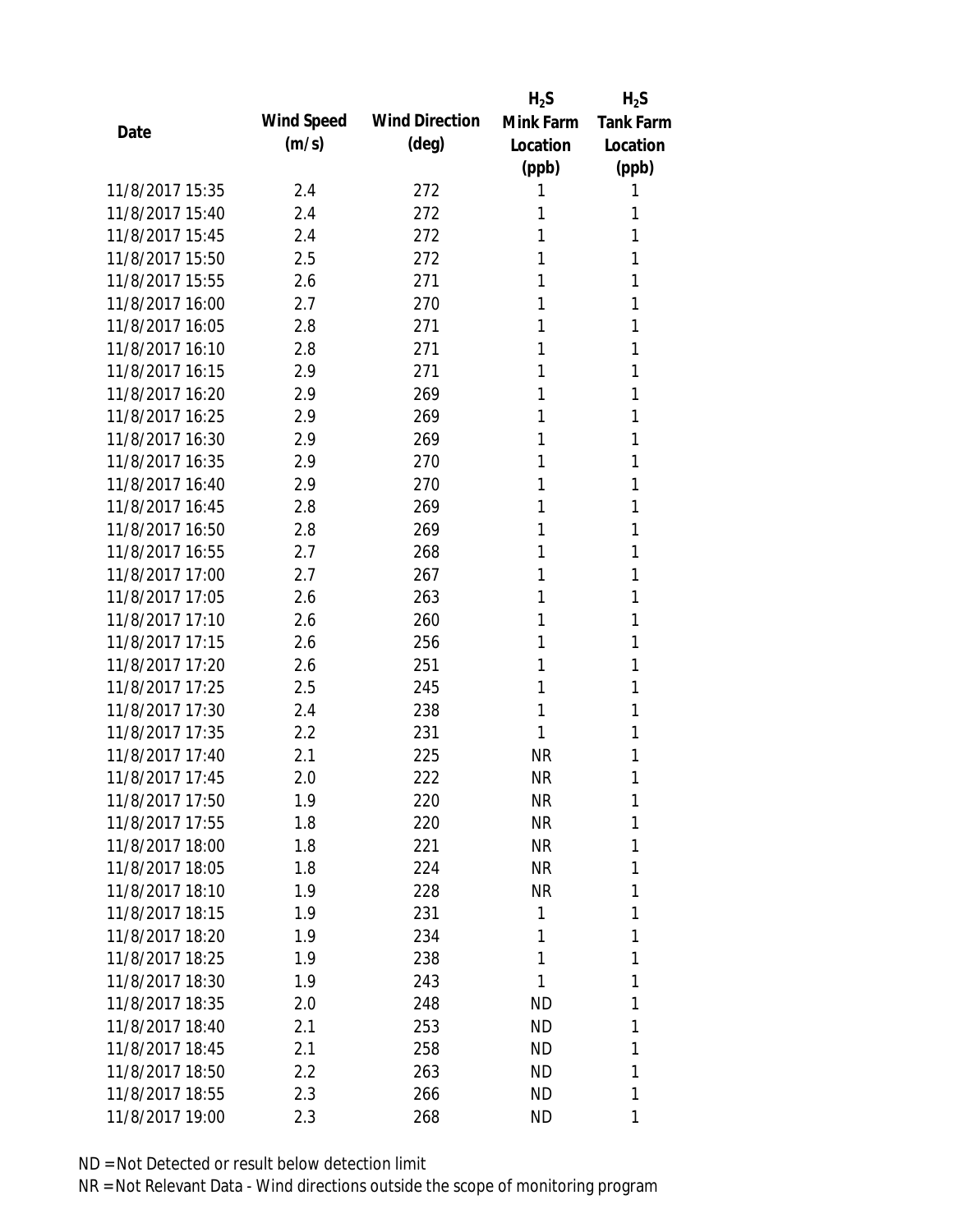|                 |            |                       | $H_2S$    | $H_2S$           |
|-----------------|------------|-----------------------|-----------|------------------|
|                 | Wind Speed | <b>Wind Direction</b> | Mink Farm | <b>Tank Farm</b> |
| Date            | (m/s)      | $(\text{deg})$        | Location  | Location         |
|                 |            |                       | (ppb)     | (ppb)            |
| 11/8/2017 19:05 | 2.4        | 268                   | <b>ND</b> | 1                |
| 11/8/2017 19:10 | 2.4        | 267                   | 1         | 1                |
| 11/8/2017 19:15 | 2.4        | 266                   | 1         | 1                |
| 11/8/2017 19:20 | 2.4        | 263                   | 1         | 1                |
| 11/8/2017 19:25 | 2.4        | 261                   | 1         | 1                |
| 11/8/2017 19:30 | 2.5        | 259                   | 1         | 1                |
| 11/8/2017 19:35 | 2.5        | 257                   | 1         | 1                |
| 11/8/2017 19:40 | 2.6        | 255                   | 1         | 1                |
| 11/8/2017 19:45 | 2.6        | 254                   | 1         | 1                |
| 11/8/2017 19:50 | 2.6        | 254                   | 1         | 1                |
| 11/8/2017 19:55 | 2.6        | 254                   | 1         | 1                |
| 11/8/2017 20:00 | 2.6        | 254                   | 1         | 1                |
| 11/8/2017 20:05 | 2.5        | 254                   | 1         | 1                |
| 11/8/2017 20:10 | 2.5        | 255                   | 1         | 1                |
| 11/8/2017 20:15 | 2.4        | 258                   | <b>ND</b> | 1                |
| 11/8/2017 20:20 | 2.4        | 260                   | <b>ND</b> | 1                |
| 11/8/2017 20:25 | 2.3        | 262                   | 1         | 1                |
| 11/8/2017 20:30 | 2.3        | 264                   | 1         | 1                |
| 11/8/2017 20:35 | 2.3        | 267                   | 1         | 1                |
| 11/8/2017 20:40 | 2.3        | 268                   | 1         | $\overline{2}$   |
| 11/8/2017 20:45 | 2.2        | 268                   | 1         | $\overline{2}$   |
| 11/8/2017 20:50 | 2.2        | 268                   | 1         | $\overline{2}$   |
| 11/8/2017 20:55 | 2.1        | 268                   | 1         | $\overline{2}$   |
| 11/8/2017 21:00 | 2.0        | 267                   | 1         | $\overline{2}$   |
| 11/8/2017 21:05 | 2.0        | 265                   | 1         | $\overline{2}$   |
| 11/8/2017 21:10 | 1.9        | 263                   | 1         | $\overline{2}$   |
| 11/8/2017 21:15 | 1.8        | 260                   | 1         | $\overline{2}$   |
| 11/8/2017 21:20 | 1.7        | 257                   | 1         | 1                |
| 11/8/2017 21:25 | 1.6        | 254                   | 1         | 1                |
| 11/8/2017 21:30 | 1.6        | 250                   | 1         | 1                |
| 11/8/2017 21:35 | 1.5        | 246                   | 1         | 1                |
| 11/8/2017 21:40 | 1.4        | 242                   | 1         | 1                |
| 11/8/2017 21:45 | 1.3        | 238                   | 1         | 1                |
| 11/8/2017 21:50 | 1.2        | 234                   | 1         | 1                |
| 11/8/2017 21:55 | 1.2        | 231                   | 1         | $\overline{2}$   |
| 11/8/2017 22:00 | 1.2        | 229                   | <b>NR</b> | $\overline{2}$   |
| 11/8/2017 22:05 | 1.2        | 229                   | <b>NR</b> | $\overline{2}$   |
| 11/8/2017 22:10 | 1.3        | 230                   | 1         | $\overline{2}$   |
| 11/8/2017 22:15 | 1.3        | 232                   | 1         | $\overline{2}$   |
| 11/8/2017 22:20 | 1.4        | 233                   | 1         | $\overline{2}$   |
| 11/8/2017 22:25 | 1.4        | 234                   | 1         | $\overline{2}$   |
| 11/8/2017 22:30 | 1.4        | 234                   | 1         | $\overline{2}$   |
|                 |            |                       |           |                  |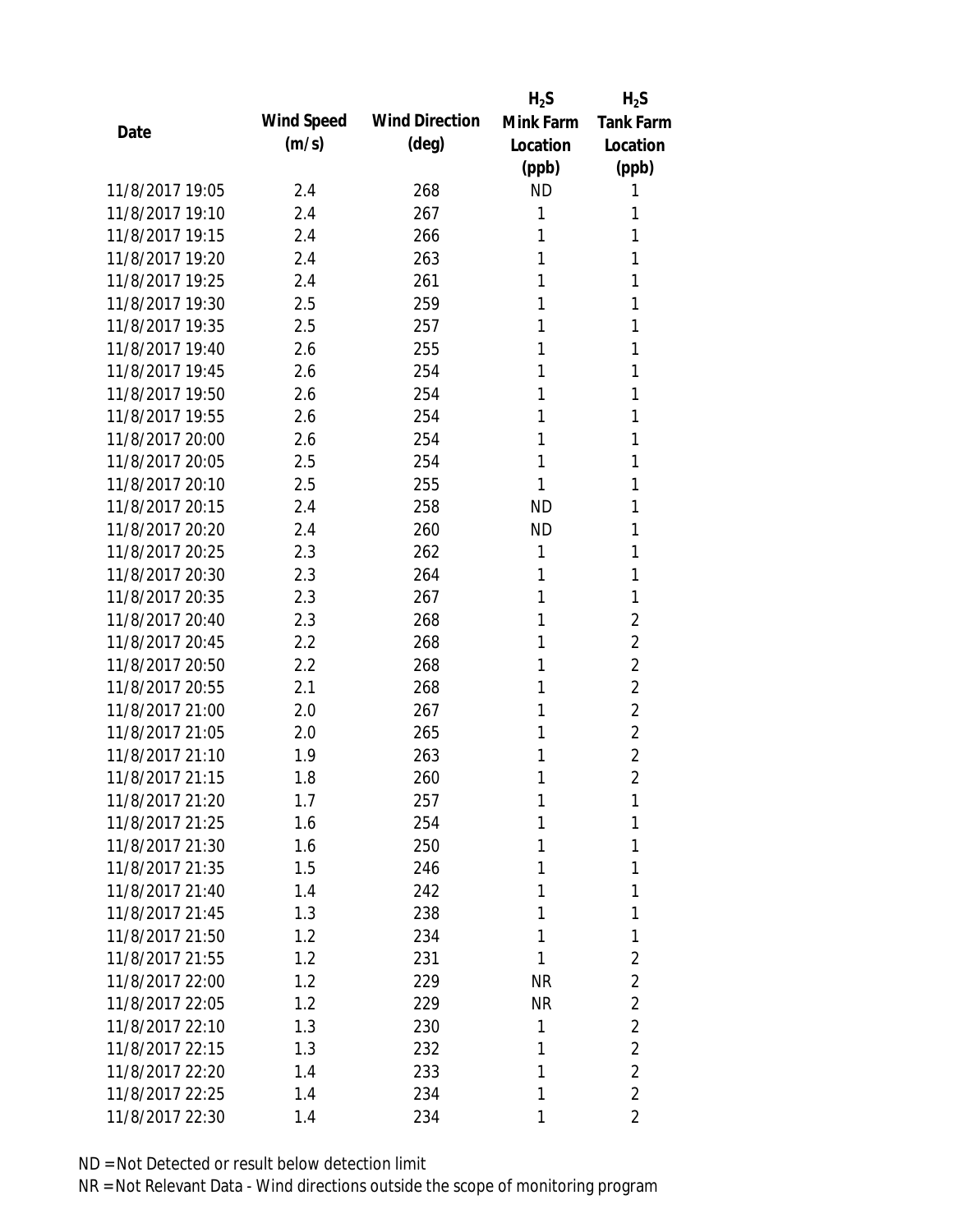|                 |                   |                       | $H_2S$    | $H_2S$           |
|-----------------|-------------------|-----------------------|-----------|------------------|
| Date            | <b>Wind Speed</b> | <b>Wind Direction</b> | Mink Farm | <b>Tank Farm</b> |
|                 | (m/s)             | $(\text{deg})$        | Location  | Location         |
|                 |                   |                       | (ppb)     | (ppb)            |
| 11/8/2017 22:35 | 1.5               | 231                   | 1         | 2                |
| 11/8/2017 22:40 | 1.5               | 227                   | <b>NR</b> | $\overline{2}$   |
| 11/8/2017 22:45 | 1.5               | 222                   | <b>NR</b> | $\overline{2}$   |
| 11/8/2017 22:50 | 1.5               | 217                   | <b>NR</b> | $\overline{2}$   |
| 11/8/2017 22:55 | 1.5               | 213                   | <b>NR</b> | $\overline{2}$   |
| 11/8/2017 23:00 | 1.5               | 210                   | <b>NR</b> | $\mathbf{1}$     |
| 11/8/2017 23:05 | 1.4               | 210                   | <b>NR</b> | 1                |
| 11/8/2017 23:10 | 1.4               | 211                   | <b>NR</b> | 1                |
| 11/8/2017 23:15 | 1.4               | 212                   | <b>NR</b> | 1                |
| 11/8/2017 23:20 | 1.4               | 214                   | <b>NR</b> | 1                |
| 11/8/2017 23:25 | 1.5               | 216                   | <b>NR</b> | 1                |
| 11/8/2017 23:30 | 1.6               | 217                   | <b>NR</b> | 1                |
| 11/8/2017 23:35 | 1.7               | 218                   | <b>NR</b> | 1                |
| 11/8/2017 23:40 | 1.8               | 218                   | <b>NR</b> | 1                |
| 11/8/2017 23:45 | 1.8               | 218                   | <b>NR</b> | 1                |
| 11/8/2017 23:50 | 1.9               | 218                   | <b>NR</b> | 1                |
| 11/8/2017 23:55 | 1.9               | 218                   | <b>NR</b> | 1                |
| 11/8/2017 24:00 | 2.0               | 218                   | <b>NR</b> | 1                |
| 11/9/2017 00:05 | 2.0               | 217                   | <b>NR</b> | 1                |
| 11/9/2017 00:10 | 2.0               | 215                   | <b>NR</b> | 1                |
| 11/9/2017 00:15 | 2.1               | 214                   | <b>NR</b> | 1                |
| 11/9/2017 00:20 | 2.2               | 213                   | <b>NR</b> | 1                |
| 11/9/2017 00:25 | 2.3               | 212                   | <b>NR</b> | 1                |
| 11/9/2017 00:30 | 2.4               | 210                   | <b>NR</b> | 1                |
| 11/9/2017 00:35 | 2.4               | 209                   | <b>NR</b> | 1                |
| 11/9/2017 00:40 | 2.5               | 209                   | <b>NR</b> | 1                |
| 11/9/2017 00:45 | 2.6               | 208                   | <b>NR</b> | 1                |
| 11/9/2017 00:50 | 2.6               | 207                   | <b>NR</b> | 1                |
| 11/9/2017 00:55 | 2.6               | 206                   | <b>NR</b> | 1                |
| 11/9/2017 01:00 | 2.6               | 204                   | <b>NR</b> | 1                |
| 11/9/2017 01:05 | 2.6               | 203                   | <b>NR</b> | 1                |
| 11/9/2017 01:10 | 2.5               | 201                   | <b>NR</b> | 1                |
| 11/9/2017 01:15 | 2.5               | 199                   | NR        | 1                |
| 11/9/2017 01:20 | 2.5               | 198                   | <b>NR</b> | 1                |
| 11/9/2017 01:25 | 2.5               | 198                   | NR        | 1                |
| 11/9/2017 01:30 | 2.6               | 198                   | <b>NR</b> | 1                |
| 11/9/2017 01:35 | 2.7               | 200                   | NR        | 2                |
| 11/9/2017 01:40 | 2.7               | 202                   | NR        | $\overline{2}$   |
| 11/9/2017 01:45 | 2.8               | 206                   | <b>NR</b> | $\overline{2}$   |
| 11/9/2017 01:50 | 2.8               | 208                   | <b>NR</b> | $\overline{2}$   |
| 11/9/2017 01:55 | 2.8               | 210                   | <b>NR</b> | $\overline{2}$   |
| 11/9/2017 02:00 | 2.8               | 211                   | <b>NR</b> | 2                |
|                 |                   |                       |           |                  |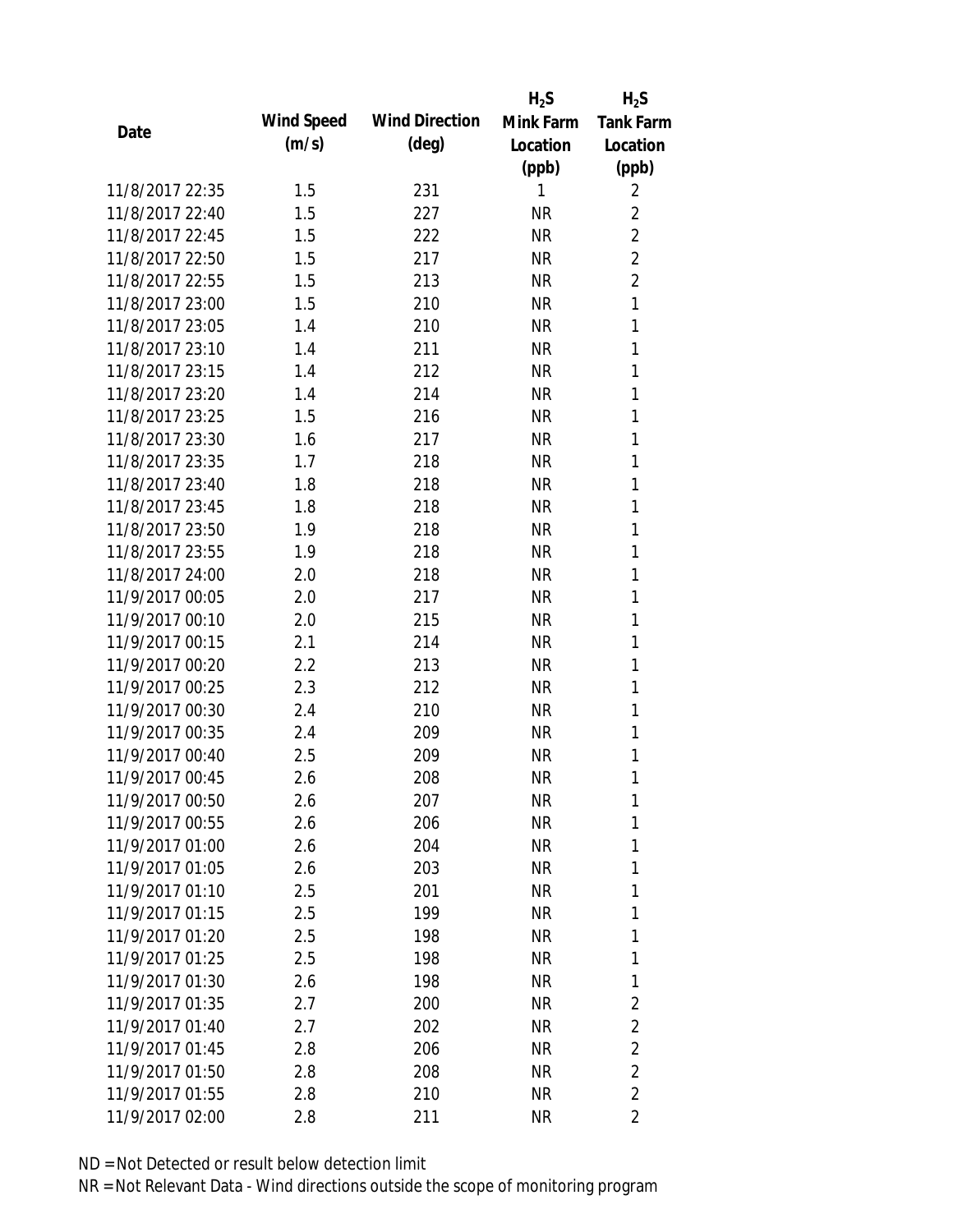|                 |                   |                       | $H_2S$    | $H_2S$           |
|-----------------|-------------------|-----------------------|-----------|------------------|
| Date            | <b>Wind Speed</b> | <b>Wind Direction</b> | Mink Farm | <b>Tank Farm</b> |
|                 | (m/s)             | $(\text{deg})$        | Location  | Location         |
|                 |                   |                       | (ppb)     | (ppb)            |
| 11/9/2017 02:05 | 2.7               | 210                   | <b>NR</b> | 2                |
| 11/9/2017 02:10 | 2.7               | 209                   | <b>NR</b> | $\overline{2}$   |
| 11/9/2017 02:15 | 2.7               | 206                   | <b>NR</b> | $\overline{2}$   |
| 11/9/2017 02:20 | 2.7               | 202                   | <b>NR</b> | $\overline{2}$   |
| 11/9/2017 02:25 | 2.7               | 200                   | <b>NR</b> | $\overline{2}$   |
| 11/9/2017 02:30 | 2.7               | 199                   | <b>NR</b> | $\overline{2}$   |
| 11/9/2017 02:35 | 2.8               | 199                   | <b>NR</b> | $\overline{2}$   |
| 11/9/2017 02:40 | 2.8               | 199                   | <b>NR</b> | $\overline{2}$   |
| 11/9/2017 02:45 | 2.8               | 202                   | <b>NR</b> | $\overline{2}$   |
| 11/9/2017 02:50 | 2.8               | 205                   | <b>NR</b> | $\overline{2}$   |
| 11/9/2017 02:55 | 2.8               | 208                   | <b>NR</b> | $\overline{2}$   |
| 11/9/2017 03:00 | 2.9               | 210                   | <b>NR</b> | $\overline{2}$   |
| 11/9/2017 03:05 | 2.8               | 211                   | <b>NR</b> | $\overline{2}$   |
| 11/9/2017 03:10 | 2.9               | 213                   | <b>NR</b> | $\overline{2}$   |
| 11/9/2017 03:15 | 2.9               | 214                   | <b>NR</b> | $\overline{2}$   |
| 11/9/2017 03:20 | 2.9               | 214                   | <b>NR</b> | $\overline{2}$   |
| 11/9/2017 03:25 | 2.9               | 212                   | <b>NR</b> | $\overline{2}$   |
| 11/9/2017 03:30 | 3.0               | 210                   | <b>NR</b> | $\overline{2}$   |
| 11/9/2017 03:35 | 3.1               | 207                   | <b>NR</b> | $\overline{2}$   |
| 11/9/2017 03:40 | 3.2               | 203                   | <b>NR</b> | $\overline{2}$   |
| 11/9/2017 03:45 | 3.3               | 199                   | <b>NR</b> | $\overline{2}$   |
| 11/9/2017 03:50 | 3.4               | 195                   | <b>NR</b> | $\overline{2}$   |
| 11/9/2017 03:55 | 3.5               | 193                   | <b>NR</b> | $\overline{2}$   |
| 11/9/2017 04:00 | 3.6               | 192                   | <b>NR</b> | $\overline{2}$   |
| 11/9/2017 04:05 | 3.6               | 191                   | <b>NR</b> | $\overline{2}$   |
| 11/9/2017 04:10 | 3.6               | 192                   | <b>NR</b> | $\overline{2}$   |
| 11/9/2017 04:15 | 3.6               | 193                   | <b>NR</b> | $\overline{2}$   |
| 11/9/2017 04:20 | 3.5               | 194                   | NR        | $\overline{2}$   |
| 11/9/2017 04:25 | 3.4               | 195                   | <b>NR</b> | $\overline{2}$   |
| 11/9/2017 04:30 | 3.4               | 196                   | NR        | $\overline{2}$   |
| 11/9/2017 04:35 | 3.4               | 196                   | NR        | $\overline{2}$   |
| 11/9/2017 04:40 | 3.4               | 195                   | NR        | $\overline{2}$   |
| 11/9/2017 04:45 | 3.4               | 194                   | NR        | $\overline{2}$   |
| 11/9/2017 04:50 | 3.5               | 193                   | <b>NR</b> | $\overline{2}$   |
| 11/9/2017 04:55 | 3.5               | 192                   | NR        | $\overline{2}$   |
| 11/9/2017 05:00 | 3.6               | 191                   | <b>NR</b> | $\overline{2}$   |
| 11/9/2017 05:05 | 3.6               | 190                   | NR        | $\overline{2}$   |
| 11/9/2017 05:10 | 3.6               | 189                   | NR        | $\overline{2}$   |
| 11/9/2017 05:15 | 3.5               | 189                   | NR        | 1                |
| 11/9/2017 05:20 | 3.5               | 190                   | NR        | 1                |
| 11/9/2017 05:25 | 3.5               | 190                   | <b>NR</b> | 1                |
| 11/9/2017 05:30 | 3.4               | 191                   | <b>NR</b> | 1                |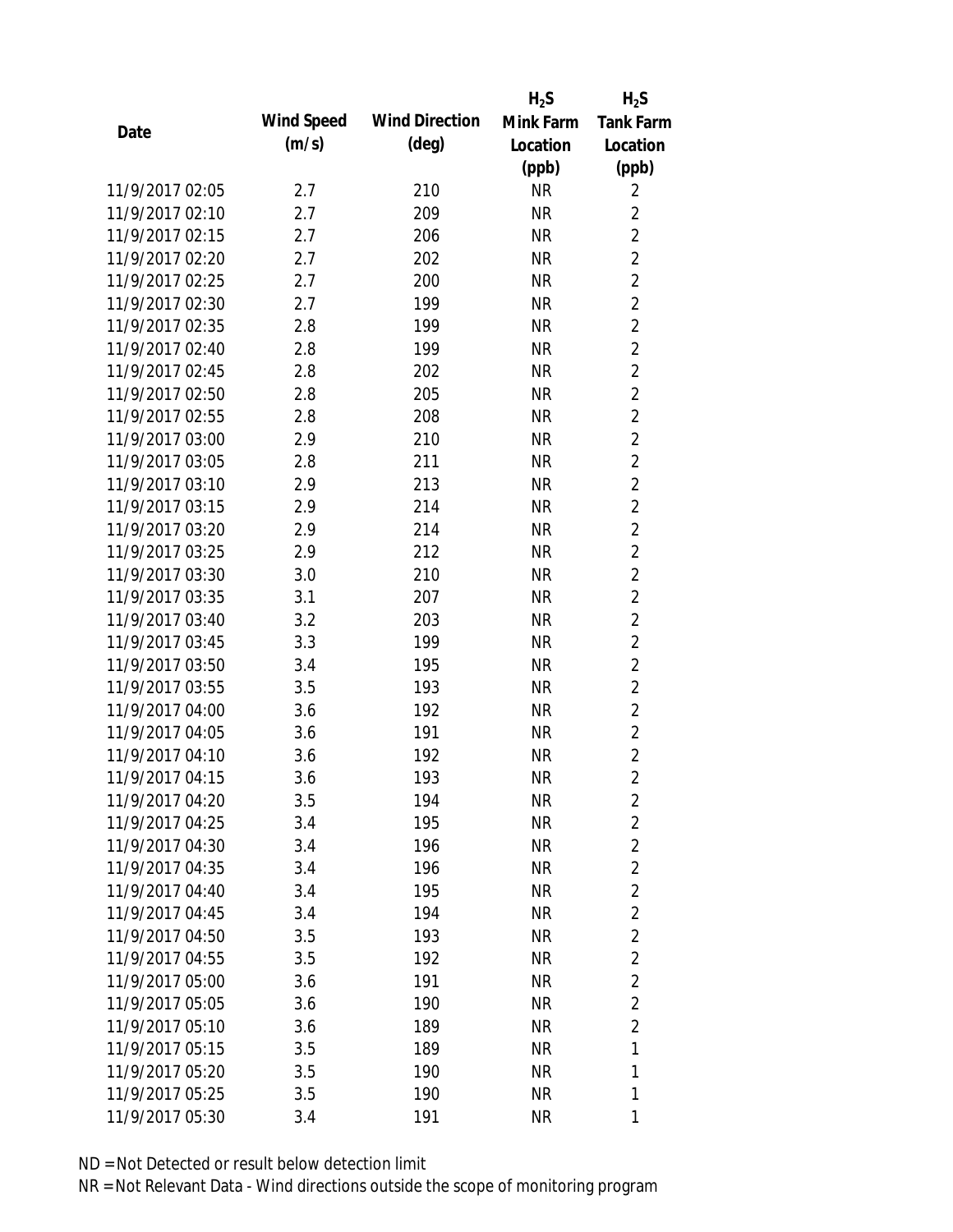|                 |                   |                       | $H_2S$    | $H_2S$           |
|-----------------|-------------------|-----------------------|-----------|------------------|
| Date            | <b>Wind Speed</b> | <b>Wind Direction</b> | Mink Farm | <b>Tank Farm</b> |
|                 | (m/s)             | $(\text{deg})$        | Location  | Location         |
|                 |                   |                       | (ppb)     | (ppb)            |
| 11/9/2017 05:35 | 3.4               | 191                   | <b>NR</b> | 1                |
| 11/9/2017 05:40 | 3.4               | 191                   | <b>NR</b> | 1                |
| 11/9/2017 05:45 | 3.5               | 191                   | <b>NR</b> | $\sqrt{2}$       |
| 11/9/2017 05:50 | 3.5               | 190                   | <b>NR</b> | $\sqrt{2}$       |
| 11/9/2017 05:55 | 3.5               | 190                   | <b>NR</b> | $\overline{2}$   |
| 11/9/2017 06:00 | 3.6               | 189                   | <b>NR</b> | $\sqrt{2}$       |
| 11/9/2017 06:05 | 3.6               | 190                   | <b>NR</b> | $\overline{2}$   |
| 11/9/2017 06:10 | 3.6               | 190                   | <b>NR</b> | $\overline{2}$   |
| 11/9/2017 06:15 | 3.6               | 191                   | <b>NR</b> | $\overline{2}$   |
| 11/9/2017 06:20 | 3.7               | 191                   | <b>NR</b> | $\overline{2}$   |
| 11/9/2017 06:25 | 3.7               | 192                   | <b>NR</b> | $\overline{2}$   |
| 11/9/2017 06:30 | 3.7               | 193                   | <b>NR</b> | $\overline{2}$   |
| 11/9/2017 06:35 | 3.8               | 194                   | <b>NR</b> | $\overline{2}$   |
| 11/9/2017 06:40 | 3.8               | 195                   | <b>NR</b> | $\overline{2}$   |
| 11/9/2017 06:45 | 3.9               | 195                   | <b>NR</b> | $\overline{2}$   |
| 11/9/2017 06:50 | 3.9               | 196                   | <b>NR</b> | $\sqrt{2}$       |
| 11/9/2017 06:55 | 3.9               | 196                   | <b>NR</b> | $\sqrt{2}$       |
| 11/9/2017 07:00 | 3.9               | 196                   | <b>NR</b> | $\overline{2}$   |
| 11/9/2017 07:05 | 3.8               | 195                   | <b>NR</b> | $\overline{2}$   |
| 11/9/2017 07:10 | 3.8               | 195                   | <b>NR</b> | $\overline{2}$   |
| 11/9/2017 07:15 | 3.7               | 194                   | <b>NR</b> | $\overline{2}$   |
| 11/9/2017 07:20 | 3.8               | 193                   | <b>NR</b> | $\mathbf{1}$     |
| 11/9/2017 07:25 | 3.8               | 193                   | <b>NR</b> | $\mathbf{1}$     |
| 11/9/2017 07:30 | 3.8               | 193                   | <b>NR</b> | 1                |
| 11/9/2017 07:35 | 3.9               | 192                   | <b>NR</b> | 1                |
| 11/9/2017 07:40 | 4.0               | 192                   | <b>NR</b> | $\mathbf{1}$     |
| 11/9/2017 07:45 | 4.1               | 192                   | <b>NR</b> | 1                |
| 11/9/2017 07:50 | 4.2               | 192                   | NR        | 1                |
| 11/9/2017 07:55 | 4.3               | 193                   | <b>NR</b> | 1                |
| 11/9/2017 08:00 | 4.4               | 194                   | NR        | 1                |
| 11/9/2017 08:05 | 4.5               | 196                   | NR        | 1                |
| 11/9/2017 08:10 | 4.6               | 199                   | <b>NR</b> | 1                |
| 11/9/2017 08:15 | 4.7               | 201                   | NR        | 1                |
| 11/9/2017 08:20 | 4.8               | 204                   | <b>NR</b> | 1                |
| 11/9/2017 08:25 | 4.9               | 207                   | NR        | 1                |
| 11/9/2017 08:30 | 5.0               | 209                   | <b>NR</b> | 1                |
| 11/9/2017 08:35 | 5.1               | 211                   | NR        | 1                |
| 11/9/2017 08:40 | 5.3               | 213                   | NR        | 1                |
| 11/9/2017 08:45 | 5.4               | 215                   | NR        | 1                |
| 11/9/2017 08:50 | 5.6               | 216                   | NR        | 1                |
| 11/9/2017 08:55 | 5.6               | 217                   | <b>NR</b> | 1                |
| 11/9/2017 09:00 | 5.6               | 218                   | <b>NR</b> | 1                |
|                 |                   |                       |           |                  |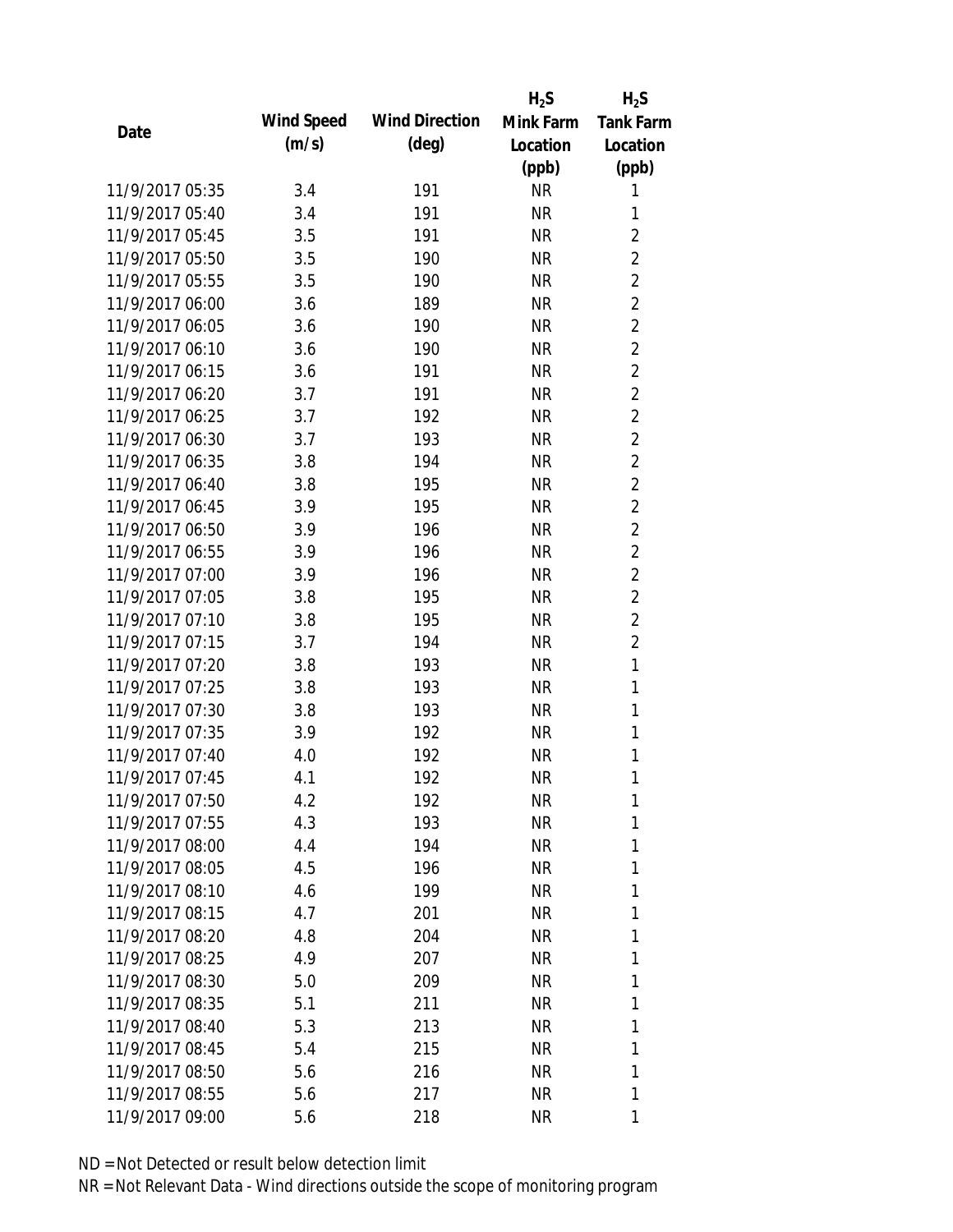|                 |            |                       | $H_2S$         | $H_2S$           |
|-----------------|------------|-----------------------|----------------|------------------|
| Date            | Wind Speed | <b>Wind Direction</b> | Mink Farm      | <b>Tank Farm</b> |
|                 | (m/s)      | $(\text{deg})$        | Location       | Location         |
|                 |            |                       | (ppb)          | (ppb)            |
| 11/9/2017 09:05 | 5.5        | 220                   | <b>NR</b>      | 1                |
| 11/9/2017 09:10 | 5.4        | 222                   | <b>NR</b>      | 1                |
| 11/9/2017 09:15 | 5.3        | 225                   | <b>NR</b>      | 1                |
| 11/9/2017 09:20 | 5.2        | 228                   | <b>NR</b>      | 1                |
| 11/9/2017 09:25 | 5.2        | 233                   | 1              | $\overline{2}$   |
| 11/9/2017 09:30 | 5.3        | 238                   | 1              | $\overline{2}$   |
| 11/9/2017 09:35 | 5.5        | 242                   | 1              | $\overline{2}$   |
| 11/9/2017 09:40 | 5.7        | 246                   | 1              | $\overline{2}$   |
| 11/9/2017 09:45 | 5.9        | 248                   | 1              | $\overline{2}$   |
| 11/9/2017 09:50 | 6.0        | 250                   | 1              | 1                |
| 11/9/2017 09:55 | 6.0        | 251                   | 1              | 1                |
| 11/9/2017 10:00 | 6.0        | 251                   | 1              | 1                |
| 11/9/2017 10:05 | 5.9        | 251                   | 1              | 1                |
| 11/9/2017 10:10 | 5.8        | 252                   | 1              | 1                |
| 11/9/2017 10:15 | 5.6        | 252                   | 1              | 1                |
| 11/9/2017 10:20 | 5.4        | 253                   | 1              | 1                |
| 11/9/2017 10:25 | 5.3        | 253                   | 1              | 1                |
| 11/9/2017 10:30 | 5.1        | 254                   | 1              | 1                |
| 11/9/2017 10:35 | 5.0        | 255                   | 1              | 1                |
| 11/9/2017 10:40 | 4.9        | 257                   | 1              | 1                |
| 11/9/2017 10:45 | 4.8        | 260                   | 1              | 1                |
| 11/9/2017 10:50 | 4.8        | 263                   | 1              | 1                |
| 11/9/2017 10:55 | 4.8        | 266                   | 1              | 1                |
| 11/9/2017 11:00 | 4.8        | 270                   | 1              | 1                |
| 11/9/2017 11:05 | 4.8        | 273                   | 1              | 1                |
| 11/9/2017 11:10 | 4.8        | 274                   | 1              | 1                |
| 11/9/2017 11:15 | 4.8        | 275                   | 1              | 1                |
| 11/9/2017 11:20 | 4.7        | 275                   | $\overline{2}$ | 1                |
| 11/9/2017 11:25 | 4.7        | 275                   | $\overline{2}$ | 1                |
| 11/9/2017 11:30 | 4.6        | 275                   | $\overline{2}$ | 1                |
| 11/9/2017 11:35 | 4.6        | 274                   | $\overline{2}$ | 1                |
| 11/9/2017 11:40 | 4.5        | 273                   | $\overline{2}$ | 1                |
| 11/9/2017 11:45 | 4.5        | 272                   | $\overline{2}$ | 1                |
| 11/9/2017 11:50 | 4.5        | 273                   | $\overline{2}$ | 1                |
| 11/9/2017 11:55 | 4.6        | 274                   | $\overline{2}$ | 1                |
| 11/9/2017 12:00 | 4.6        | 277                   | $\overline{2}$ | <b>NR</b>        |
| 11/9/2017 12:05 | 4.7        | 281                   | $\overline{2}$ | <b>NR</b>        |
| 11/9/2017 12:10 | 4.9        | 286                   | 1              | <b>NR</b>        |
| 11/9/2017 12:15 | 5.0        | 292                   | 1              | <b>NR</b>        |
| 11/9/2017 12:20 | 5.2        | 297                   | 1              | <b>NR</b>        |
| 11/9/2017 12:25 | 5.5        | 301                   | 1              | <b>NR</b>        |
| 11/9/2017 12:30 | 5.7        | 304                   | 1              | <b>NR</b>        |
|                 |            |                       |                |                  |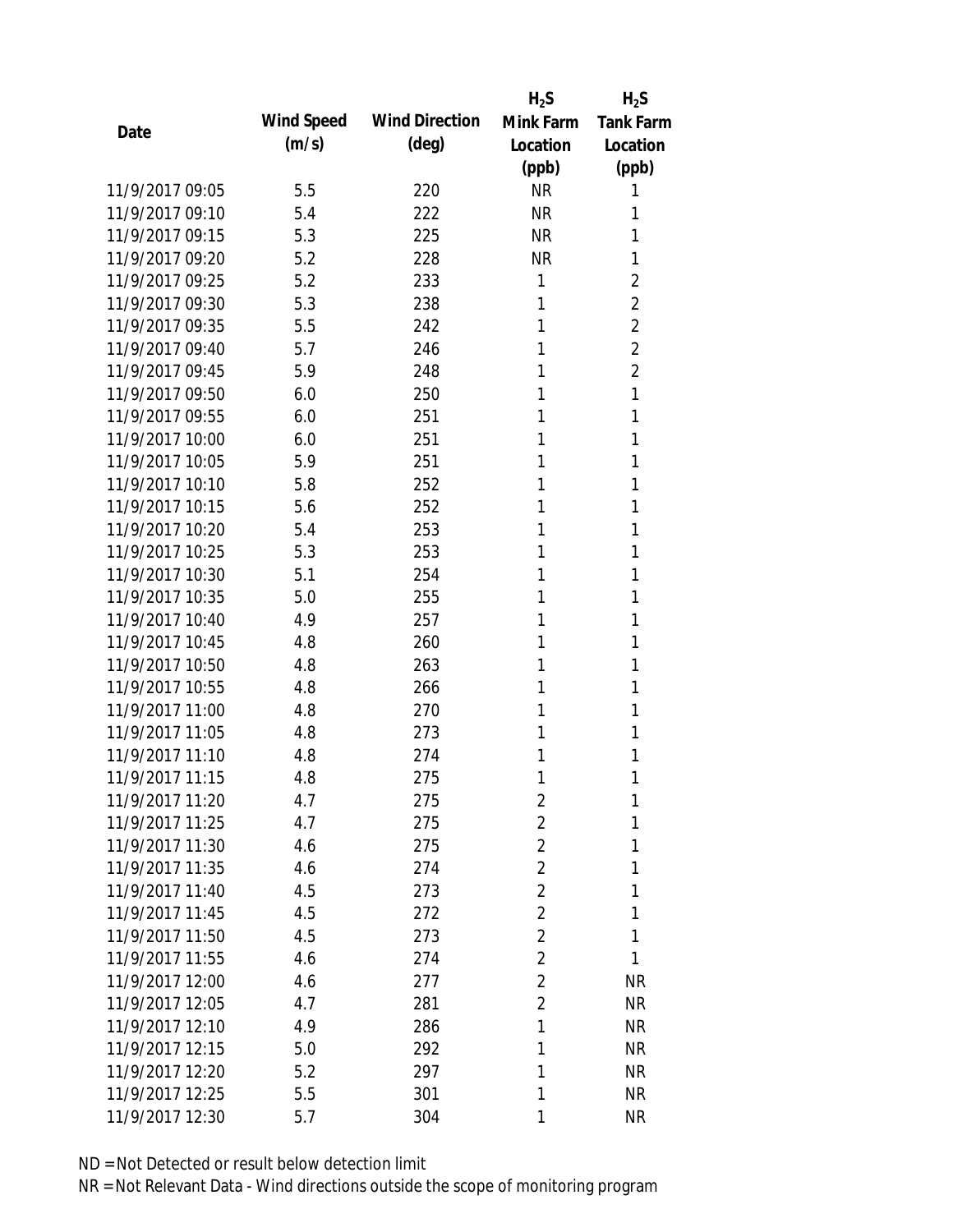|                 |            |                       | $H_2S$    | $H_2S$           |
|-----------------|------------|-----------------------|-----------|------------------|
| Date            | Wind Speed | <b>Wind Direction</b> | Mink Farm | <b>Tank Farm</b> |
|                 | (m/s)      | $(\text{deg})$        | Location  | Location         |
|                 |            |                       | (ppb)     | (ppb)            |
| 11/9/2017 12:35 | 5.8        | 306                   | 1         | <b>NR</b>        |
| 11/9/2017 12:40 | 6.0        | 308                   | 1         | <b>NR</b>        |
| 11/9/2017 12:45 | 6.1        | 308                   | 1         | <b>NR</b>        |
| 11/9/2017 12:50 | 6.2        | 309                   | 1         | <b>NR</b>        |
| 11/9/2017 12:55 | 6.1        | 309                   | 1         | <b>NR</b>        |
| 11/9/2017 13:00 | 6.1        | 310                   | 1         | <b>NR</b>        |
| 11/9/2017 13:05 | 6.1        | 311                   | 1         | <b>NR</b>        |
| 11/9/2017 13:10 | 6.1        | 313                   | 1         | <b>NR</b>        |
| 11/9/2017 13:15 | 6.1        | 315                   | 1         | <b>NR</b>        |
| 11/9/2017 13:20 | 6.1        | 318                   | 1         | <b>NR</b>        |
| 11/9/2017 13:25 | 6.2        | 321                   | 1         | <b>NR</b>        |
| 11/9/2017 13:30 | 6.2        | 323                   | 1         | <b>NR</b>        |
| 11/9/2017 13:35 | 6.2        | 325                   | 1         | <b>NR</b>        |
| 11/9/2017 13:40 | 6.3        | 326                   | 1         | <b>NR</b>        |
| 11/9/2017 13:45 | 6.3        | 326                   | 1         | <b>NR</b>        |
| 11/9/2017 13:50 | 6.3        | 325                   | 1         | <b>NR</b>        |
| 11/9/2017 13:55 | 6.4        | 323                   | 1         | <b>NR</b>        |
| 11/9/2017 14:00 | 6.4        | 322                   | 1         | <b>NR</b>        |
| 11/9/2017 14:05 | 6.4        | 320                   | 1         | <b>NR</b>        |
| 11/9/2017 14:10 | 6.4        | 317                   | 1         | <b>NR</b>        |
| 11/9/2017 14:15 | 6.5        | 314                   | 1         | <b>NR</b>        |
| 11/9/2017 14:20 | 6.5        | 312                   | 1         | <b>NR</b>        |
| 11/9/2017 14:25 | 6.4        | 311                   | 1         | <b>NR</b>        |
| 11/9/2017 14:30 | 6.4        | 310                   | 1         | <b>NR</b>        |
| 11/9/2017 14:35 | 6.3        | 310                   | 1         | <b>NR</b>        |
| 11/9/2017 14:40 | 6.1        | 310                   | 1         | <b>NR</b>        |
| 11/9/2017 14:45 | 6.0        | 311                   | 1         | <b>NR</b>        |
| 11/9/2017 14:50 | 5.8        | 312                   | 1         | NR               |
| 11/9/2017 14:55 | 5.7        | 312                   | 1         | <b>NR</b>        |
| 11/9/2017 15:00 | 5.5        | 313                   | 1         | <b>NR</b>        |
| 11/9/2017 15:05 | 5.5        | 313                   | 1         | <b>NR</b>        |
| 11/9/2017 15:10 | 5.4        | 312                   | 1         | <b>NR</b>        |
| 11/9/2017 15:15 | 5.4        | 312                   | 1         | <b>NR</b>        |
| 11/9/2017 15:20 | 5.4        | 312                   | 1         | <b>NR</b>        |
| 11/9/2017 15:25 | 5.4        | 313                   | 1         | <b>NR</b>        |
| 11/9/2017 15:30 | 5.5        | 315                   | 1         | <b>NR</b>        |
| 11/9/2017 15:35 | 5.6        | 316                   | 1         | <b>NR</b>        |
| 11/9/2017 15:40 | 5.7        | 317                   | 1         | <b>NR</b>        |
| 11/9/2017 15:45 | 5.8        | 317                   | 1         | <b>NR</b>        |
| 11/9/2017 15:50 | 5.9        | 316                   | 1         | <b>NR</b>        |
| 11/9/2017 15:55 | 5.9        | 314                   | 1         | <b>NR</b>        |
| 11/9/2017 16:00 | 5.9        | 311                   | 1         | <b>NR</b>        |
|                 |            |                       |           |                  |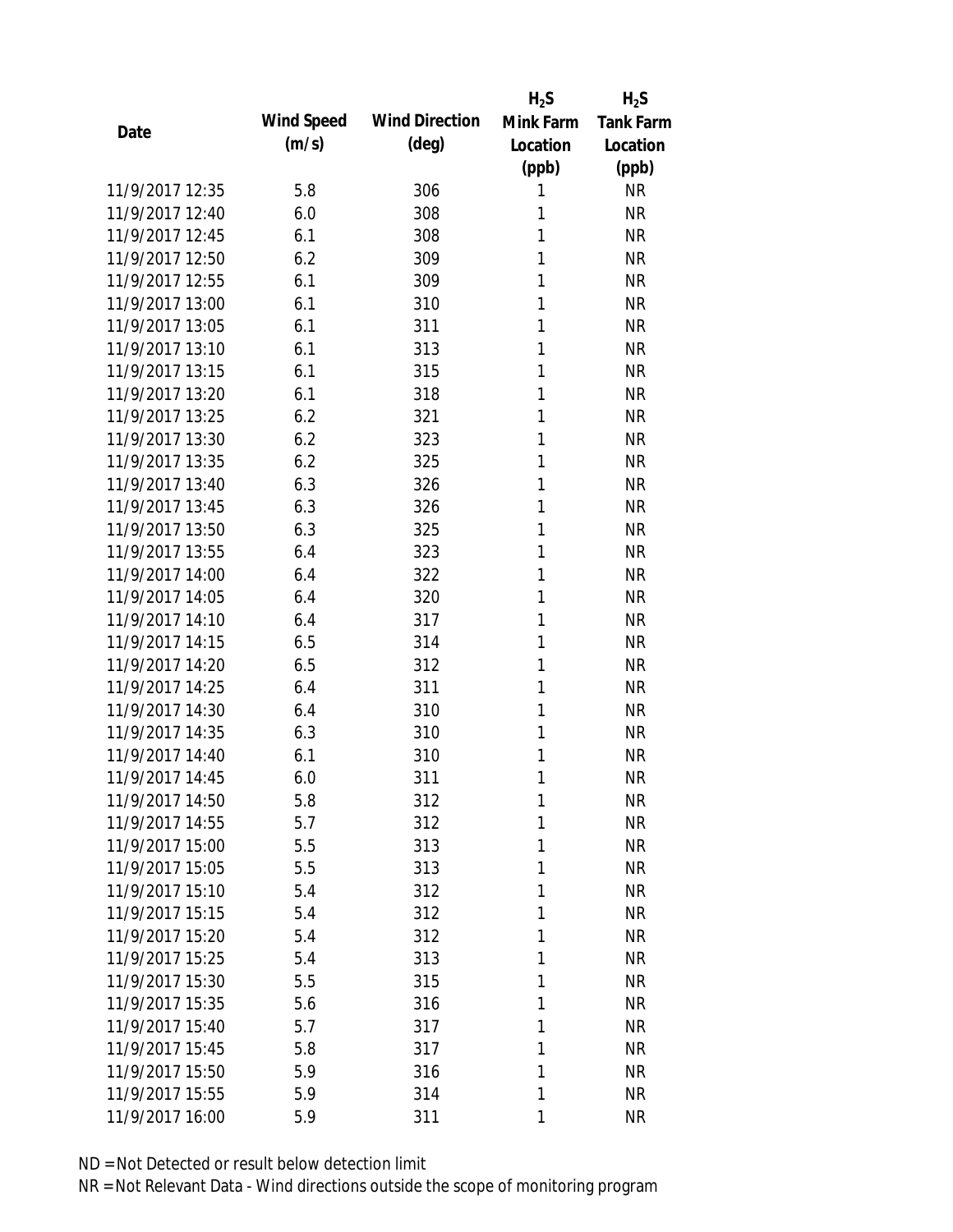|                 |            |                       | $H_2S$    | $H_2S$           |
|-----------------|------------|-----------------------|-----------|------------------|
| Date            | Wind Speed | <b>Wind Direction</b> | Mink Farm | <b>Tank Farm</b> |
|                 | (m/s)      | $(\text{deg})$        | Location  | Location         |
|                 |            |                       | (ppb)     | (ppb)            |
| 11/9/2017 16:05 | 5.9        | 308                   | 1         | <b>NR</b>        |
| 11/9/2017 16:10 | 5.8        | 307                   | 1         | <b>NR</b>        |
| 11/9/2017 16:15 | 5.8        | 306                   | 1         | <b>NR</b>        |
| 11/9/2017 16:20 | 5.6        | 306                   | 1         | <b>NR</b>        |
| 11/9/2017 16:25 | 5.6        | 307                   | 1         | <b>NR</b>        |
| 11/9/2017 16:30 | 5.6        | 308                   | 1         | <b>NR</b>        |
| 11/9/2017 16:35 | 5.6        | 310                   | 1         | <b>NR</b>        |
| 11/9/2017 16:40 | 5.5        | 313                   | 1         | <b>NR</b>        |
| 11/9/2017 16:45 | 5.5        | 315                   | 1         | <b>NR</b>        |
| 11/9/2017 16:50 | 5.6        | 316                   | 1         | <b>NR</b>        |
| 11/9/2017 16:55 | 5.7        | 318                   | 1         | <b>NR</b>        |
| 11/9/2017 17:00 | 5.7        | 320                   | 1         | <b>NR</b>        |
| 11/9/2017 17:05 | 5.8        | 320                   | 1         | <b>NR</b>        |
| 11/9/2017 17:10 | 5.9        | 321                   | 1         | <b>NR</b>        |
| 11/9/2017 17:15 | 6.1        | 322                   | 1         | <b>NR</b>        |
| 11/9/2017 17:20 | 6.1        | 323                   | 1         | <b>NR</b>        |
| 11/9/2017 17:25 | 6.1        | 323                   | 1         | <b>NR</b>        |
| 11/9/2017 17:30 | 6.1        | 324                   | <b>ND</b> | <b>NR</b>        |
| 11/9/2017 17:35 | 6.1        | 325                   | <b>ND</b> | <b>NR</b>        |
| 11/9/2017 17:40 | 6.0        | 326                   | <b>ND</b> | <b>NR</b>        |
| 11/9/2017 17:45 | 5.8        | 326                   | <b>ND</b> | <b>NR</b>        |
| 11/9/2017 17:50 | 5.7        | 327                   | 1         | <b>NR</b>        |
| 11/9/2017 17:55 | 5.6        | 329                   | 1         | <b>NR</b>        |
| 11/9/2017 18:00 | 5.5        | 330                   | 1         | <b>NR</b>        |
| 11/9/2017 18:05 | 5.4        | 330                   | 1         | <b>NR</b>        |
| 11/9/2017 18:10 | 5.2        | 332                   | 1         | <b>NR</b>        |
| 11/9/2017 18:15 | 5.1        | 333                   | 1         | <b>NR</b>        |
| 11/9/2017 18:20 | 4.8        | 334                   | 1         | NR               |
| 11/9/2017 18:25 | 4.6        | 335                   | 1         | <b>NR</b>        |
| 11/9/2017 18:30 | 4.3        | 335                   | 1         | <b>NR</b>        |
| 11/9/2017 18:35 | 4.0        | 337                   | 1         | <b>NR</b>        |
| 11/9/2017 18:40 | 3.7        | 337                   | 1         | <b>NR</b>        |
| 11/9/2017 18:45 | 3.6        | 338                   | 1         | <b>NR</b>        |
| 11/9/2017 18:50 | 3.5        | 338                   | 1         | <b>NR</b>        |
| 11/9/2017 18:55 | 3.4        | 338                   | 1         | <b>NR</b>        |
| 11/9/2017 19:00 | 3.4        | 338                   | 1         | <b>NR</b>        |
| 11/9/2017 19:05 | 3.5        | 338                   | 1         | <b>NR</b>        |
| 11/9/2017 19:10 | 3.5        | 338                   | 1         | <b>NR</b>        |
| 11/9/2017 19:15 | 3.4        | 338                   | 1         | <b>NR</b>        |
| 11/9/2017 19:20 | 3.4        | 339                   | 1         | <b>NR</b>        |
| 11/9/2017 19:25 | 3.3        | 340                   | 1         | <b>NR</b>        |
| 11/9/2017 19:30 | 3.1        | 341                   | 1         | <b>NR</b>        |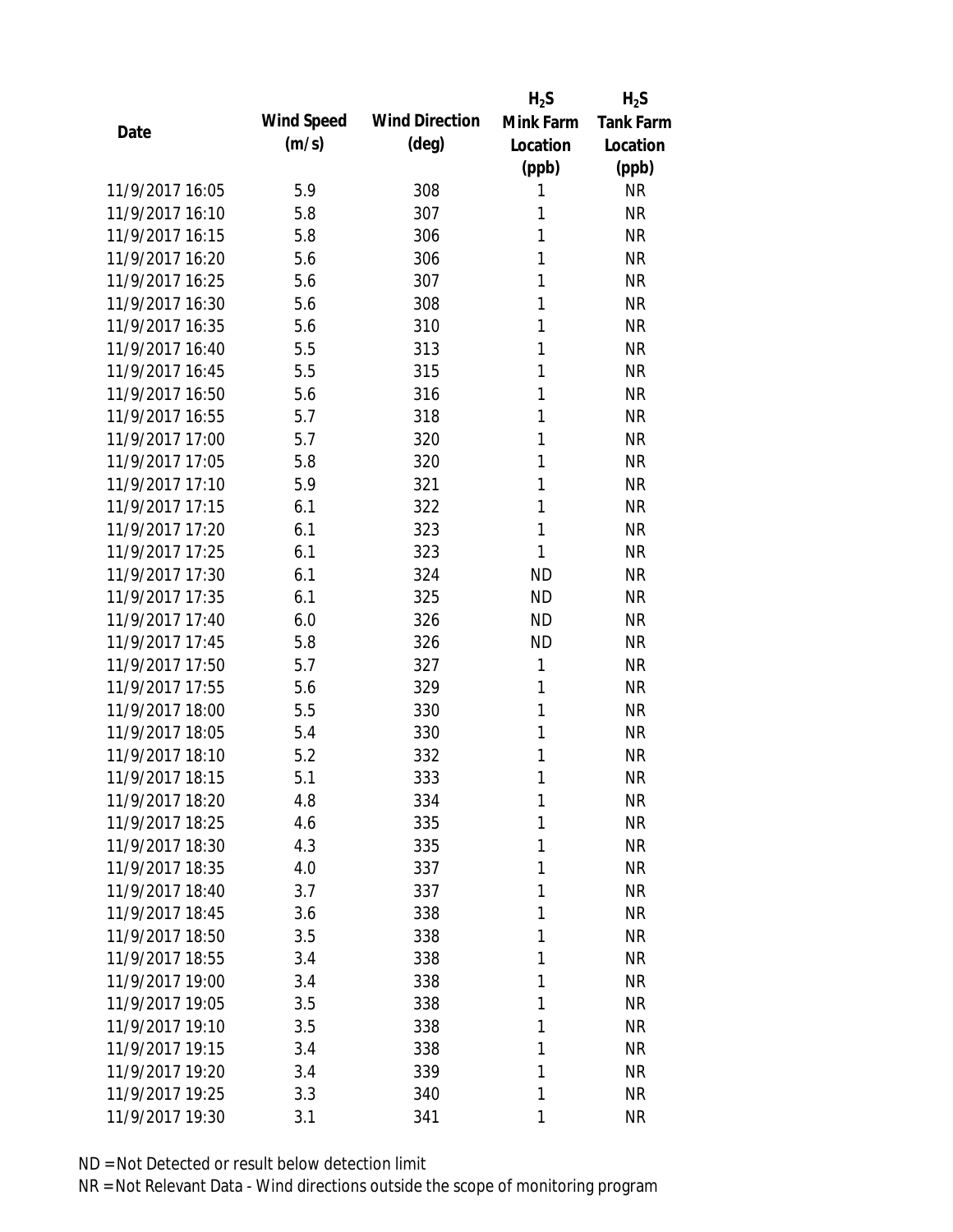|                 |            |                       | $H_2S$    | $H_2S$           |
|-----------------|------------|-----------------------|-----------|------------------|
| Date            | Wind Speed | <b>Wind Direction</b> | Mink Farm | <b>Tank Farm</b> |
|                 | (m/s)      | $(\text{deg})$        | Location  | Location         |
|                 |            |                       | (ppb)     | (ppb)            |
| 11/9/2017 19:35 | 3.0        | 343                   | 1         | <b>NR</b>        |
| 11/9/2017 19:40 | 2.9        | 345                   | 1         | <b>NR</b>        |
| 11/9/2017 19:45 | 3.0        | 347                   | 1         | <b>NR</b>        |
| 11/9/2017 19:50 | 3.0        | 349                   | 1         | <b>NR</b>        |
| 11/9/2017 19:55 | 3.2        | 351                   | 1         | <b>NR</b>        |
| 11/9/2017 20:00 | 3.4        | 352                   | 1         | <b>NR</b>        |
| 11/9/2017 20:05 | 3.7        | 354                   | 1         | <b>NR</b>        |
| 11/9/2017 20:10 | 3.9        | 355                   | 1         | <b>NR</b>        |
| 11/9/2017 20:15 | 4.1        | 355                   | 1         | <b>NR</b>        |
| 11/9/2017 20:20 | 4.2        | 355                   | 1         | <b>NR</b>        |
| 11/9/2017 20:25 | 4.3        | 355                   | 1         | <b>NR</b>        |
| 11/9/2017 20:30 | 4.3        | 354                   | 1         | <b>NR</b>        |
| 11/9/2017 20:35 | 4.3        | 352                   | 1         | <b>NR</b>        |
| 11/9/2017 20:40 | 4.3        | 351                   | 1         | <b>NR</b>        |
| 11/9/2017 20:45 | 4.3        | 350                   | 1         | <b>NR</b>        |
| 11/9/2017 20:50 | 4.3        | 350                   | 1         | <b>NR</b>        |
| 11/9/2017 20:55 | 4.3        | 350                   | <b>ND</b> | <b>NR</b>        |
| 11/9/2017 21:00 | 4.3        | 350                   | <b>ND</b> | <b>NR</b>        |
| 11/9/2017 21:05 | 4.3        | 351                   | <b>ND</b> | <b>NR</b>        |
| 11/9/2017 21:10 | 4.3        | 352                   | 1         | <b>NR</b>        |
| 11/9/2017 21:15 | 4.4        | 353                   | 1         | <b>NR</b>        |
| 11/9/2017 21:20 | 4.4        | 354                   | 1         | <b>NR</b>        |
| 11/9/2017 21:25 | 4.5        | 355                   | 1         | <b>NR</b>        |
| 11/9/2017 21:30 | 4.7        | 356                   | 1         | <b>NR</b>        |
| 11/9/2017 21:35 | 4.9        | 357                   | 1         | <b>NR</b>        |
| 11/9/2017 21:40 | 4.9        | 358                   | 1         | <b>NR</b>        |
| 11/9/2017 21:45 | 4.9        | 359                   | 1         | <b>NR</b>        |
| 11/9/2017 21:50 | 5.0        | 359                   | 1         | NR               |
| 11/9/2017 21:55 | 5.0        | 359                   | 1         | <b>NR</b>        |
| 11/9/2017 22:00 | 4.9        | 359                   | 1         | <b>NR</b>        |
| 11/9/2017 22:05 | 5.0        | 300                   | 1         | <b>NR</b>        |
| 11/9/2017 22:10 | 5.1        | 240                   | 1         | 1                |
| 11/9/2017 22:15 | 5.1        | 181                   | <b>NR</b> | 1                |
| 11/9/2017 22:20 | 5.0        | 121                   | <b>NR</b> | <b>NR</b>        |
| 11/9/2017 22:25 | 5.0        | 61                    | <b>NR</b> | <b>NR</b>        |
| 11/9/2017 22:30 | 4.9        | $\overline{2}$        | 1         | <b>NR</b>        |
| 11/9/2017 22:35 | 4.8        | $\overline{2}$        | 1         | <b>NR</b>        |
| 11/9/2017 22:40 | 4.6        | 61                    | <b>NR</b> | <b>NR</b>        |
| 11/9/2017 22:45 | 4.5        | 121                   | <b>NR</b> | <b>NR</b>        |
| 11/9/2017 22:50 | 4.5        | 121                   | NR        | <b>NR</b>        |
| 11/9/2017 22:55 | 4.5        | 120                   | <b>NR</b> | <b>NR</b>        |
| 11/9/2017 23:00 | 4.5        | 120                   | <b>NR</b> | <b>NR</b>        |
|                 |            |                       |           |                  |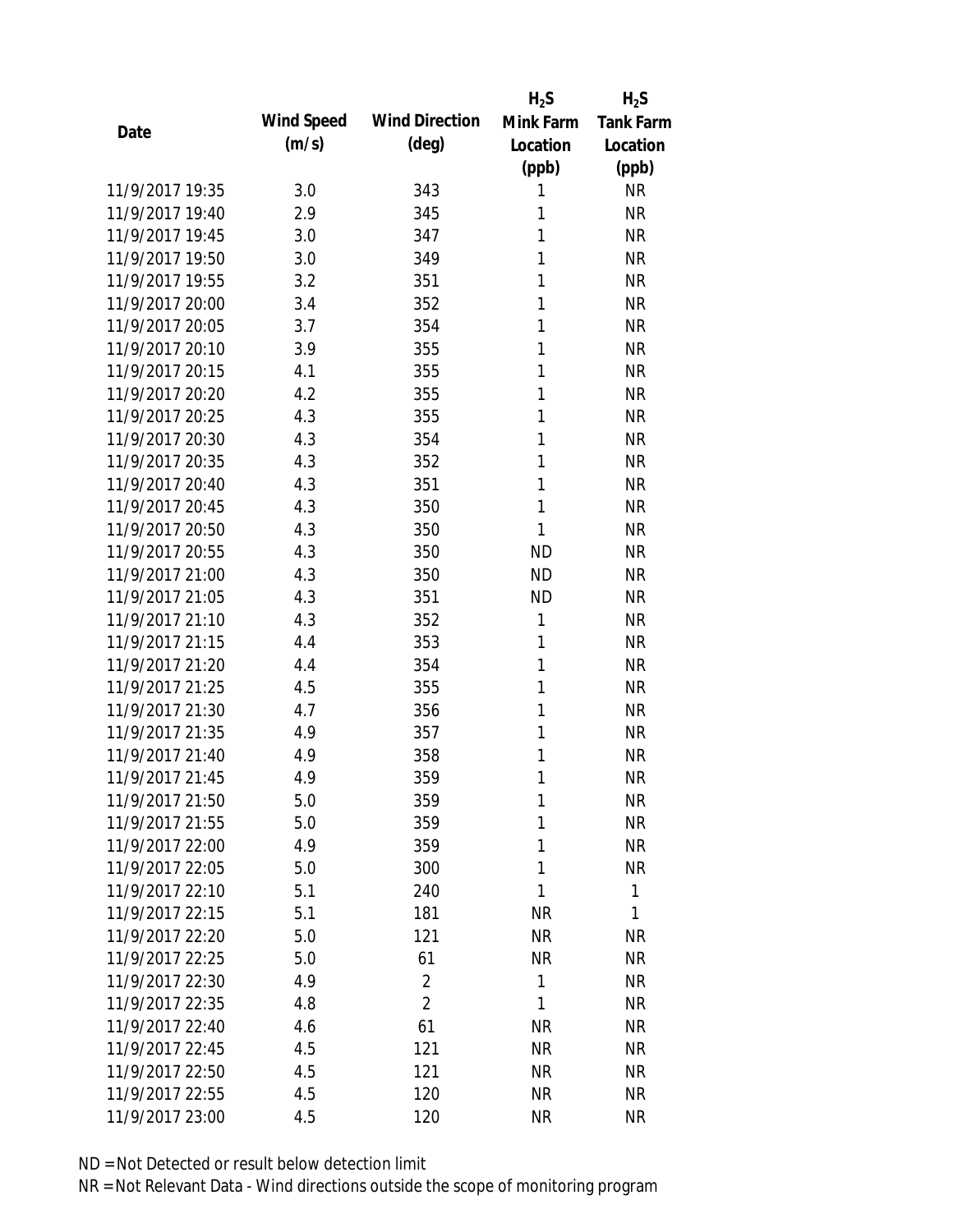|                  |            |                       | $H_2S$    | $H_2S$           |
|------------------|------------|-----------------------|-----------|------------------|
| Date             | Wind Speed | <b>Wind Direction</b> | Mink Farm | <b>Tank Farm</b> |
|                  | (m/s)      | $(\text{deg})$        | Location  | Location         |
|                  |            |                       | (ppb)     | (ppb)            |
| 11/9/2017 23:05  | 4.5        | 120                   | <b>NR</b> | <b>NR</b>        |
| 11/9/2017 23:10  | 4.6        | 60                    | <b>NR</b> | <b>NR</b>        |
| 11/9/2017 23:15  | 4.7        | 1                     | 1         | <b>NR</b>        |
| 11/9/2017 23:20  | 4.8        | 1                     | 1         | <b>NR</b>        |
| 11/9/2017 23:25  | 4.9        | 1                     | 1         | <b>NR</b>        |
| 11/9/2017 23:30  | 5.0        | 1                     | <b>ND</b> | <b>NR</b>        |
| 11/9/2017 23:35  | 5.2        | 1                     | <b>ND</b> | <b>NR</b>        |
| 11/9/2017 23:40  | 5.3        | $\overline{2}$        | <b>ND</b> | <b>NR</b>        |
| 11/9/2017 23:45  | 5.4        | $\overline{2}$        | 1         | <b>NR</b>        |
| 11/9/2017 23:50  | 5.6        | 3                     | 1         | <b>NR</b>        |
| 11/9/2017 23:55  | 5.6        | 3                     | 1         | <b>NR</b>        |
| 11/9/2017 24:00  | 5.6        | 3                     | 1         | <b>NR</b>        |
| 11/10/2017 00:05 | 5.5        | 4                     | 1         | <b>NR</b>        |
| 11/10/2017 00:10 | 5.4        | 4                     | 1         | <b>NR</b>        |
| 11/10/2017 00:15 | 5.3        | 5                     | 1         | <b>NR</b>        |
| 11/10/2017 00:20 | 5.2        | 5                     | 1         | <b>NR</b>        |
| 11/10/2017 00:25 | 5.1        | 6                     | 1         | <b>NR</b>        |
| 11/10/2017 00:30 | 5.1        | 7                     | 1         | <b>NR</b>        |
| 11/10/2017 00:35 | 5.1        | 8                     | 1         | <b>NR</b>        |
| 11/10/2017 00:40 | 5.1        | 8                     | 1         | <b>NR</b>        |
| 11/10/2017 00:45 | 5.1        | 9                     | 1         | <b>NR</b>        |
| 11/10/2017 00:50 | 5.2        | 9                     | 1         | <b>NR</b>        |
| 11/10/2017 00:55 | 5.1        | 8                     | 1         | <b>NR</b>        |
| 11/10/2017 01:00 | 5.0        | 7                     | 1         | <b>NR</b>        |
| 11/10/2017 01:05 | 5.0        | 6                     | 1         | <b>NR</b>        |
| 11/10/2017 01:10 | 4.9        | 5                     | 1         | <b>NR</b>        |
| 11/10/2017 01:15 | 4.8        | 5                     | <b>ND</b> | <b>NR</b>        |
| 11/10/2017 01:20 | 4.6        | 5                     | <b>ND</b> | <b>NR</b>        |
| 11/10/2017 01:25 | 4.6        | 5                     | <b>ND</b> | <b>NR</b>        |
| 11/10/2017 01:30 | 4.6        | 6                     | <b>ND</b> | <b>NR</b>        |
| 11/10/2017 01:35 | 4.6        | 7                     | <b>ND</b> | <b>NR</b>        |
| 11/10/2017 01:40 | 4.6        | 8                     | <b>ND</b> | <b>NR</b>        |
| 11/10/2017 01:45 | 4.7        | 9                     | <b>ND</b> | <b>NR</b>        |
| 11/10/2017 01:50 | 4.7        | 9                     | 1         | <b>NR</b>        |
| 11/10/2017 01:55 | 4.7        | 9                     | 1         | <b>NR</b>        |
| 11/10/2017 02:00 | 4.6        | 9                     | 1         | <b>NR</b>        |
| 11/10/2017 02:05 | 4.5        | 8                     | 1         | <b>NR</b>        |
| 11/10/2017 02:10 | 4.3        | 7                     | 1         | <b>NR</b>        |
| 11/10/2017 02:15 | 4.2        | 7                     | 1         | <b>NR</b>        |
| 11/10/2017 02:20 | 4.1        | 7                     | 1         | <b>NR</b>        |
| 11/10/2017 02:25 | 3.9        | 6                     | 1         | <b>NR</b>        |
| 11/10/2017 02:30 | 3.9        | 5                     | 1         | <b>NR</b>        |
|                  |            |                       |           |                  |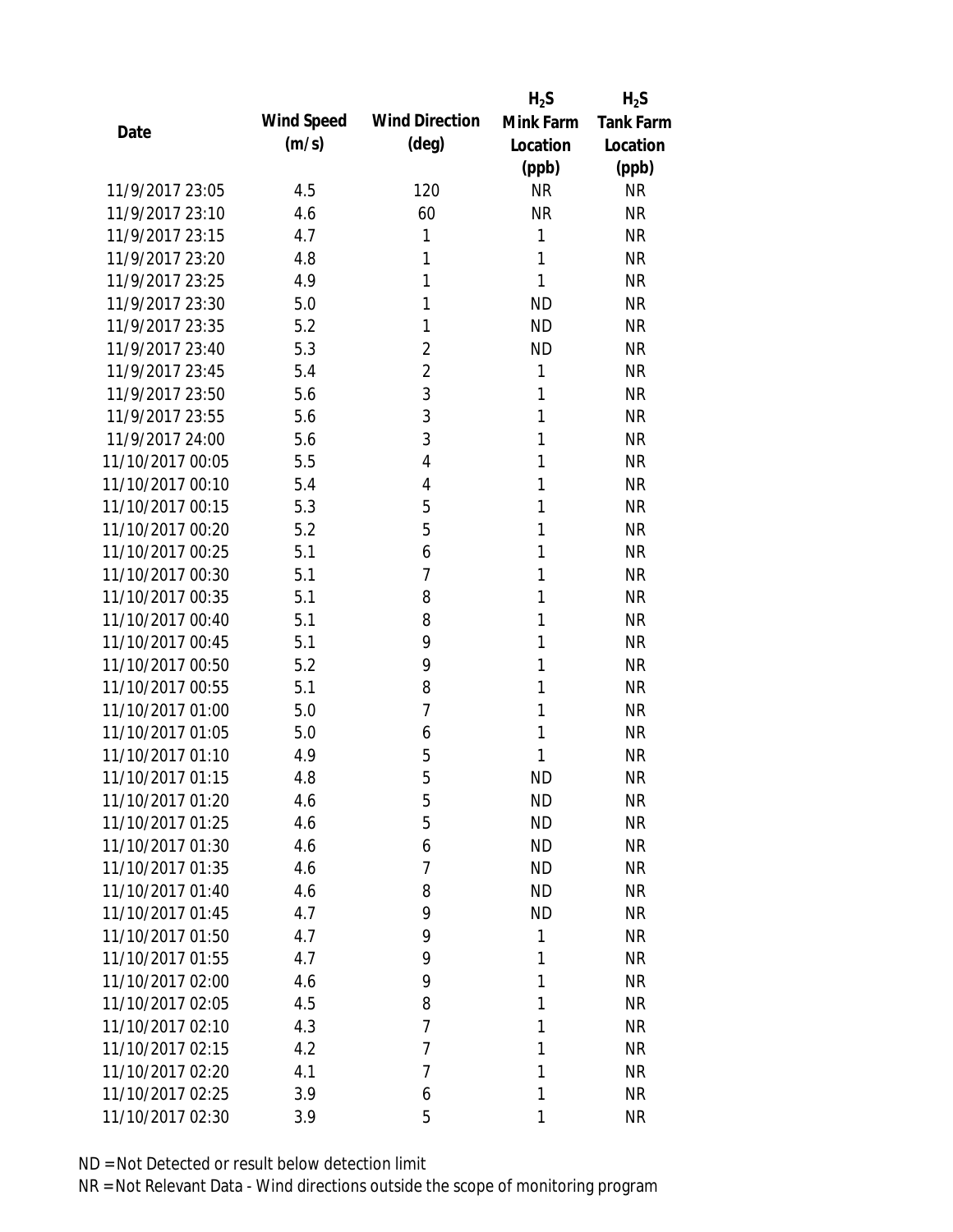|                  |            |                       | $H_2S$       | $H_2S$           |
|------------------|------------|-----------------------|--------------|------------------|
| Date             | Wind Speed | <b>Wind Direction</b> | Mink Farm    | <b>Tank Farm</b> |
|                  | (m/s)      | (deg)                 | Location     | Location         |
|                  |            |                       | (ppb)        | (ppb)            |
| 11/10/2017 02:35 | 3.8        | 4                     | 1            | <b>NR</b>        |
| 11/10/2017 02:40 | 3.8        | 63                    | <b>NR</b>    | <b>NR</b>        |
| 11/10/2017 02:45 | 3.8        | 122                   | <b>NR</b>    | <b>NR</b>        |
| 11/10/2017 02:50 | 3.8        | 180                   | <b>NR</b>    | 1                |
| 11/10/2017 02:55 | 3.7        | 239                   | 1            | 1                |
| 11/10/2017 03:00 | 3.7        | 298                   | <b>ND</b>    | <b>NR</b>        |
| 11/10/2017 03:05 | 3.6        | 357                   | <b>ND</b>    | <b>NR</b>        |
| 11/10/2017 03:10 | 3.6        | 357                   | <b>ND</b>    | <b>NR</b>        |
| 11/10/2017 03:15 | 3.6        | 357                   | <b>ND</b>    | <b>NR</b>        |
| 11/10/2017 03:20 | 3.6        | 357                   | <b>ND</b>    | <b>NR</b>        |
| 11/10/2017 03:25 | 3.5        | 357                   | <b>ND</b>    | <b>NR</b>        |
| 11/10/2017 03:30 | 3.5        | 357                   | <b>ND</b>    | <b>NR</b>        |
| 11/10/2017 03:35 | 3.6        | 358                   | <b>ND</b>    | <b>NR</b>        |
| 11/10/2017 03:40 | 3.5        | 358                   | <b>ND</b>    | <b>NR</b>        |
| 11/10/2017 03:45 | 3.5        | 358                   | 1            | <b>NR</b>        |
| 11/10/2017 03:50 | 3.5        | 358                   | 1            | <b>NR</b>        |
| 11/10/2017 03:55 | 3.5        | 358                   | 1            | <b>NR</b>        |
| 11/10/2017 04:00 | 3.5        | 358                   | $\mathbf{1}$ | <b>NR</b>        |
| 11/10/2017 04:05 | 3.5        | 358                   | 1            | <b>NR</b>        |
| 11/10/2017 04:10 | 3.5        | 357                   | <b>ND</b>    | <b>NR</b>        |
| 11/10/2017 04:15 | 3.5        | 357                   | <b>ND</b>    | <b>NR</b>        |
| 11/10/2017 04:20 | 3.4        | 356                   | <b>ND</b>    | <b>NR</b>        |
| 11/10/2017 04:25 | 3.4        | 356                   | 1            | <b>NR</b>        |
| 11/10/2017 04:30 | 3.3        | 356                   | 1            | <b>NR</b>        |
| 11/10/2017 04:35 | 3.3        | 356                   | 1            | <b>NR</b>        |
| 11/10/2017 04:40 | 3.4        | 356                   | 1            | <b>NR</b>        |
| 11/10/2017 04:45 | 3.4        | 356                   | 1            | <b>NR</b>        |
| 11/10/2017 04:50 | 3.4        | 356                   | 1            | <b>NR</b>        |
| 11/10/2017 04:55 | 3.4        | 356                   | 1            | <b>NR</b>        |
| 11/10/2017 05:00 | 3.4        | 356                   | 1            | <b>NR</b>        |
| 11/10/2017 05:05 | 3.3        | 356                   | 1            | <b>NR</b>        |
| 11/10/2017 05:10 | 3.2        | 355                   | 1            | <b>NR</b>        |
| 11/10/2017 05:15 | 3.1        | 355                   | 1            | <b>NR</b>        |
| 11/10/2017 05:20 | 3.0        | 355                   | 1            | <b>NR</b>        |
| 11/10/2017 05:25 | 3.0        | 355                   | 1            | <b>NR</b>        |
| 11/10/2017 05:30 | 2.9        | 355                   | 1            | <b>NR</b>        |
| 11/10/2017 05:35 | 2.9        | 355                   | 1            | <b>NR</b>        |
| 11/10/2017 05:40 | 2.9        | 355                   | 1            | <b>NR</b>        |
| 11/10/2017 05:45 | 2.9        | 355                   | <b>ND</b>    | <b>NR</b>        |
| 11/10/2017 05:50 | 2.9        | 356                   | <b>ND</b>    | NR               |
| 11/10/2017 05:55 | 3.0        | 356                   | <b>ND</b>    | <b>NR</b>        |
| 11/10/2017 06:00 | 3.2        | 297                   | <b>ND</b>    | <b>NR</b>        |
|                  |            |                       |              |                  |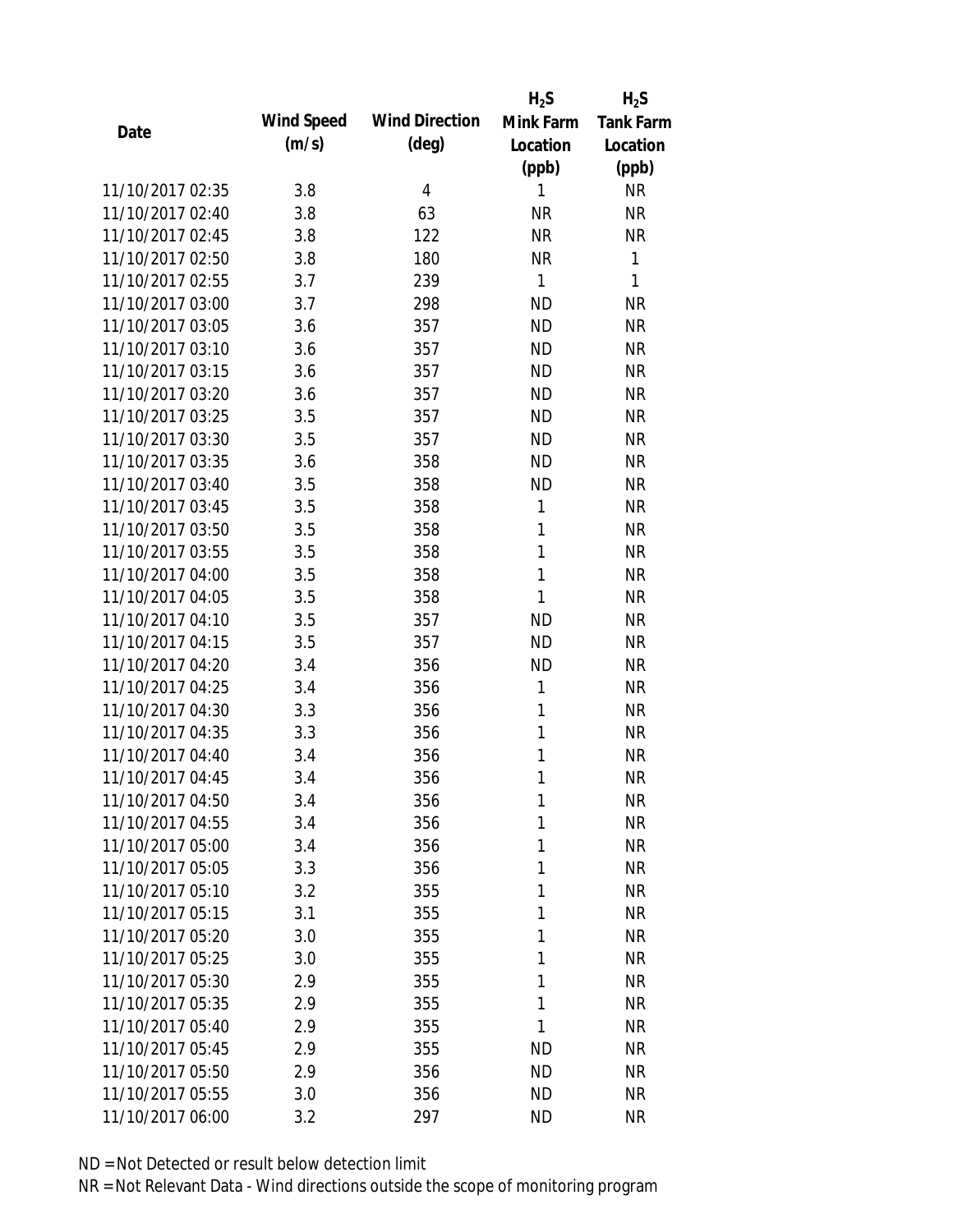|                  |            |                       | $H_2S$       | $H_2S$           |
|------------------|------------|-----------------------|--------------|------------------|
| Date             | Wind Speed | <b>Wind Direction</b> | Mink Farm    | <b>Tank Farm</b> |
|                  | (m/s)      | $(\text{deg})$        | Location     | Location         |
|                  |            |                       | (ppb)        | (ppb)            |
| 11/10/2017 06:05 | 3.3        | 239                   | 1            | 1                |
| 11/10/2017 06:10 | 3.4        | 180                   | <b>NR</b>    | 1                |
| 11/10/2017 06:15 | 3.5        | 121                   | <b>NR</b>    | <b>NR</b>        |
| 11/10/2017 06:20 | 3.6        | 62                    | <b>NR</b>    | <b>NR</b>        |
| 11/10/2017 06:25 | 3.7        | 3                     | 1            | <b>NR</b>        |
| 11/10/2017 06:30 | 3.6        | 3                     | 1            | <b>NR</b>        |
| 11/10/2017 06:35 | 3.5        | $\overline{2}$        | 1            | <b>NR</b>        |
| 11/10/2017 06:40 | 3.4        | 62                    | <b>NR</b>    | <b>NR</b>        |
| 11/10/2017 06:45 | 3.3        | 121                   | <b>NR</b>    | <b>NR</b>        |
| 11/10/2017 06:50 | 3.2        | 180                   | <b>NR</b>    | $\mathbf{1}$     |
| 11/10/2017 06:55 | 3.0        | 239                   | 1            | 1                |
| 11/10/2017 07:00 | 3.0        | 299                   | 1            | <b>NR</b>        |
| 11/10/2017 07:05 | 2.9        | 299                   | 1            | <b>NR</b>        |
| 11/10/2017 07:10 | 2.9        | 240                   | 1            | 1                |
| 11/10/2017 07:15 | 2.9        | 181                   | <b>NR</b>    | 1                |
| 11/10/2017 07:20 | 2.9        | 122                   | <b>NR</b>    | <b>NR</b>        |
| 11/10/2017 07:25 | 3.0        | 63                    | <b>NR</b>    | <b>NR</b>        |
| 11/10/2017 07:30 | 3.0        | 4                     | 1            | <b>NR</b>        |
| 11/10/2017 07:35 | 3.2        | 5                     | 1            | <b>NR</b>        |
| 11/10/2017 07:40 | 3.3        | 6                     | 1            | <b>NR</b>        |
| 11/10/2017 07:45 | 3.4        | 7                     | 1            | <b>NR</b>        |
| 11/10/2017 07:50 | 3.4        | 6                     | 1            | <b>NR</b>        |
| 11/10/2017 07:55 | 3.4        | 6                     | 1            | <b>NR</b>        |
| 11/10/2017 08:00 | 3.5        | 5                     | 1            | <b>NR</b>        |
| 11/10/2017 08:05 | 3.4        | 4                     | 1            | <b>NR</b>        |
| 11/10/2017 08:10 | 3.3        | 62                    | <b>NR</b>    | <b>NR</b>        |
| 11/10/2017 08:15 | 3.2        | 121                   | <b>NR</b>    | <b>NR</b>        |
| 11/10/2017 08:20 | 3.1        | 179                   | <b>NR</b>    | 1                |
| 11/10/2017 08:25 | 3.0        | 237                   | $\mathbf{1}$ | 1                |
| 11/10/2017 08:30 | 2.9        | 296                   | <b>ND</b>    | <b>NR</b>        |
| 11/10/2017 08:35 | 2.9        | 354                   | <b>ND</b>    | <b>NR</b>        |
| 11/10/2017 08:40 | 3.0        | 354                   | <b>ND</b>    | <b>NR</b>        |
| 11/10/2017 08:45 | 3.0        | 353                   | <b>ND</b>    | <b>NR</b>        |
| 11/10/2017 08:50 | 3.1        | 353                   | <b>ND</b>    | <b>NR</b>        |
| 11/10/2017 08:55 | 3.2        | 354                   | <b>ND</b>    | <b>NR</b>        |
| 11/10/2017 09:00 | 3.3        | 354                   | <b>ND</b>    | <b>NR</b>        |
| 11/10/2017 09:05 | 3.3        | 355                   | <b>ND</b>    | <b>NR</b>        |
| 11/10/2017 09:10 | 3.4        | 356                   | 1            | <b>NR</b>        |
| 11/10/2017 09:15 | 3.5        | 357                   | 1            | <b>NR</b>        |
| 11/10/2017 09:20 | 3.6        | 299                   | 1            | <b>NR</b>        |
| 11/10/2017 09:25 | 3.7        | 240                   | 1            | $\mathbf{1}$     |
| 11/10/2017 09:30 | 3.7        | 181                   | <b>NR</b>    | 1                |
|                  |            |                       |              |                  |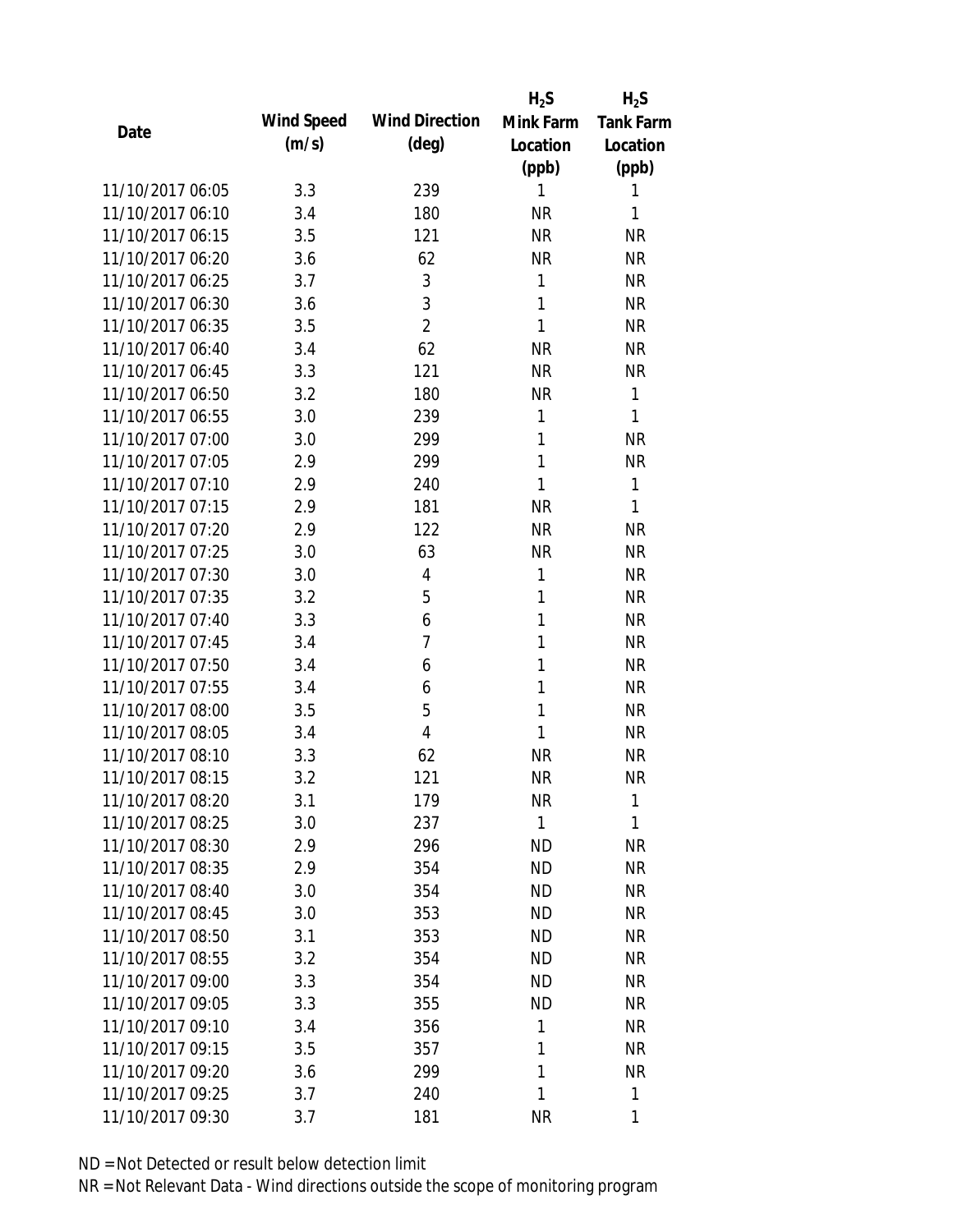|                  |            |                       | $H_2S$       | $H_2S$           |
|------------------|------------|-----------------------|--------------|------------------|
| Date             | Wind Speed | <b>Wind Direction</b> | Mink Farm    | <b>Tank Farm</b> |
|                  | (m/s)      | $(\text{deg})$        | Location     | Location         |
|                  |            |                       | (ppb)        | (ppb)            |
| 11/10/2017 09:35 | 3.7        | 180                   | <b>NR</b>    | 1                |
| 11/10/2017 09:40 | 3.7        | 180                   | <b>NR</b>    | 1                |
| 11/10/2017 09:45 | 3.7        | 120                   | <b>NR</b>    | <b>NR</b>        |
| 11/10/2017 09:50 | 3.7        | 120                   | <b>NR</b>    | <b>NR</b>        |
| 11/10/2017 09:55 | 3.7        | 121                   | <b>NR</b>    | <b>NR</b>        |
| 11/10/2017 10:00 | 3.7        | 122                   | <b>NR</b>    | <b>NR</b>        |
| 11/10/2017 10:05 | 3.8        | 66                    | <b>NR</b>    | <b>NR</b>        |
| 11/10/2017 10:10 | 3.8        | 10                    | 1            | <b>NR</b>        |
| 11/10/2017 10:15 | 3.7        | 14                    | 1            | <b>NR</b>        |
| 11/10/2017 10:20 | 3.6        | 19                    | 1            | <b>NR</b>        |
| 11/10/2017 10:25 | 3.3        | 24                    | 1            | <b>NR</b>        |
| 11/10/2017 10:30 | 3.0        | 26                    | 1            | <b>NR</b>        |
| 11/10/2017 10:35 | 2.7        | 27                    | 1            | <b>NR</b>        |
| 11/10/2017 10:40 | 2.4        | 28                    | 1            | <b>NR</b>        |
| 11/10/2017 10:45 | 2.2        | 29                    | 1            | <b>NR</b>        |
| 11/10/2017 10:50 | 2.1        | 30                    | 1            | <b>NR</b>        |
| 11/10/2017 10:55 | 2.1        | 30                    | 1            | <b>NR</b>        |
| 11/10/2017 11:00 | 2.1        | 32                    | 1            | <b>NR</b>        |
| 11/10/2017 11:05 | 2.2        | 36                    | $\mathbf{1}$ | <b>NR</b>        |
| 11/10/2017 11:10 | 2.3        | 38                    | 1            | <b>NR</b>        |
| 11/10/2017 11:15 | 2.3        | 41                    | <b>NR</b>    | <b>NR</b>        |
| 11/10/2017 11:20 | 2.4        | 43                    | <b>NR</b>    | <b>NR</b>        |
| 11/10/2017 11:25 | 2.4        | 46                    | <b>NR</b>    | <b>NR</b>        |
| 11/10/2017 11:30 | 2.4        | 46                    | <b>NR</b>    | <b>NR</b>        |
| 11/10/2017 11:35 | 2.4        | 47                    | <b>NR</b>    | <b>NR</b>        |
| 11/10/2017 11:40 | 2.3        | 48                    | <b>NR</b>    | <b>NR</b>        |
| 11/10/2017 11:45 | 2.3        | 48                    | <b>NR</b>    | <b>NR</b>        |
| 11/10/2017 11:50 | $2.2\,$    | 48                    | <b>NR</b>    | <b>NR</b>        |
| 11/10/2017 11:55 | 2.1        | 47                    | <b>NR</b>    | <b>NR</b>        |
| 11/10/2017 12:00 | 2.1        | 47                    | <b>NR</b>    | <b>NR</b>        |
| 11/10/2017 12:05 | 2.0        | 47                    | <b>NR</b>    | <b>NR</b>        |
| 11/10/2017 12:10 | 2.0        | 49                    | <b>NR</b>    | <b>NR</b>        |
| 11/10/2017 12:15 | 1.9        | 52                    | <b>NR</b>    | <b>NR</b>        |
| 11/10/2017 12:20 | 1.8        | 57                    | <b>NR</b>    | <b>NR</b>        |
| 11/10/2017 12:25 | 1.7        | 65                    | <b>NR</b>    | <b>NR</b>        |
| 11/10/2017 12:30 | 1.6        | 74                    | <b>NR</b>    | <b>NR</b>        |
| 11/10/2017 12:35 | 1.6        | 82                    | NR           | <b>NR</b>        |
| 11/10/2017 12:40 | 1.7        | 91                    | NR           | <b>NR</b>        |
| 11/10/2017 12:45 | 1.8        | 99                    | <b>NR</b>    | <b>NR</b>        |
| 11/10/2017 12:50 | 1.9        | 105                   | <b>NR</b>    | <b>NR</b>        |
| 11/10/2017 12:55 | 2.0        | 108                   | <b>NR</b>    | <b>NR</b>        |
| 11/10/2017 13:00 | 2.0        | 110                   | <b>NR</b>    | <b>NR</b>        |
|                  |            |                       |              |                  |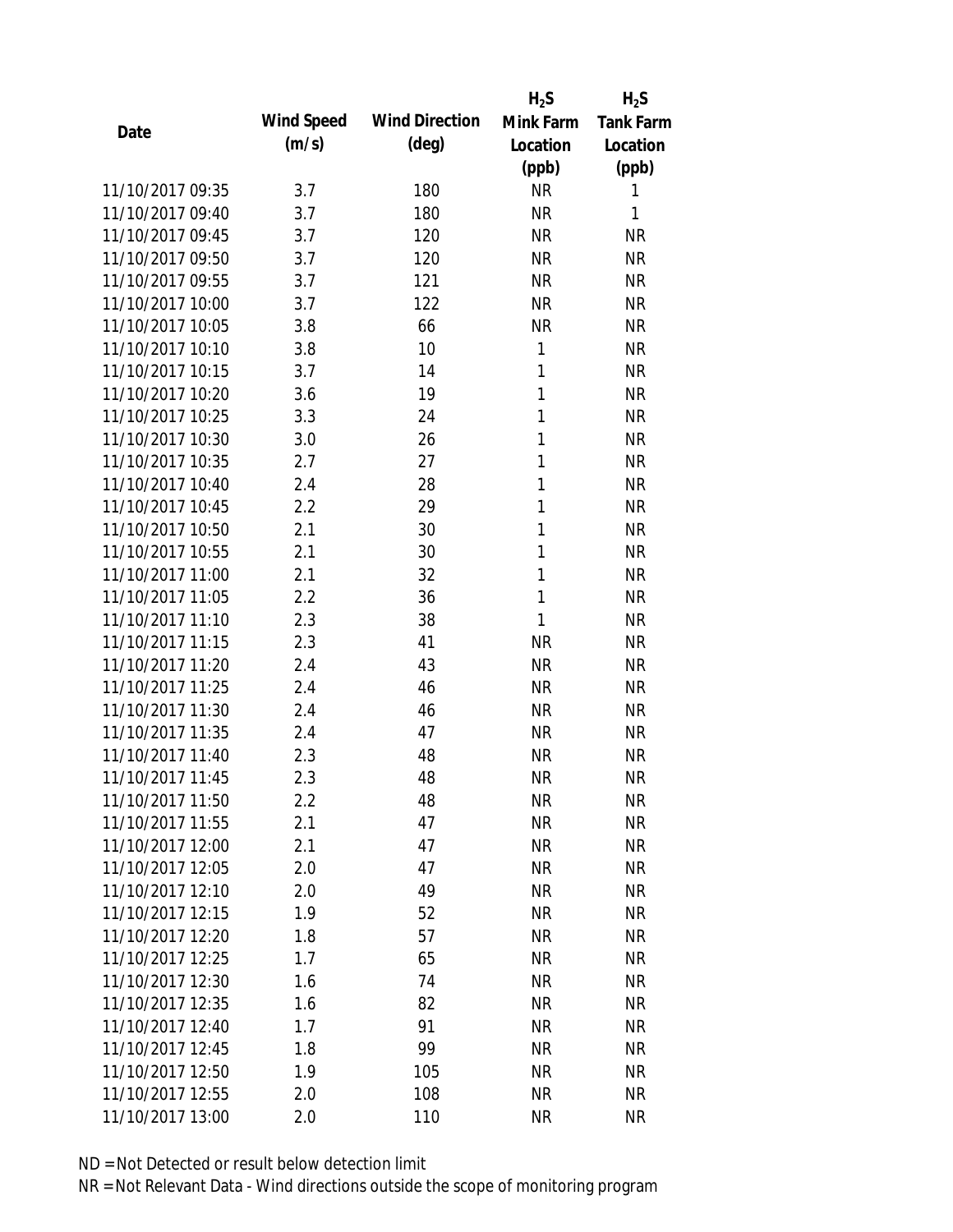|                  |            |                       | $H_2S$    | $H_2S$           |
|------------------|------------|-----------------------|-----------|------------------|
|                  | Wind Speed | <b>Wind Direction</b> | Mink Farm | <b>Tank Farm</b> |
| Date             | (m/s)      | $(\text{deg})$        | Location  | Location         |
|                  |            |                       | (ppb)     | (ppb)            |
| 11/10/2017 13:05 | 2.1        | 111                   | <b>NR</b> | <b>NR</b>        |
| 11/10/2017 13:10 | 2.1        | 110                   | <b>NR</b> | <b>NR</b>        |
| 11/10/2017 13:15 | 2.1        | 108                   | <b>NR</b> | <b>NR</b>        |
| 11/10/2017 13:20 | 2.1        | 107                   | <b>NR</b> | <b>NR</b>        |
| 11/10/2017 13:25 | 2.0        | 107                   | <b>NR</b> | <b>NR</b>        |
| 11/10/2017 13:30 | 2.0        | 106                   | <b>NR</b> | <b>NR</b>        |
| 11/10/2017 13:35 | 2.0        | 105                   | <b>NR</b> | <b>NR</b>        |
| 11/10/2017 13:40 | 2.0        | 105                   | <b>NR</b> | <b>NR</b>        |
| 11/10/2017 13:45 | 2.0        | 106                   | <b>NR</b> | <b>NR</b>        |
| 11/10/2017 13:50 | 2.0        | 104                   | <b>NR</b> | <b>NR</b>        |
| 11/10/2017 13:55 | 2.0        | 102                   | <b>NR</b> | <b>NR</b>        |
| 11/10/2017 14:00 | 2.0        | 101                   | <b>NR</b> | <b>NR</b>        |
| 11/10/2017 14:05 | 2.0        | 101                   | <b>NR</b> | <b>NR</b>        |
| 11/10/2017 14:10 | 2.0        | 100                   | <b>NR</b> | <b>NR</b>        |
| 11/10/2017 14:15 | 2.0        | 99                    | <b>NR</b> | <b>NR</b>        |
| 11/10/2017 14:20 | 2.1        | 96                    | <b>NR</b> | <b>NR</b>        |
| 11/10/2017 14:25 | 2.1        | 94                    | <b>NR</b> | <b>NR</b>        |
| 11/10/2017 14:30 | 2.2        | 93                    | <b>NR</b> | <b>NR</b>        |
| 11/10/2017 14:35 | 2.3        | 92                    | <b>NR</b> | <b>NR</b>        |
| 11/10/2017 14:40 | 2.4        | 92                    | <b>NR</b> | <b>NR</b>        |
| 11/10/2017 14:45 | 2.4        | 94                    | <b>NR</b> | <b>NR</b>        |
| 11/10/2017 14:50 | 2.5        | 99                    | <b>NR</b> | <b>NR</b>        |
| 11/10/2017 14:55 | 2.4        | 105                   | <b>NR</b> | <b>NR</b>        |
| 11/10/2017 15:00 | 2.4        | 110                   | <b>NR</b> | <b>NR</b>        |
| 11/10/2017 15:05 | 2.3        | 113                   | <b>NR</b> | <b>NR</b>        |
| 11/10/2017 15:10 | 2.3        | 115                   | <b>NR</b> | <b>NR</b>        |
| 11/10/2017 15:15 | 2.2        | 118                   | <b>NR</b> | <b>NR</b>        |
| 11/10/2017 15:20 | $2.2\,$    | 118                   | <b>NR</b> | <b>NR</b>        |
| 11/10/2017 15:25 | 2.2        | 116                   | <b>NR</b> | <b>NR</b>        |
| 11/10/2017 15:30 | 2.3        | 111                   | NR        | <b>NR</b>        |
| 11/10/2017 15:35 | 2.4        | 108                   | <b>NR</b> | <b>NR</b>        |
| 11/10/2017 15:40 | 2.5        | 106                   | <b>NR</b> | <b>NR</b>        |
| 11/10/2017 15:45 | 2.6        | 102                   | <b>NR</b> | <b>NR</b>        |
| 11/10/2017 15:50 | 2.8        | 100                   | <b>NR</b> | <b>NR</b>        |
| 11/10/2017 15:55 | 2.9        | 100                   | <b>NR</b> | <b>NR</b>        |
| 11/10/2017 16:00 | 2.9        | 103                   | <b>NR</b> | <b>NR</b>        |
| 11/10/2017 16:05 | 2.9        | 107                   | <b>NR</b> | <b>NR</b>        |
| 11/10/2017 16:10 |            | 109                   |           | <b>NR</b>        |
|                  | 3.0        |                       | NR        |                  |
| 11/10/2017 16:15 | 3.1        | 113                   | <b>NR</b> | <b>NR</b>        |
| 11/10/2017 16:20 | 3.1        | 114                   | <b>NR</b> | NR               |
| 11/10/2017 16:25 | 3.2        | 116                   | <b>NR</b> | <b>NR</b>        |
| 11/10/2017 16:30 | 3.2        | 114                   | <b>NR</b> | <b>NR</b>        |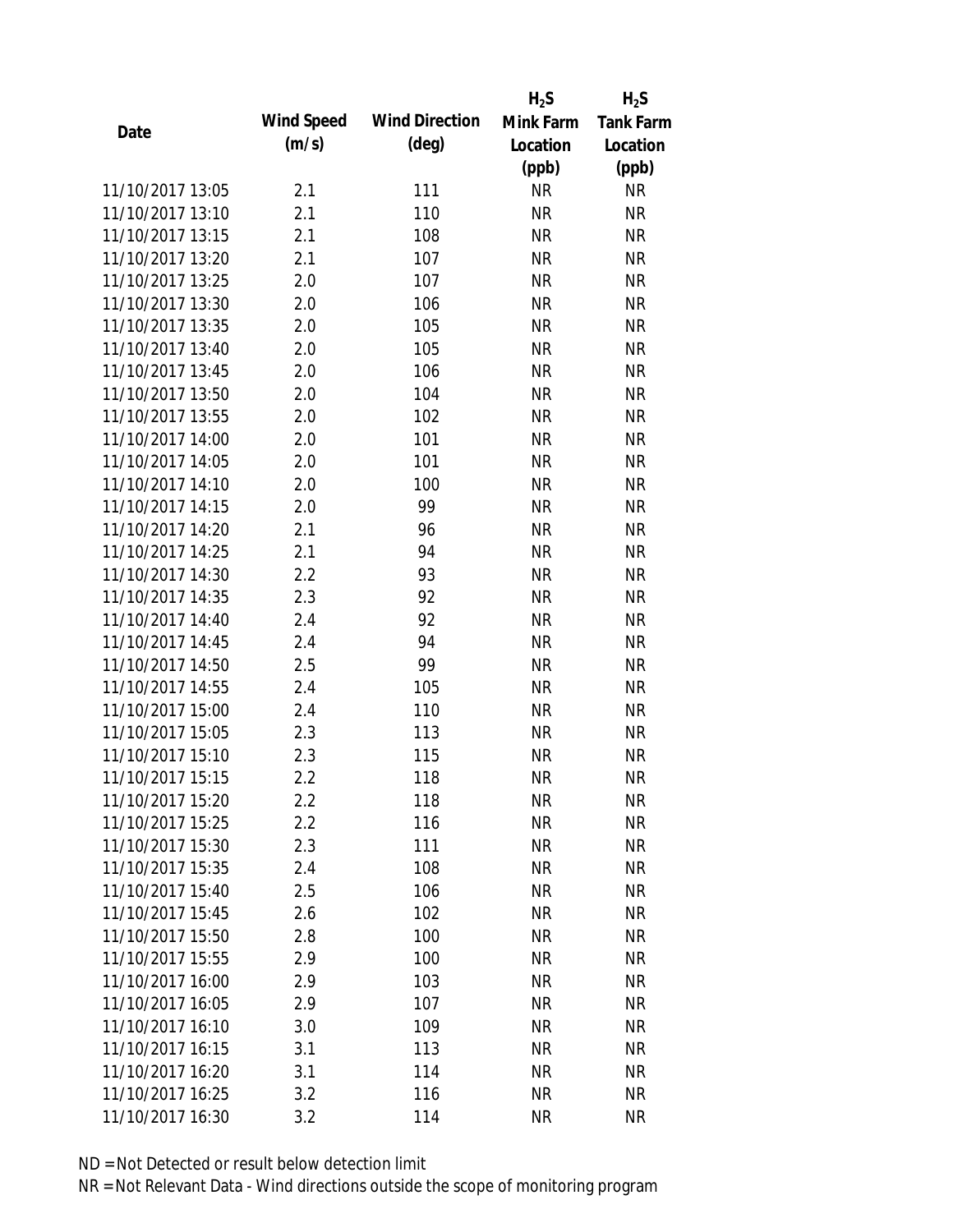|                  |            |                       | $H_2S$    | $H_2S$           |
|------------------|------------|-----------------------|-----------|------------------|
| Date             | Wind Speed | <b>Wind Direction</b> | Mink Farm | <b>Tank Farm</b> |
|                  | (m/s)      | $(\text{deg})$        | Location  | Location         |
|                  |            |                       | (ppb)     | (ppb)            |
| 11/10/2017 16:35 | 3.2        | 112                   | <b>NR</b> | <b>NR</b>        |
| 11/10/2017 16:40 | 3.2        | 110                   | <b>NR</b> | <b>NR</b>        |
| 11/10/2017 16:45 | 3.0        | 107                   | <b>NR</b> | <b>NR</b>        |
| 11/10/2017 16:50 | 2.9        | 106                   | <b>NR</b> | <b>NR</b>        |
| 11/10/2017 16:55 | 2.8        | 105                   | <b>NR</b> | <b>NR</b>        |
| 11/10/2017 17:00 | 2.6        | 106                   | <b>NR</b> | <b>NR</b>        |
| 11/10/2017 17:05 | 2.5        | 108                   | <b>NR</b> | <b>NR</b>        |
| 11/10/2017 17:10 | 2.4        | 110                   | <b>NR</b> | <b>NR</b>        |
| 11/10/2017 17:15 | 2.4        | 110                   | <b>NR</b> | <b>NR</b>        |
| 11/10/2017 17:20 | 2.3        | 108                   | <b>NR</b> | <b>NR</b>        |
| 11/10/2017 17:25 | 2.2        | 105                   | <b>NR</b> | <b>NR</b>        |
| 11/10/2017 17:30 | 2.2        | 101                   | <b>NR</b> | <b>NR</b>        |
| 11/10/2017 17:35 | 2.2        | 97                    | <b>NR</b> | <b>NR</b>        |
| 11/10/2017 17:40 | 2.2        | 93                    | <b>NR</b> | <b>NR</b>        |
| 11/10/2017 17:45 | 2.2        | 91                    | <b>NR</b> | <b>NR</b>        |
| 11/10/2017 17:50 | 2.2        | 90                    | <b>NR</b> | <b>NR</b>        |
| 11/10/2017 17:55 | 2.2        | 89                    | <b>NR</b> | <b>NR</b>        |
| 11/10/2017 18:00 | 2.2        | 89                    | <b>NR</b> | <b>NR</b>        |
| 11/10/2017 18:05 | 2.1        | 88                    | <b>NR</b> | <b>NR</b>        |
| 11/10/2017 18:10 | 2.1        | 86                    | <b>NR</b> | <b>NR</b>        |
| 11/10/2017 18:15 | 2.0        | 83                    | <b>NR</b> | <b>NR</b>        |
| 11/10/2017 18:20 | 1.9        | 80                    | <b>NR</b> | <b>NR</b>        |
| 11/10/2017 18:25 | 1.8        | 77                    | <b>NR</b> | <b>NR</b>        |
| 11/10/2017 18:30 | 1.7        | 76                    | <b>NR</b> | <b>NR</b>        |
| 11/10/2017 18:35 | 1.6        | 75                    | <b>NR</b> | <b>NR</b>        |
| 11/10/2017 18:40 | 1.6        | 75                    | <b>NR</b> | <b>NR</b>        |
| 11/10/2017 18:45 | 1.6        | 75                    | <b>NR</b> | <b>NR</b>        |
| 11/10/2017 18:50 | 1.7        | 77                    | <b>NR</b> | NR               |
| 11/10/2017 18:55 | 1.8        | 78                    | <b>NR</b> | <b>NR</b>        |
| 11/10/2017 19:00 | 1.9        | 80                    | NR        | <b>NR</b>        |
| 11/10/2017 19:05 | 2.0        | 82                    | <b>NR</b> | <b>NR</b>        |
| 11/10/2017 19:10 | 2.0        | 83                    | <b>NR</b> | <b>NR</b>        |
| 11/10/2017 19:15 | 2.1        | 85                    | <b>NR</b> | <b>NR</b>        |
| 11/10/2017 19:20 | 2.1        | 86                    | <b>NR</b> | <b>NR</b>        |
| 11/10/2017 19:25 | 2.1        | 87                    | <b>NR</b> | <b>NR</b>        |
| 11/10/2017 19:30 | 2.0        | 87                    | <b>NR</b> | <b>NR</b>        |
| 11/10/2017 19:35 | 2.0        | 87                    | <b>NR</b> | <b>NR</b>        |
| 11/10/2017 19:40 | 2.0        | 87                    | <b>NR</b> | <b>NR</b>        |
| 11/10/2017 19:45 | 1.9        | 87                    | <b>NR</b> | <b>NR</b>        |
| 11/10/2017 19:50 | 1.9        | 87                    | <b>NR</b> | <b>NR</b>        |
| 11/10/2017 19:55 | 1.9        | 87                    | <b>NR</b> | <b>NR</b>        |
| 11/10/2017 20:00 | 2.0        | 87                    | <b>NR</b> | <b>NR</b>        |
|                  |            |                       |           |                  |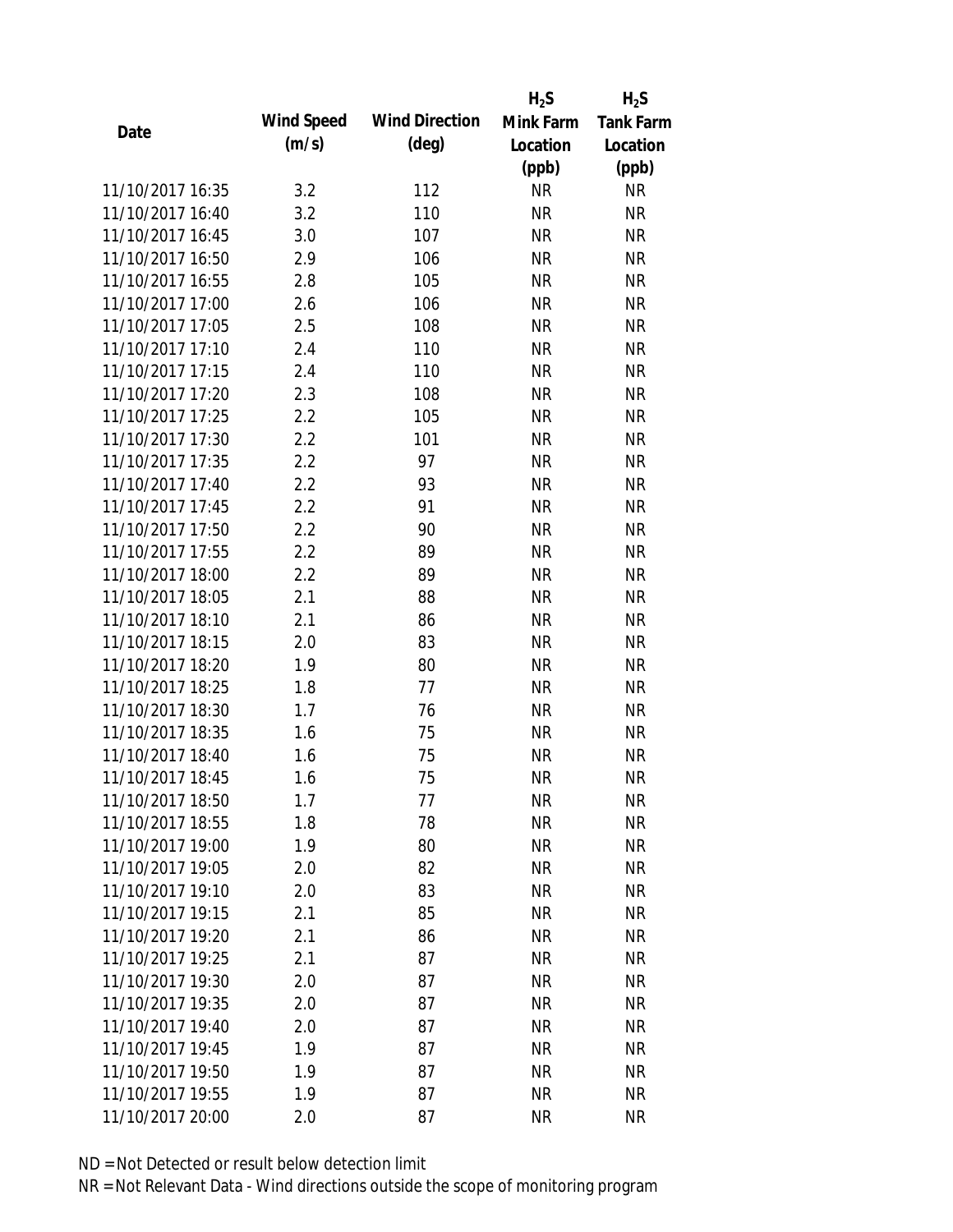|                  |            |                       | $H_2S$    | $H_2S$           |
|------------------|------------|-----------------------|-----------|------------------|
| Date             | Wind Speed | <b>Wind Direction</b> | Mink Farm | <b>Tank Farm</b> |
|                  | (m/s)      | $(\text{deg})$        | Location  | Location         |
|                  |            |                       | (ppb)     | (ppb)            |
| 11/10/2017 20:05 | 2.0        | 86                    | <b>NR</b> | <b>NR</b>        |
| 11/10/2017 20:10 | 2.0        | 86                    | <b>NR</b> | <b>NR</b>        |
| 11/10/2017 20:15 | 2.1        | 85                    | <b>NR</b> | <b>NR</b>        |
| 11/10/2017 20:20 | 2.2        | 86                    | <b>NR</b> | <b>NR</b>        |
| 11/10/2017 20:25 | 2.3        | 87                    | <b>NR</b> | <b>NR</b>        |
| 11/10/2017 20:30 | 2.4        | 91                    | <b>NR</b> | <b>NR</b>        |
| 11/10/2017 20:35 | 2.6        | 95                    | <b>NR</b> | <b>NR</b>        |
| 11/10/2017 20:40 | 2.8        | 101                   | <b>NR</b> | <b>NR</b>        |
| 11/10/2017 20:45 | 2.9        | 106                   | <b>NR</b> | <b>NR</b>        |
| 11/10/2017 20:50 | 3.0        | 112                   | <b>NR</b> | <b>NR</b>        |
| 11/10/2017 20:55 | 3.0        | 116                   | <b>NR</b> | <b>NR</b>        |
| 11/10/2017 21:00 | 3.0        | 119                   | <b>NR</b> | <b>NR</b>        |
| 11/10/2017 21:05 | 3.0        | 121                   | <b>NR</b> | <b>NR</b>        |
| 11/10/2017 21:10 | 2.9        | 122                   | <b>NR</b> | <b>NR</b>        |
| 11/10/2017 21:15 | 2.9        | 123                   | <b>NR</b> | <b>NR</b>        |
| 11/10/2017 21:20 | 2.9        | 123                   | <b>NR</b> | <b>NR</b>        |
| 11/10/2017 21:25 | 2.9        | 122                   | <b>NR</b> | <b>NR</b>        |
| 11/10/2017 21:30 | 2.9        | 122                   | <b>NR</b> | <b>NR</b>        |
| 11/10/2017 21:35 | 3.0        | 123                   | <b>NR</b> | <b>NR</b>        |
| 11/10/2017 21:40 | 2.9        | 123                   | <b>NR</b> | <b>NR</b>        |
| 11/10/2017 21:45 | 2.9        | 124                   | <b>NR</b> | <b>NR</b>        |
| 11/10/2017 21:50 | 2.9        | 124                   | <b>NR</b> | <b>NR</b>        |
| 11/10/2017 21:55 | 2.9        | 124                   | <b>NR</b> | <b>NR</b>        |
| 11/10/2017 22:00 | 2.9        | 124                   | <b>NR</b> | <b>NR</b>        |
| 11/10/2017 22:05 | 2.9        | 123                   | <b>NR</b> | <b>NR</b>        |
| 11/10/2017 22:10 | 2.9        | 121                   | <b>NR</b> | <b>NR</b>        |
| 11/10/2017 22:15 | 3.0        | 120                   | <b>NR</b> | <b>NR</b>        |
| 11/10/2017 22:20 | 3.1        | 118                   | NR        | <b>NR</b>        |
| 11/10/2017 22:25 | 3.2        | 117                   | <b>NR</b> | <b>NR</b>        |
| 11/10/2017 22:30 | 3.3        | 116                   | <b>NR</b> | <b>NR</b>        |
| 11/10/2017 22:35 | 3.5        | 115                   | <b>NR</b> | <b>NR</b>        |
| 11/10/2017 22:40 | 3.7        | 115                   | <b>NR</b> | <b>NR</b>        |
| 11/10/2017 22:45 | 3.8        | 115                   | <b>NR</b> | <b>NR</b>        |
| 11/10/2017 22:50 | 3.9        | 116                   | <b>NR</b> | <b>NR</b>        |
| 11/10/2017 22:55 | 4.0        | 116                   | <b>NR</b> | <b>NR</b>        |
| 11/10/2017 23:00 | 4.0        | 117                   | <b>NR</b> | <b>NR</b>        |
| 11/10/2017 23:05 | 4.0        | 119                   | NR        | <b>NR</b>        |
| 11/10/2017 23:10 | 3.9        | 120                   | NR        | <b>NR</b>        |
| 11/10/2017 23:15 | 3.8        | 122                   | <b>NR</b> | <b>NR</b>        |
| 11/10/2017 23:20 | 3.8        | 124                   | NR        | <b>NR</b>        |
| 11/10/2017 23:25 | 3.7        | 125                   | <b>NR</b> | <b>NR</b>        |
| 11/10/2017 23:30 | 3.7        | 126                   | <b>NR</b> | <b>NR</b>        |
|                  |            |                       |           |                  |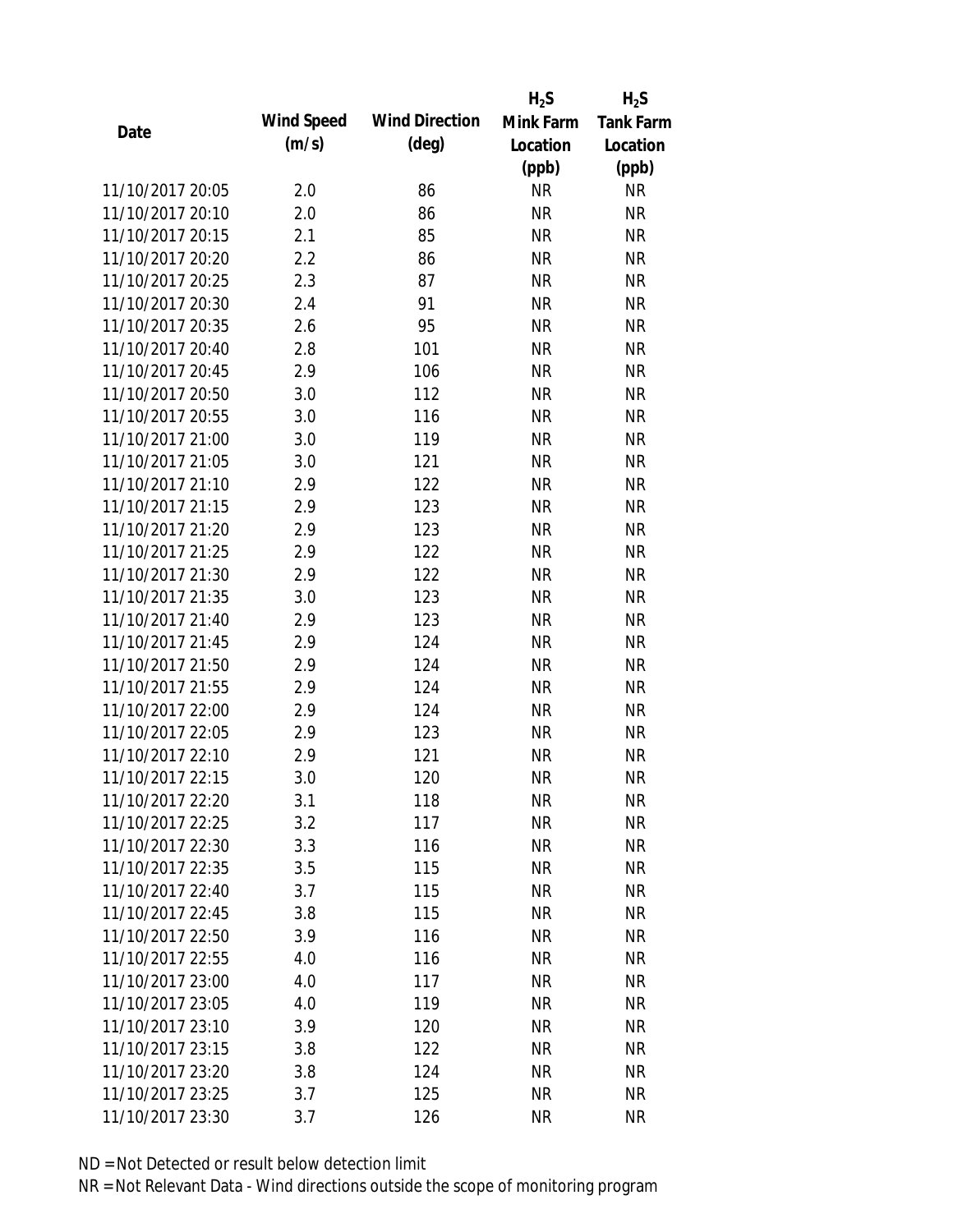|      |                  |            |                       | $H_2S$    | $H_2S$           |
|------|------------------|------------|-----------------------|-----------|------------------|
|      |                  | Wind Speed | <b>Wind Direction</b> | Mink Farm | <b>Tank Farm</b> |
| Date |                  | (m/s)      | $(\text{deg})$        | Location  | Location         |
|      |                  |            |                       | (ppb)     | (ppb)            |
|      | 11/10/2017 23:35 | 3.7        | 126                   | <b>NR</b> | <b>NR</b>        |
|      | 11/10/2017 23:40 | 3.7        | 126                   | <b>NR</b> | <b>NR</b>        |
|      | 11/10/2017 23:45 | 3.7        | 125                   | <b>NR</b> | <b>NR</b>        |
|      | 11/10/2017 23:50 | 3.8        | 124                   | <b>NR</b> | <b>NR</b>        |
|      | 11/10/2017 23:55 | 3.9        | 123                   | <b>NR</b> | <b>NR</b>        |
|      | 11/10/2017 24:00 | 4.0        | 122                   | <b>NR</b> | <b>NR</b>        |
|      | 11/11/2017 00:05 | 4.0        | 120                   | <b>NR</b> | <b>NR</b>        |
|      | 11/11/2017 00:10 | 4.1        | 119                   | <b>NR</b> | <b>NR</b>        |
|      | 11/11/2017 00:15 | 4.1        | 119                   | <b>NR</b> | <b>NR</b>        |
|      | 11/11/2017 00:20 | 4.0        | 119                   | <b>NR</b> | <b>NR</b>        |
|      | 11/11/2017 00:25 | 4.0        | 119                   | <b>NR</b> | <b>NR</b>        |
|      | 11/11/2017 00:30 | 4.0        | 120                   | <b>NR</b> | <b>NR</b>        |
|      | 11/11/2017 00:35 | 3.9        | 120                   | <b>NR</b> | <b>NR</b>        |
|      | 11/11/2017 00:40 | 3.9        | 122                   | <b>NR</b> | <b>NR</b>        |
|      | 11/11/2017 00:45 | 3.9        | 123                   | <b>NR</b> | <b>NR</b>        |
|      | 11/11/2017 00:50 | 3.9        | 124                   | <b>NR</b> | <b>NR</b>        |
|      | 11/11/2017 00:55 | 3.9        | 124                   | <b>NR</b> | <b>NR</b>        |
|      | 11/11/2017 01:00 | 3.9        | 125                   | <b>NR</b> | <b>NR</b>        |
|      | 11/11/2017 01:05 | 3.9        | 125                   | <b>NR</b> | <b>NR</b>        |
|      | 11/11/2017 01:10 | 3.8        | 125                   | <b>NR</b> | <b>NR</b>        |
|      | 11/11/2017 01:15 | 3.7        | 126                   | <b>NR</b> | <b>NR</b>        |
|      | 11/11/2017 01:20 | 3.7        | 126                   | <b>NR</b> | <b>NR</b>        |
|      | 11/11/2017 01:25 | 3.7        | 127                   | <b>NR</b> | <b>NR</b>        |
|      | 11/11/2017 01:30 | 3.7        | 128                   | <b>NR</b> | <b>NR</b>        |
|      | 11/11/2017 01:35 | 3.8        | 128                   | <b>NR</b> | <b>NR</b>        |
|      | 11/11/2017 01:40 | 3.9        | 128                   | <b>NR</b> | <b>NR</b>        |
|      | 11/11/2017 01:45 | 4.0        | 129                   | <b>NR</b> | <b>NR</b>        |
|      | 11/11/2017 01:50 | 4.0        | 128                   | <b>NR</b> | <b>NR</b>        |
|      | 11/11/2017 01:55 | 4.1        | 128                   | <b>NR</b> | <b>NR</b>        |
|      | 11/11/2017 02:00 | 4.2        | 128                   | NR        | <b>NR</b>        |
|      | 11/11/2017 02:05 | 4.3        | 128                   | <b>NR</b> | <b>NR</b>        |
|      | 11/11/2017 02:10 | 4.3        | 128                   | <b>NR</b> | <b>NR</b>        |
|      | 11/11/2017 02:15 | 4.5        | 129                   | <b>NR</b> | <b>NR</b>        |
|      | 11/11/2017 02:20 | 4.6        | 130                   | <b>NR</b> | <b>NR</b>        |
|      | 11/11/2017 02:25 | 4.7        | 130                   | <b>NR</b> | <b>NR</b>        |
|      | 11/11/2017 02:30 | 4.8        | 131                   | <b>NR</b> | <b>NR</b>        |
|      | 11/11/2017 02:35 | 4.8        | 132                   | <b>NR</b> | <b>NR</b>        |
|      | 11/11/2017 02:40 | 4.9        | 132                   | <b>NR</b> | <b>NR</b>        |
|      | 11/11/2017 02:45 | 4.9        | 132                   | <b>NR</b> | <b>NR</b>        |
|      | 11/11/2017 02:50 | 4.9        | 132                   | <b>NR</b> | <b>NR</b>        |
|      | 11/11/2017 02:55 | 4.9        | 133                   | <b>NR</b> | <b>NR</b>        |
|      |                  |            |                       |           |                  |
|      | 11/11/2017 03:00 | 5.0        | 133                   | <b>NR</b> | <b>NR</b>        |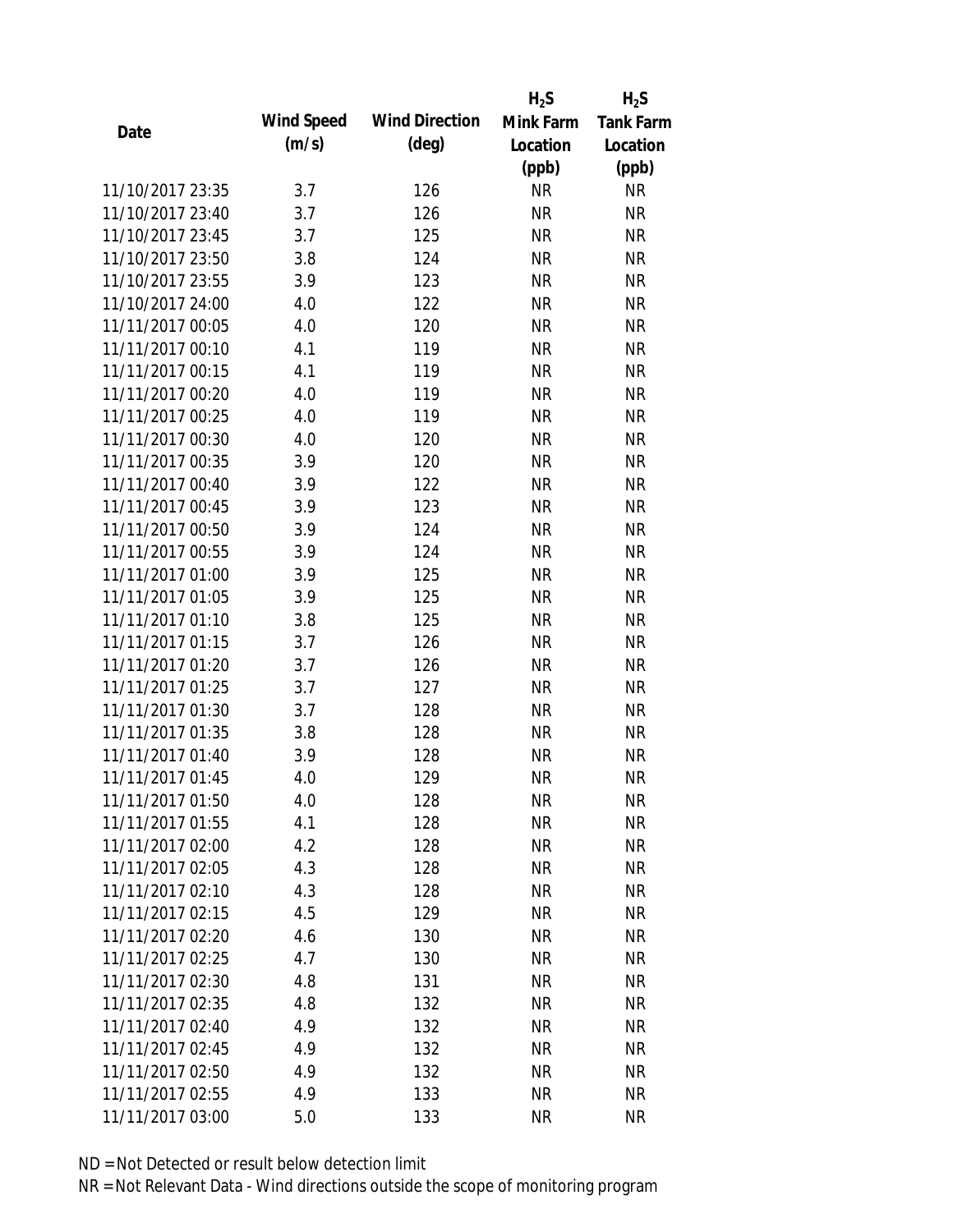|                  |            |                       | $H_2S$    | $H_2S$           |
|------------------|------------|-----------------------|-----------|------------------|
|                  | Wind Speed | <b>Wind Direction</b> | Mink Farm | <b>Tank Farm</b> |
| Date             | (m/s)      | $(\text{deg})$        | Location  | Location         |
|                  |            |                       | (ppb)     | (ppb)            |
| 11/11/2017 03:05 | 5.1        | 133                   | <b>NR</b> | <b>NR</b>        |
| 11/11/2017 03:10 | 5.1        | 133                   | <b>NR</b> | <b>NR</b>        |
| 11/11/2017 03:15 | 5.2        | 133                   | <b>NR</b> | <b>NR</b>        |
| 11/11/2017 03:20 | 5.2        | 133                   | <b>NR</b> | <b>NR</b>        |
| 11/11/2017 03:25 | 5.2        | 134                   | <b>NR</b> | <b>NR</b>        |
| 11/11/2017 03:30 | 5.2        | 134                   | <b>NR</b> | <b>NR</b>        |
| 11/11/2017 03:35 | 5.1        | 134                   | <b>NR</b> | <b>NR</b>        |
| 11/11/2017 03:40 | 5.1        | 134                   | <b>NR</b> | <b>NR</b>        |
| 11/11/2017 03:45 | 5.1        | 133                   | <b>NR</b> | <b>NR</b>        |
| 11/11/2017 03:50 | 5.1        | 133                   | <b>NR</b> | <b>NR</b>        |
| 11/11/2017 03:55 | 5.1        | 132                   | <b>NR</b> | <b>NR</b>        |
| 11/11/2017 04:00 | 5.1        | 131                   | <b>NR</b> | <b>NR</b>        |
| 11/11/2017 04:05 | 5.1        | 131                   | <b>NR</b> | <b>NR</b>        |
| 11/11/2017 04:10 | 5.1        | 130                   | <b>NR</b> | <b>NR</b>        |
| 11/11/2017 04:15 | 5.1        | 130                   | <b>NR</b> | <b>NR</b>        |
| 11/11/2017 04:20 | 5.1        | 130                   | <b>NR</b> | <b>NR</b>        |
| 11/11/2017 04:25 | 5.0        | 131                   | <b>NR</b> | <b>NR</b>        |
| 11/11/2017 04:30 | 4.8        | 132                   | <b>NR</b> | <b>NR</b>        |
| 11/11/2017 04:35 | 4.6        | 134                   | <b>NR</b> | <b>NR</b>        |
| 11/11/2017 04:40 | 4.5        | 135                   | <b>NR</b> | <b>NR</b>        |
| 11/11/2017 04:45 | 4.2        | 137                   | <b>NR</b> | <b>NR</b>        |
| 11/11/2017 04:50 | 4.1        | 138                   | <b>NR</b> | <b>NR</b>        |
| 11/11/2017 04:55 | 3.9        | 140                   | <b>NR</b> | <b>NR</b>        |
| 11/11/2017 05:00 | 3.7        | 141                   | <b>NR</b> | <b>NR</b>        |
| 11/11/2017 05:05 | 3.7        | 142                   | <b>NR</b> | <b>NR</b>        |
| 11/11/2017 05:10 | 3.6        | 143                   | <b>NR</b> | <b>NR</b>        |
| 11/11/2017 05:15 | 3.6        | 145                   | <b>NR</b> | <b>NR</b>        |
| 11/11/2017 05:20 | 3.6        | 146                   | <b>NR</b> | <b>NR</b>        |
| 11/11/2017 05:25 | 3.7        | 148                   | <b>NR</b> | <b>NR</b>        |
| 11/11/2017 05:30 | 3.8        | 148                   | NR        | <b>NR</b>        |
| 11/11/2017 05:35 | 3.8        | 149                   | <b>NR</b> | <b>NR</b>        |
| 11/11/2017 05:40 | 3.9        | 149                   | <b>NR</b> | <b>NR</b>        |
| 11/11/2017 05:45 | 3.9        | 148                   | <b>NR</b> | <b>NR</b>        |
| 11/11/2017 05:50 | 4.0        | 147                   | <b>NR</b> | <b>NR</b>        |
| 11/11/2017 05:55 | 4.0        | 146                   | <b>NR</b> | <b>NR</b>        |
| 11/11/2017 06:00 | 4.0        | 145                   | <b>NR</b> | <b>NR</b>        |
| 11/11/2017 06:05 | 4.0        | 143                   | <b>NR</b> | <b>NR</b>        |
| 11/11/2017 06:10 | 4.1        | 142                   | NR        | <b>NR</b>        |
| 11/11/2017 06:15 | 4.2        | 141                   | <b>NR</b> | <b>NR</b>        |
| 11/11/2017 06:20 | 4.3        | 140                   | <b>NR</b> | NR               |
| 11/11/2017 06:25 | 4.4        | 139                   | <b>NR</b> | <b>NR</b>        |
| 11/11/2017 06:30 | 4.5        | 139                   | <b>NR</b> | <b>NR</b>        |
|                  |            |                       |           |                  |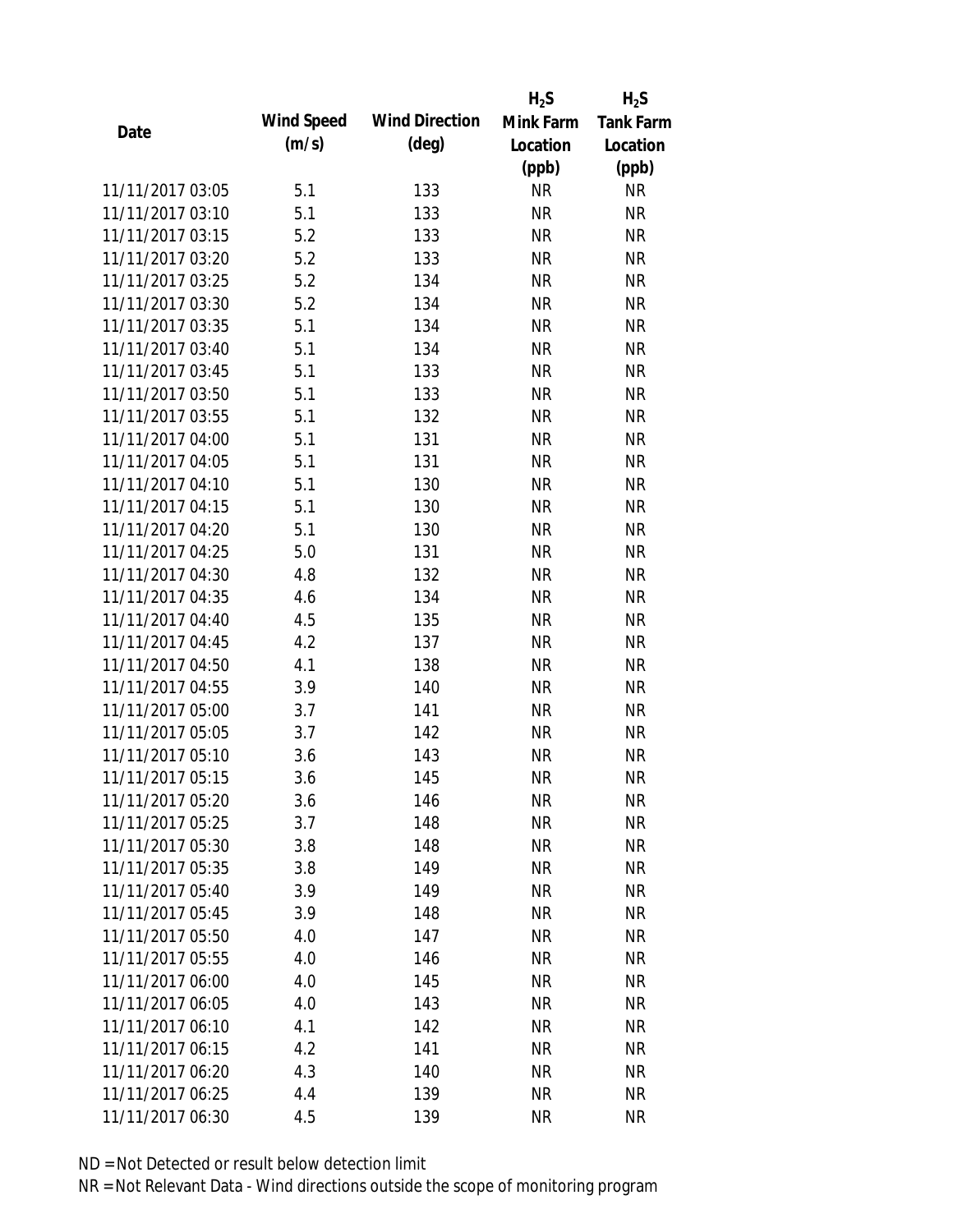|                  |            |                       | $H_2S$    | $H_2S$           |
|------------------|------------|-----------------------|-----------|------------------|
| Date             | Wind Speed | <b>Wind Direction</b> | Mink Farm | <b>Tank Farm</b> |
|                  | (m/s)      | $(\text{deg})$        | Location  | Location         |
|                  |            |                       | (ppb)     | (ppb)            |
| 11/11/2017 06:35 | 4.6        | 138                   | <b>NR</b> | <b>NR</b>        |
| 11/11/2017 06:40 | 4.6        | 138                   | <b>NR</b> | <b>NR</b>        |
| 11/11/2017 06:45 | 4.6        | 137                   | <b>NR</b> | <b>NR</b>        |
| 11/11/2017 06:50 | 4.6        | 138                   | <b>NR</b> | <b>NR</b>        |
| 11/11/2017 06:55 | 4.6        | 138                   | <b>NR</b> | <b>NR</b>        |
| 11/11/2017 07:00 | 4.6        | 139                   | <b>NR</b> | <b>NR</b>        |
| 11/11/2017 07:05 | 4.6        | 141                   | <b>NR</b> | <b>NR</b>        |
| 11/11/2017 07:10 | 4.5        | 144                   | <b>NR</b> | <b>NR</b>        |
| 11/11/2017 07:15 | 4.4        | 147                   | <b>NR</b> | <b>NR</b>        |
| 11/11/2017 07:20 | 4.3        | 150                   | <b>NR</b> | <b>NR</b>        |
| 11/11/2017 07:25 | 4.1        | 153                   | <b>NR</b> | <b>NR</b>        |
| 11/11/2017 07:30 | 4.0        | 156                   | <b>NR</b> | <b>NR</b>        |
| 11/11/2017 07:35 | 3.8        | 158                   | <b>NR</b> | <b>NR</b>        |
| 11/11/2017 07:40 | 3.7        | 159                   | <b>NR</b> | <b>NR</b>        |
| 11/11/2017 07:45 | 3.5        | 160                   | <b>NR</b> | <b>NR</b>        |
| 11/11/2017 07:50 | 3.4        | 161                   | <b>NR</b> | <b>NR</b>        |
| 11/11/2017 07:55 | 3.4        | 162                   | <b>NR</b> | <b>NR</b>        |
| 11/11/2017 08:00 | 3.4        | 162                   | <b>NR</b> | <b>NR</b>        |
| 11/11/2017 08:05 | 3.4        | 162                   | <b>NR</b> | <b>NR</b>        |
| 11/11/2017 08:10 | 3.5        | 162                   | <b>NR</b> | <b>NR</b>        |
| 11/11/2017 08:15 | 3.7        | 161                   | <b>NR</b> | <b>NR</b>        |
| 11/11/2017 08:20 | 3.8        | 160                   | <b>NR</b> | <b>NR</b>        |
| 11/11/2017 08:25 | 4.0        | 160                   | <b>NR</b> | <b>NR</b>        |
| 11/11/2017 08:30 | 4.0        | 159                   | <b>NR</b> | <b>NR</b>        |
| 11/11/2017 08:35 | 4.1        | 160                   | <b>NR</b> | <b>NR</b>        |
| 11/11/2017 08:40 | 4.1        | 160                   | <b>NR</b> | <b>NR</b>        |
| 11/11/2017 08:45 | 4.1        | 161                   | <b>NR</b> | <b>NR</b>        |
| 11/11/2017 08:50 | 4.0        | 162                   | <b>NR</b> | <b>NR</b>        |
| 11/11/2017 08:55 | 4.1        | 163                   | <b>NR</b> | <b>NR</b>        |
| 11/11/2017 09:00 | 4.1        | 163                   | NR        | <b>NR</b>        |
| 11/11/2017 09:05 | 4.1        | 162                   | <b>NR</b> | <b>NR</b>        |
| 11/11/2017 09:10 | 4.1        | 162                   | <b>NR</b> | <b>NR</b>        |
| 11/11/2017 09:15 | 4.1        | 161                   | <b>NR</b> | <b>NR</b>        |
| 11/11/2017 09:20 | 4.2        | 160                   | <b>NR</b> | <b>NR</b>        |
| 11/11/2017 09:25 | 4.2        | 159                   | <b>NR</b> | <b>NR</b>        |
| 11/11/2017 09:30 | 4.2        | 158                   | <b>NR</b> | <b>NR</b>        |
| 11/11/2017 09:35 | 4.2        | 157                   | NR        | <b>NR</b>        |
| 11/11/2017 09:40 | 4.2        | 156                   | NR        | <b>NR</b>        |
| 11/11/2017 09:45 | 4.1        | 156                   | <b>NR</b> | <b>NR</b>        |
| 11/11/2017 09:50 | 4.0        | 156                   | <b>NR</b> | <b>NR</b>        |
| 11/11/2017 09:55 | 4.0        | 157                   | <b>NR</b> | <b>NR</b>        |
| 11/11/2017 10:00 | 3.9        | 157                   | <b>NR</b> | <b>NR</b>        |
|                  |            |                       |           |                  |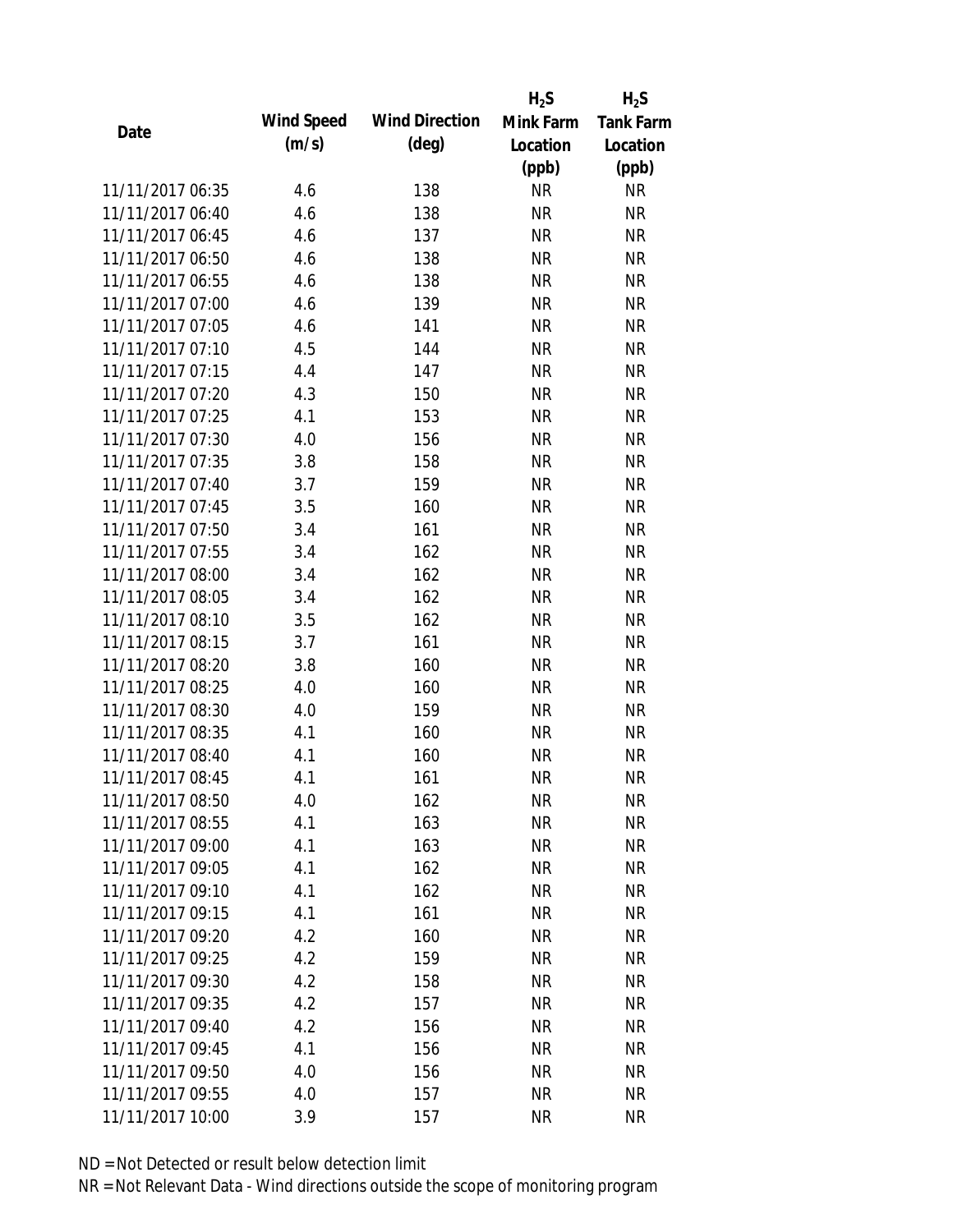|                  |            |                       | $H_2S$    | $H_2S$           |
|------------------|------------|-----------------------|-----------|------------------|
| Date             | Wind Speed | <b>Wind Direction</b> | Mink Farm | <b>Tank Farm</b> |
|                  | (m/s)      | $(\text{deg})$        | Location  | Location         |
|                  |            |                       | (ppb)     | (ppb)            |
| 11/11/2017 10:05 | 3.8        | 157                   | <b>NR</b> | <b>NR</b>        |
| 11/11/2017 10:10 | 3.8        | 156                   | <b>NR</b> | <b>NR</b>        |
| 11/11/2017 10:15 | 3.9        | 154                   | <b>NR</b> | <b>NR</b>        |
| 11/11/2017 10:20 | 4.0        | 152                   | <b>NR</b> | <b>NR</b>        |
| 11/11/2017 10:25 | 4.0        | 149                   | <b>NR</b> | <b>NR</b>        |
| 11/11/2017 10:30 | 4.1        | 146                   | <b>NR</b> | <b>NR</b>        |
| 11/11/2017 10:35 | 4.2        | 143                   | <b>NR</b> | <b>NR</b>        |
| 11/11/2017 10:40 | 4.2        | 141                   | <b>NR</b> | <b>NR</b>        |
| 11/11/2017 10:45 | 4.3        | 140                   | <b>NR</b> | <b>NR</b>        |
| 11/11/2017 10:50 | 4.3        | 139                   | <b>NR</b> | <b>NR</b>        |
| 11/11/2017 10:55 | 4.3        | 139                   | <b>NR</b> | <b>NR</b>        |
| 11/11/2017 11:00 | 4.3        | 140                   | <b>NR</b> | <b>NR</b>        |
| 11/11/2017 11:05 | 4.2        | 141                   | <b>NR</b> | <b>NR</b>        |
| 11/11/2017 11:10 | 4.1        | 144                   | <b>NR</b> | <b>NR</b>        |
| 11/11/2017 11:15 | 4.0        | 146                   | <b>NR</b> | <b>NR</b>        |
| 11/11/2017 11:20 | 3.9        | 149                   | <b>NR</b> | <b>NR</b>        |
| 11/11/2017 11:25 | 3.8        | 153                   | <b>NR</b> | <b>NR</b>        |
| 11/11/2017 11:30 | 3.8        | 157                   | <b>NR</b> | <b>NR</b>        |
| 11/11/2017 11:35 | 3.8        | 161                   | <b>NR</b> | <b>NR</b>        |
| 11/11/2017 11:40 | 3.8        | 164                   | <b>NR</b> | <b>NR</b>        |
| 11/11/2017 11:45 | 3.8        | 166                   | <b>NR</b> | <b>NR</b>        |
| 11/11/2017 11:50 | 3.8        | 168                   | <b>NR</b> | <b>NR</b>        |
| 11/11/2017 11:55 | 3.8        | 169                   | <b>NR</b> | <b>NR</b>        |
| 11/11/2017 12:00 | 3.7        | 170                   | <b>NR</b> | $\mathbf{1}$     |
| 11/11/2017 12:05 | 3.7        | 170                   | <b>NR</b> | 1                |
| 11/11/2017 12:10 | 3.6        | 171                   | <b>NR</b> | $\mathbf{1}$     |
| 11/11/2017 12:15 | 3.6        | 172                   | <b>NR</b> | 1                |
| 11/11/2017 12:20 | 3.6        | 174                   | NR        | 1                |
| 11/11/2017 12:25 | 3.5        | 175                   | <b>NR</b> | 1                |
| 11/11/2017 12:30 | 3.5        | 176                   | NR        | 1                |
| 11/11/2017 12:35 | 3.5        | 177                   | NR        | 1                |
| 11/11/2017 12:40 | 3.4        | 177                   | NR        | 1                |
| 11/11/2017 12:45 | 3.4        | 177                   | NR        | 1                |
| 11/11/2017 12:50 | 3.4        | 176                   | <b>NR</b> | 1                |
| 11/11/2017 12:55 | 3.4        | 176                   | NR        | 1                |
| 11/11/2017 13:00 | 3.4        | 176                   | NR        | 1                |
| 11/11/2017 13:05 | 3.5        | 177                   | NR        | 1                |
| 11/11/2017 13:10 | 3.6        | 177                   | NR        | 1                |
| 11/11/2017 13:15 | 3.6        | 177                   | NR        | 1                |
| 11/11/2017 13:20 | 3.7        | 176                   | NR        | 1                |
| 11/11/2017 13:25 | 3.8        | 174                   | <b>NR</b> | 1                |
| 11/11/2017 13:30 | 3.8        | 171                   | <b>NR</b> | 1                |
|                  |            |                       |           |                  |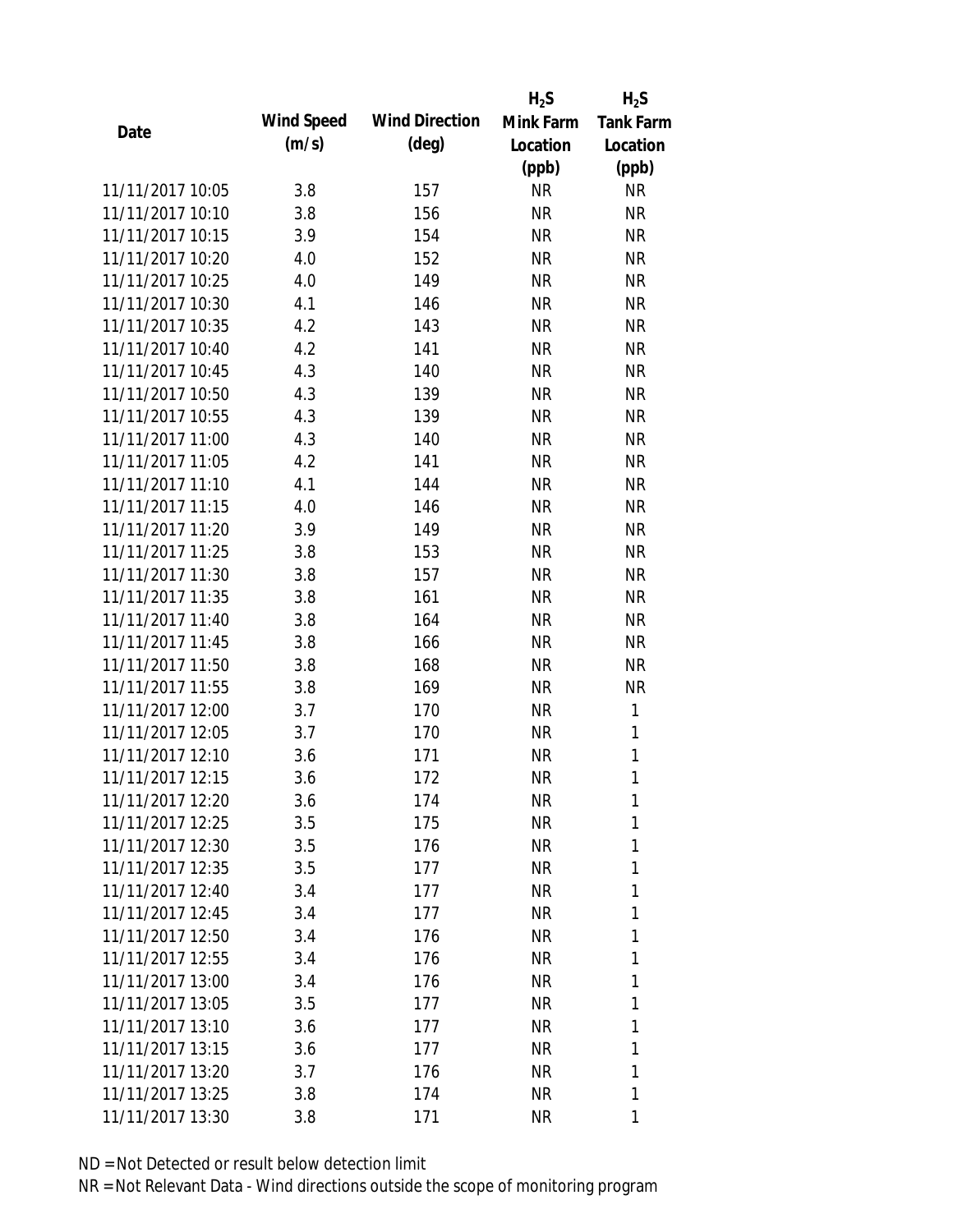|                  |            |                       | $H_2S$    | $H_2S$           |
|------------------|------------|-----------------------|-----------|------------------|
| Date             | Wind Speed | <b>Wind Direction</b> | Mink Farm | <b>Tank Farm</b> |
|                  | (m/s)      | $(\text{deg})$        | Location  | Location         |
|                  |            |                       | (ppb)     | (ppb)            |
| 11/11/2017 13:35 | 3.8        | 169                   | <b>NR</b> | <b>NR</b>        |
| 11/11/2017 13:40 | 3.8        | 166                   | <b>NR</b> | <b>NR</b>        |
| 11/11/2017 13:45 | 3.8        | 164                   | <b>NR</b> | <b>NR</b>        |
| 11/11/2017 13:50 | 3.7        | 163                   | <b>NR</b> | <b>NR</b>        |
| 11/11/2017 13:55 | 3.6        | 163                   | <b>NR</b> | <b>NR</b>        |
| 11/11/2017 14:00 | 3.6        | 162                   | <b>NR</b> | <b>NR</b>        |
| 11/11/2017 14:05 | 3.6        | 162                   | <b>NR</b> | <b>NR</b>        |
| 11/11/2017 14:10 | 3.6        | 162                   | <b>NR</b> | <b>NR</b>        |
| 11/11/2017 14:15 | 3.7        | 161                   | <b>NR</b> | <b>NR</b>        |
| 11/11/2017 14:20 | 3.7        | 161                   | <b>NR</b> | <b>NR</b>        |
| 11/11/2017 14:25 | 3.8        | 161                   | <b>NR</b> | <b>NR</b>        |
| 11/11/2017 14:30 | 3.8        | 162                   | <b>NR</b> | <b>NR</b>        |
| 11/11/2017 14:35 | 3.8        | 163                   | <b>NR</b> | <b>NR</b>        |
| 11/11/2017 14:40 | 3.8        | 163                   | <b>NR</b> | <b>NR</b>        |
| 11/11/2017 14:45 | 3.8        | 163                   | <b>NR</b> | <b>NR</b>        |
| 11/11/2017 14:50 | 3.8        | 163                   | <b>NR</b> | <b>NR</b>        |
| 11/11/2017 14:55 | 3.9        | 163                   | <b>NR</b> | <b>NR</b>        |
| 11/11/2017 15:00 | 3.9        | 162                   | <b>NR</b> | <b>NR</b>        |
| 11/11/2017 15:05 | 3.9        | 162                   | <b>NR</b> | <b>NR</b>        |
| 11/11/2017 15:10 | 4.0        | 162                   | <b>NR</b> | <b>NR</b>        |
| 11/11/2017 15:15 | 4.0        | 162                   | <b>NR</b> | <b>NR</b>        |
| 11/11/2017 15:20 | 4.0        | 161                   | <b>NR</b> | <b>NR</b>        |
| 11/11/2017 15:25 | 3.9        | 161                   | <b>NR</b> | <b>NR</b>        |
| 11/11/2017 15:30 | 4.0        | 161                   | <b>NR</b> | <b>NR</b>        |
| 11/11/2017 15:35 | 3.9        | 161                   | <b>NR</b> | <b>NR</b>        |
| 11/11/2017 15:40 | 3.9        | 162                   | <b>NR</b> | <b>NR</b>        |
| 11/11/2017 15:45 | 3.8        | 163                   | <b>NR</b> | <b>NR</b>        |
| 11/11/2017 15:50 | 3.7        | 165                   | <b>NR</b> | <b>NR</b>        |
| 11/11/2017 15:55 | 3.7        | 166                   | <b>NR</b> | <b>NR</b>        |
| 11/11/2017 16:00 | 3.6        | 167                   | NR        | <b>NR</b>        |
| 11/11/2017 16:05 | 3.6        | 167                   | <b>NR</b> | <b>NR</b>        |
| 11/11/2017 16:10 | 3.6        | 167                   | <b>NR</b> | <b>NR</b>        |
| 11/11/2017 16:15 | 3.5        | 166                   | <b>NR</b> | <b>NR</b>        |
| 11/11/2017 16:20 | 3.5        | 164                   | <b>NR</b> | <b>NR</b>        |
| 11/11/2017 16:25 | 3.5        | 163                   | <b>NR</b> | <b>NR</b>        |
| 11/11/2017 16:30 | 3.5        | 162                   | <b>NR</b> | <b>NR</b>        |
| 11/11/2017 16:35 | 3.5        | 160                   | NR        | <b>NR</b>        |
| 11/11/2017 16:40 | 3.5        | 160                   | NR        | <b>NR</b>        |
| 11/11/2017 16:45 | 3.5        | 159                   | <b>NR</b> | <b>NR</b>        |
| 11/11/2017 16:50 | 3.5        | 159                   | <b>NR</b> | NR               |
| 11/11/2017 16:55 | 3.6        | 158                   | <b>NR</b> | <b>NR</b>        |
| 11/11/2017 17:00 | 3.6        | 158                   | <b>NR</b> | <b>NR</b>        |
|                  |            |                       |           |                  |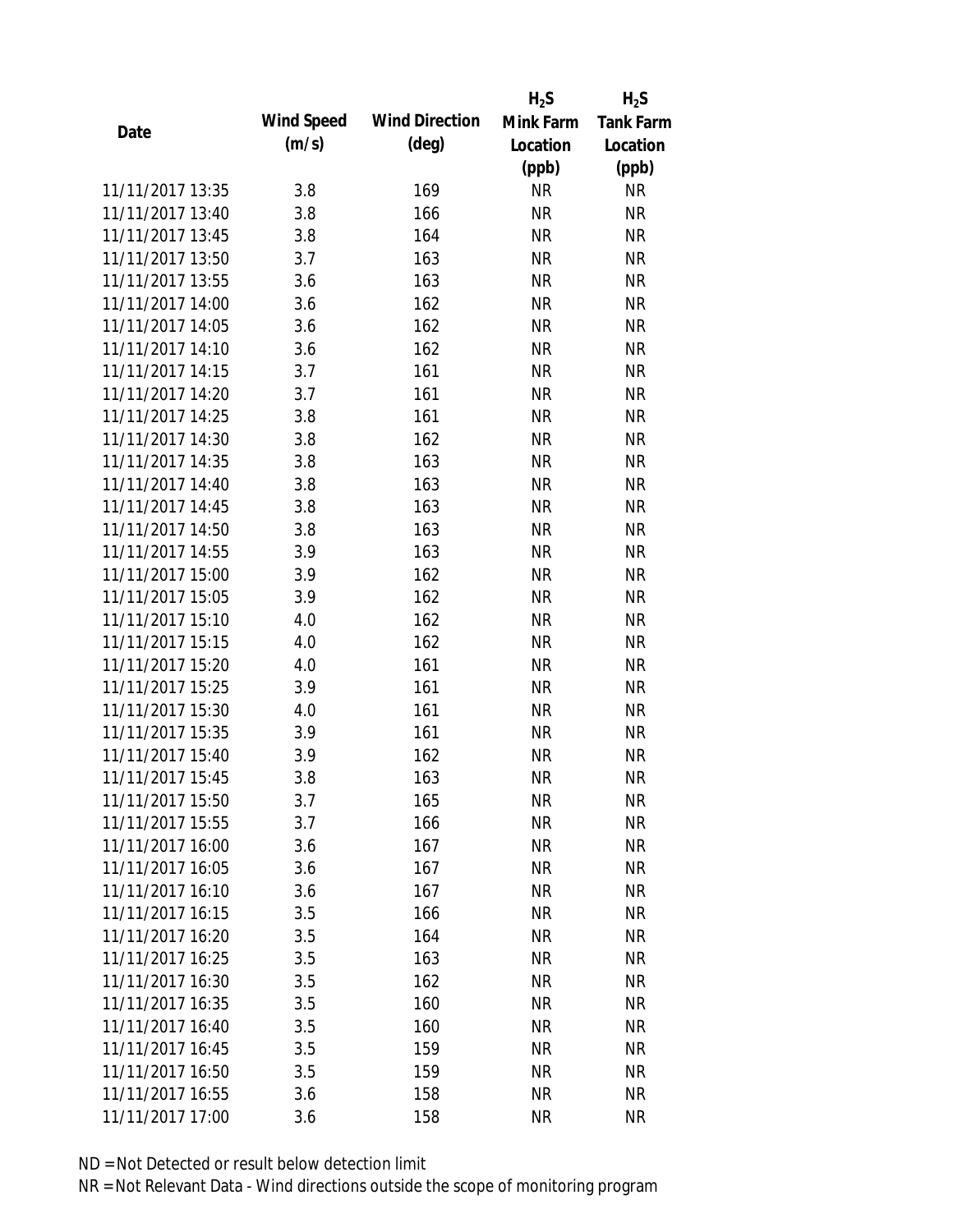|                  |            |                       | $H_2S$    | $H_2S$           |
|------------------|------------|-----------------------|-----------|------------------|
| Date             | Wind Speed | <b>Wind Direction</b> | Mink Farm | <b>Tank Farm</b> |
|                  | (m/s)      | $(\text{deg})$        | Location  | Location         |
|                  |            |                       | (ppb)     | (ppb)            |
| 11/11/2017 17:05 | 3.7        | 158                   | <b>NR</b> | <b>NR</b>        |
| 11/11/2017 17:10 | 3.7        | 159                   | <b>NR</b> | <b>NR</b>        |
| 11/11/2017 17:15 | 3.8        | 159                   | <b>NR</b> | <b>NR</b>        |
| 11/11/2017 17:20 | 3.8        | 159                   | <b>NR</b> | <b>NR</b>        |
| 11/11/2017 17:25 | 3.8        | 160                   | <b>NR</b> | <b>NR</b>        |
| 11/11/2017 17:30 | 3.8        | 160                   | <b>NR</b> | <b>NR</b>        |
| 11/11/2017 17:35 | 3.8        | 160                   | <b>NR</b> | <b>NR</b>        |
| 11/11/2017 17:40 | 3.7        | 160                   | <b>NR</b> | <b>NR</b>        |
| 11/11/2017 17:45 | 3.6        | 159                   | <b>NR</b> | <b>NR</b>        |
| 11/11/2017 17:50 | 3.5        | 159                   | <b>NR</b> | <b>NR</b>        |
| 11/11/2017 17:55 | 3.3        | 159                   | <b>NR</b> | <b>NR</b>        |
| 11/11/2017 18:00 | 3.2        | 159                   | <b>NR</b> | <b>NR</b>        |
| 11/11/2017 18:05 | 3.0        | 160                   | <b>NR</b> | <b>NR</b>        |
| 11/11/2017 18:10 | 2.9        | 161                   | <b>NR</b> | <b>NR</b>        |
| 11/11/2017 18:15 | 2.7        | 161                   | <b>NR</b> | <b>NR</b>        |
| 11/11/2017 18:20 | 2.6        | 162                   | <b>NR</b> | <b>NR</b>        |
| 11/11/2017 18:25 | 2.5        | 162                   | <b>NR</b> | <b>NR</b>        |
| 11/11/2017 18:30 | 2.4        | 162                   | <b>NR</b> | <b>NR</b>        |
| 11/11/2017 18:35 | 2.4        | 160                   | <b>NR</b> | <b>NR</b>        |
| 11/11/2017 18:40 | 2.3        | 159                   | <b>NR</b> | <b>NR</b>        |
| 11/11/2017 18:45 | 2.3        | 158                   | <b>NR</b> | <b>NR</b>        |
| 11/11/2017 18:50 | 2.2        | 156                   | <b>NR</b> | <b>NR</b>        |
| 11/11/2017 18:55 | 2.2        | 155                   | <b>NR</b> | <b>NR</b>        |
| 11/11/2017 19:00 | 2.2        | 154                   | <b>NR</b> | <b>NR</b>        |
| 11/11/2017 19:05 | 2.1        | 155                   | <b>NR</b> | <b>NR</b>        |
| 11/11/2017 19:10 | 2.1        | 155                   | <b>NR</b> | <b>NR</b>        |
| 11/11/2017 19:15 | 2.1        | 155                   | <b>NR</b> | <b>NR</b>        |
| 11/11/2017 19:20 | 2.1        | 156                   | <b>NR</b> | <b>NR</b>        |
| 11/11/2017 19:25 | 2.2        | 156                   | <b>NR</b> | <b>NR</b>        |
| 11/11/2017 19:30 | $2.2\,$    | 157                   | NR        | <b>NR</b>        |
| 11/11/2017 19:35 | 2.2        | 156                   | <b>NR</b> | <b>NR</b>        |
| 11/11/2017 19:40 | 2.2        | 156                   | <b>NR</b> | <b>NR</b>        |
| 11/11/2017 19:45 | 2.3        | 156                   | <b>NR</b> | <b>NR</b>        |
| 11/11/2017 19:50 | 2.3        | 156                   | <b>NR</b> | <b>NR</b>        |
| 11/11/2017 19:55 | 2.4        | 155                   | <b>NR</b> | <b>NR</b>        |
| 11/11/2017 20:00 | 2.5        | 155                   | <b>NR</b> | <b>NR</b>        |
| 11/11/2017 20:05 | 2.6        | 155                   | NR        | <b>NR</b>        |
| 11/11/2017 20:10 | 2.8        | 156                   | NR        | <b>NR</b>        |
| 11/11/2017 20:15 | 3.0        | 157                   | <b>NR</b> | <b>NR</b>        |
| 11/11/2017 20:20 | 3.2        | 158                   | <b>NR</b> | <b>NR</b>        |
| 11/11/2017 20:25 | 3.3        | 159                   | <b>NR</b> | <b>NR</b>        |
| 11/11/2017 20:30 | 3.5        | 159                   | <b>NR</b> | <b>NR</b>        |
|                  |            |                       |           |                  |